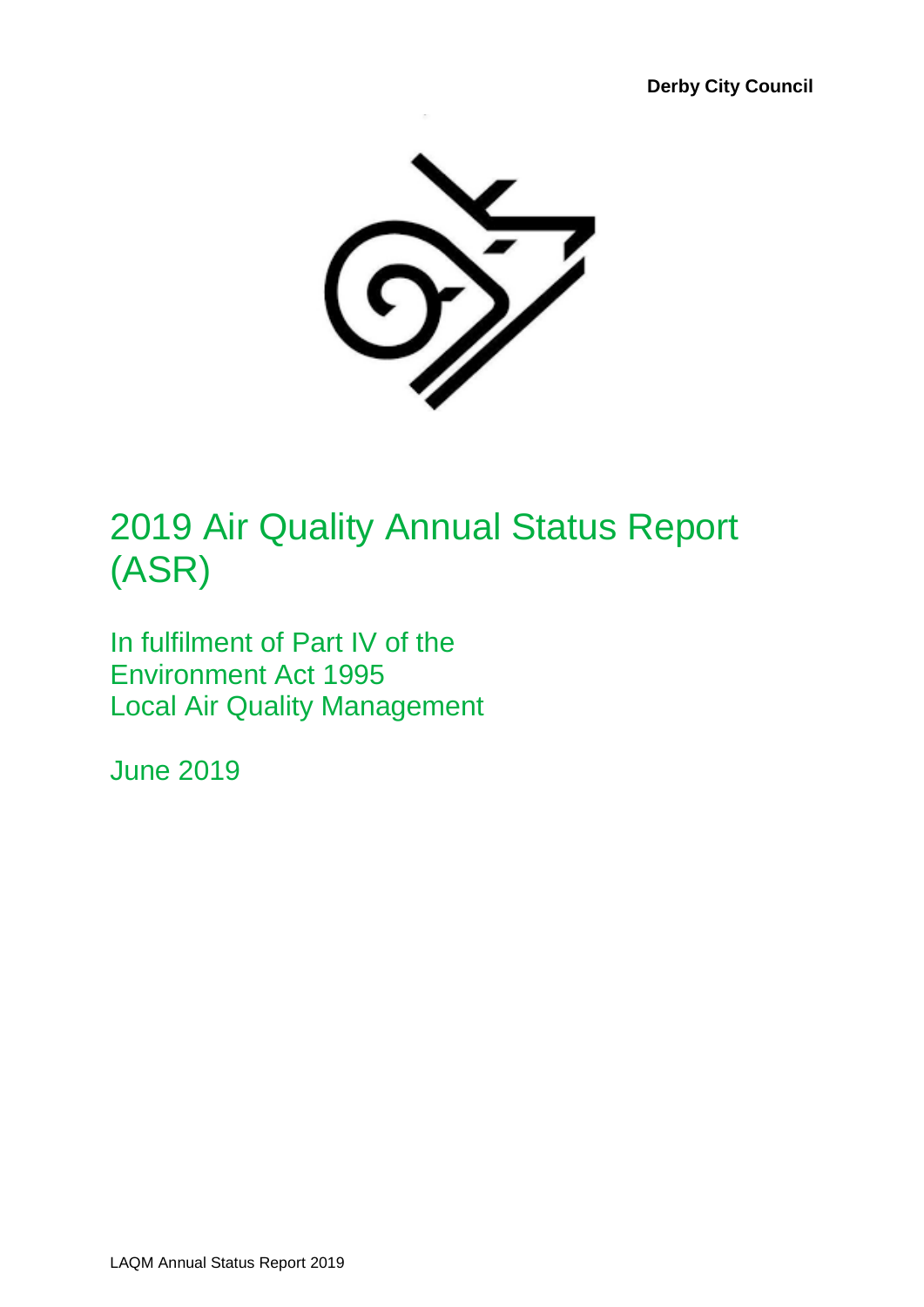| <b>Local Authority</b><br><b>Officer</b> | Fiona Brown                                                                                                                                                                                                           |
|------------------------------------------|-----------------------------------------------------------------------------------------------------------------------------------------------------------------------------------------------------------------------|
| Department                               | <b>Environmental Protection Team</b>                                                                                                                                                                                  |
| <b>Address</b>                           | Communities, Environment and Regulatory<br><b>Services Department</b><br><b>Communities and Place Directorate</b><br><b>Derby City Council</b><br><b>Council House</b><br><b>Corporation Street</b><br>Derby, DE1 2FS |
| Telephone                                | 01332 642372                                                                                                                                                                                                          |
| E-mail                                   | Fiona.Brown@derby.gov.uk                                                                                                                                                                                              |
| <b>Report Reference</b><br>number        | 15041AQ/T01                                                                                                                                                                                                           |
| Date                                     | <b>June 2019</b>                                                                                                                                                                                                      |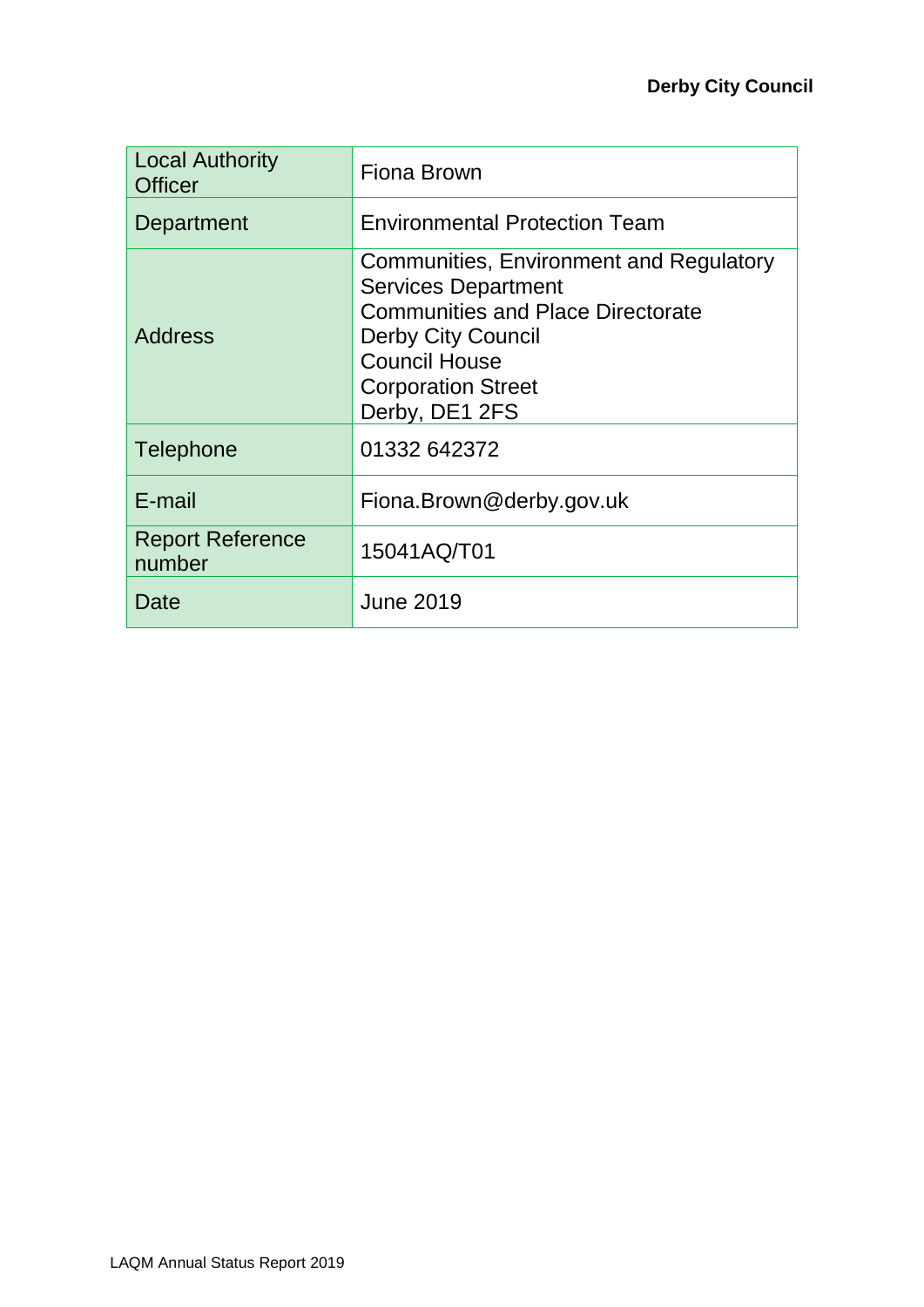# **Executive Summary: Air Quality in Our Area Air Quality in Derby**

Air pollution is associated with a number of adverse health impacts. It is recognised as a contributing factor in the onset of heart disease and cancer. Additionally, air pollution particularly affects the most vulnerable in society: children and older people, and those with heart and lung conditions. There is also often a strong correlation with equalities issues, because areas with poor air quality are also often less affluent areas $1,2$ .

The annual health cost to society of the impacts of particulate matter alone in the UK is estimated to be around £16 billion<sup>3</sup>.

Derby City Council have declared two Air Quality Management Areas (AQMAs) as a result of exceedances in the annual mean nitrogen dioxide (NO2) Objective, predominantly due to road traffic emissions. Derby was previously identified as one of several Local Authorities that needed air quality measures to be put in place, due to the outcome of the National air quality model (PCM) which predicted exceedances of the EU Limit Value for NO2.

Air quality monitoring locations are reviewed annually. While the majority of historical sites continue to be monitored into 2018, some sites were removed and new have been sites added. The primary reasons for removing sites will be:

- Site exhibits concentrations well below AQ Objectives;
- Site has experienced unmanageable levels of tampering;
- Site not relevant to Objectives e.g. not representative of relevant receptor.

Full details of 2018 monitoring locations are included in the monitoring data section of this report.

The concentrations of  $NO<sub>2</sub>$  detected at long-term monitoring sites indicate that there is little change in most areas, however, some areas have begun to show a decrease in ambient NO<sup>2</sup> concentrations.

l <sup>1</sup> Environmental equity, air quality, socioeconomic status and respiratory health, 2010

<sup>2</sup> Air quality and social deprivation in the UK: an environmental inequalities analysis, 2006

<sup>3</sup> Defra. Abatement cost guidance for valuing changes in air quality, May 2013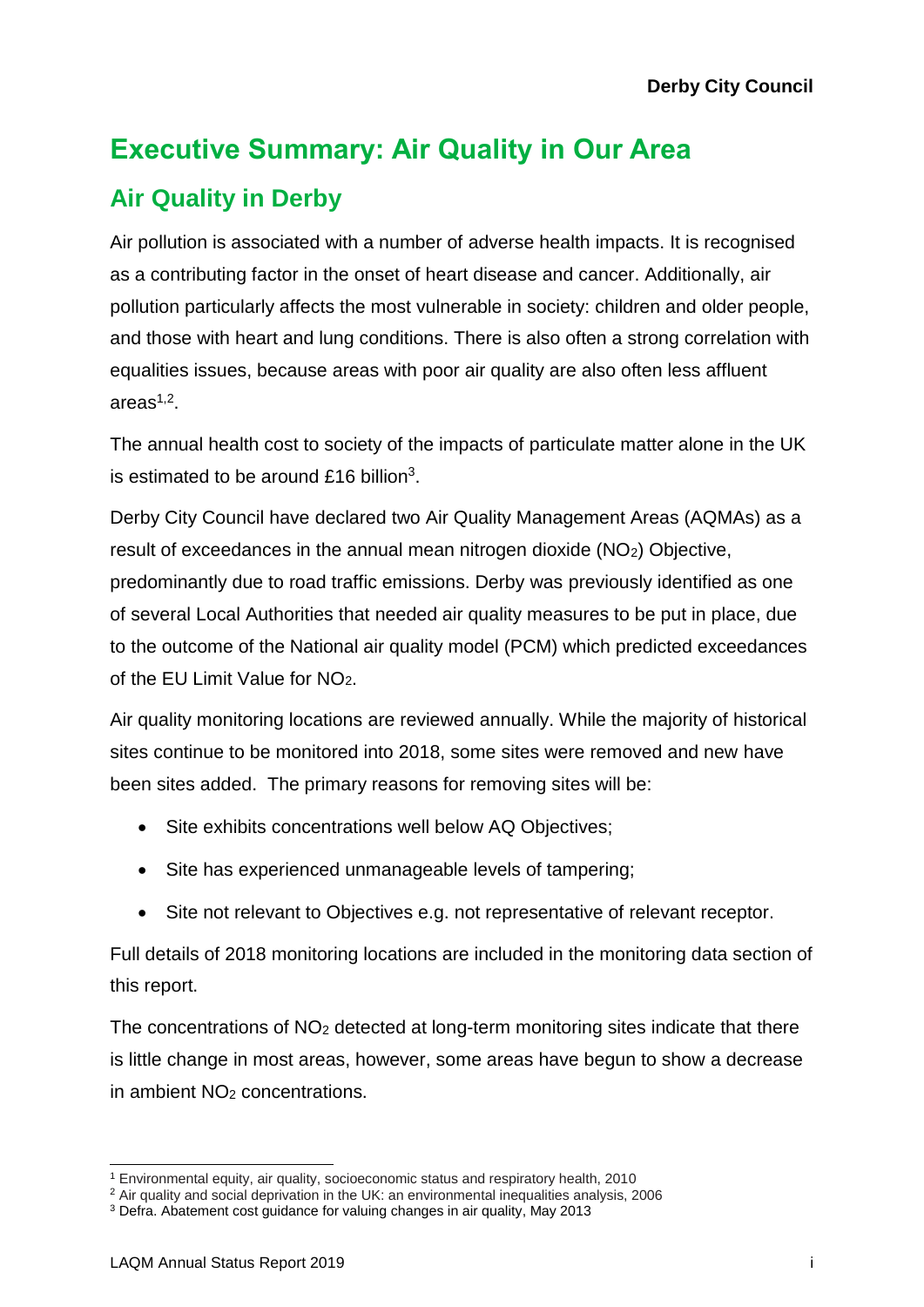In response to the Government's National AQ Plan towards compliance of the EU Directive on ambient air quality, Derby City Council have now submitted their Local NO<sup>2</sup> Plan Full Business Case (FBC) to DEFRA (March 2019). The FBC proposals revolve around implementing a traffic management solution to tackle areas of poor air quality, this is a single location at Stafford Street where an exceedance is predicted.

Under the Local Air Quality Management (LAQM) regime, the main air pollutants of concern in Derby are nitrogen dioxide  $(NO<sub>2</sub>)$  and fine particulate matter  $(PM<sub>2.5</sub>)$ . According to local monitoring and assessment, exceedances of the National Air Quality Objectives only occur in relation to annual average NO2. As a result, two Air Quality Management Areas (AQMAs) have been declared in Derby, covering the inner and outer ring roads and a section of the A52 around Spondon. The extent of the AQMAs can be viewed at [http://derby.maps.gov.uk.](http://derby.maps.gov.uk/)

It is acknowledged that the extent of the Derby City AQMAs are now significantly out of date and therefore do not now accurately represent current conditions. Consequently, the AQMA boundaries are currently being revised after detailed NO<sup>2</sup> modelling.

## **Actions to Improve Air Quality**

Over the last few years, air quality improvement has been managed by the Council in a variety of ways.

A Low Emission Strategy (LES) was developed in 2017 which included some overarching AQ improvement measures. Along with detailed traffic and AQ modelling funded under the Clean Air Zone Feasibility Study Fund, this Strategy assisted in the design of a package of measures presented under the Local Roadside NO<sup>2</sup> Plan FBC, submitted to DEFRA in March 2019.

In addition to the Local Roadside NO<sub>2</sub> Plan, Derby City Council has also been developing an updated Air Quality Action Plan (AQAP), following further modelling and source-apportionment work with a stakeholder engagement meeting held in May 2019. The AQAP is due to go out to consultation soon and should be completed in the summer 2019.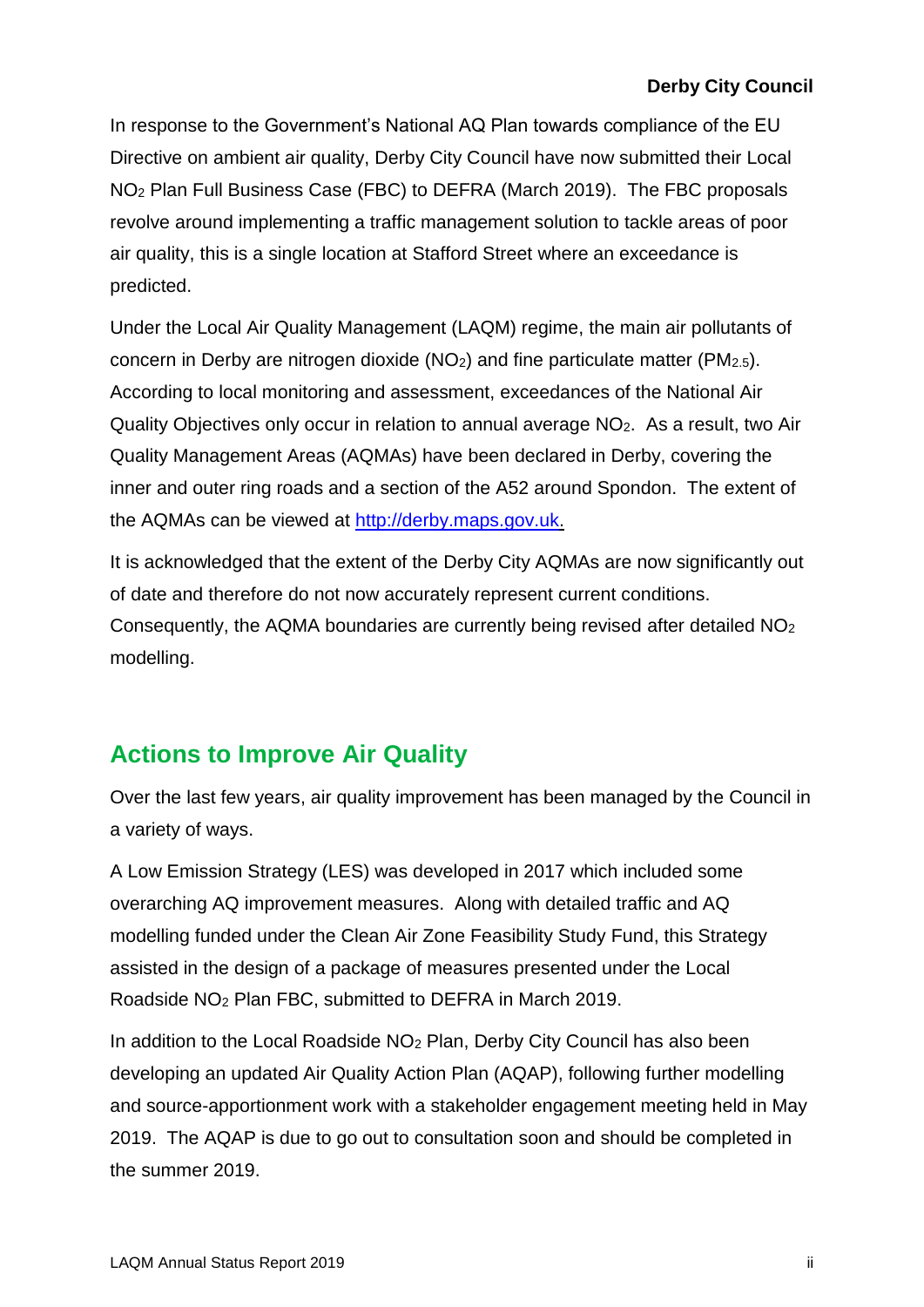The AQAP will cover actions relating to the following areas:

- Promoting Low Emission Transport;
- Transport Planning and Infrastructure;
- Promoting Travel Alternatives:
- Traffic Management;
- Public Information;
- Policy Guidance and Development Control; and
- Vehicle Fleet Efficiency.

Aside from the specific air quality improvement measures developed under the LES, Local Roadside NO<sup>2</sup> Plan and AQAP, the Council is also involved in a large range of other schemes which will help to improve local air quality. Notable examples include:

- the installation of EV Charge Points (OLEV funding)
- Low Emission Taxis project (CAZ early measures funding)
- significant investment in cycling and walking infrastructure (Access Fund and Transforming Cities Fund).

Further details of the wide range of air quality improvement measures currently being implemented in Derby are in Section 2 of this Report and can be viewed on the Council website here:

[https://www.derby.gov.uk/media/derbycitycouncil/contentassets/documents/environm](https://www.derby.gov.uk/media/derbycitycouncil/contentassets/documents/environmentalprotection/181129-draft-other-air-quality-action-v3.pdf) [entalprotection/181129-draft-other-air-quality-action-v3.pdf](https://www.derby.gov.uk/media/derbycitycouncil/contentassets/documents/environmentalprotection/181129-draft-other-air-quality-action-v3.pdf)

### **Conclusions and Priorities**

Overall, ambient NO<sup>2</sup> concentrations within the Ring Roads AQMA have either decreased or remained at levels similar to previous years. Concentrations of NO<sup>2</sup> within the Spondon AQMA have decreased since last year, lending support to the potential revocation of this AQMA. Exceedances occurred outside of AQMAs in three locations, which provides justification to the current work being undertaken to amend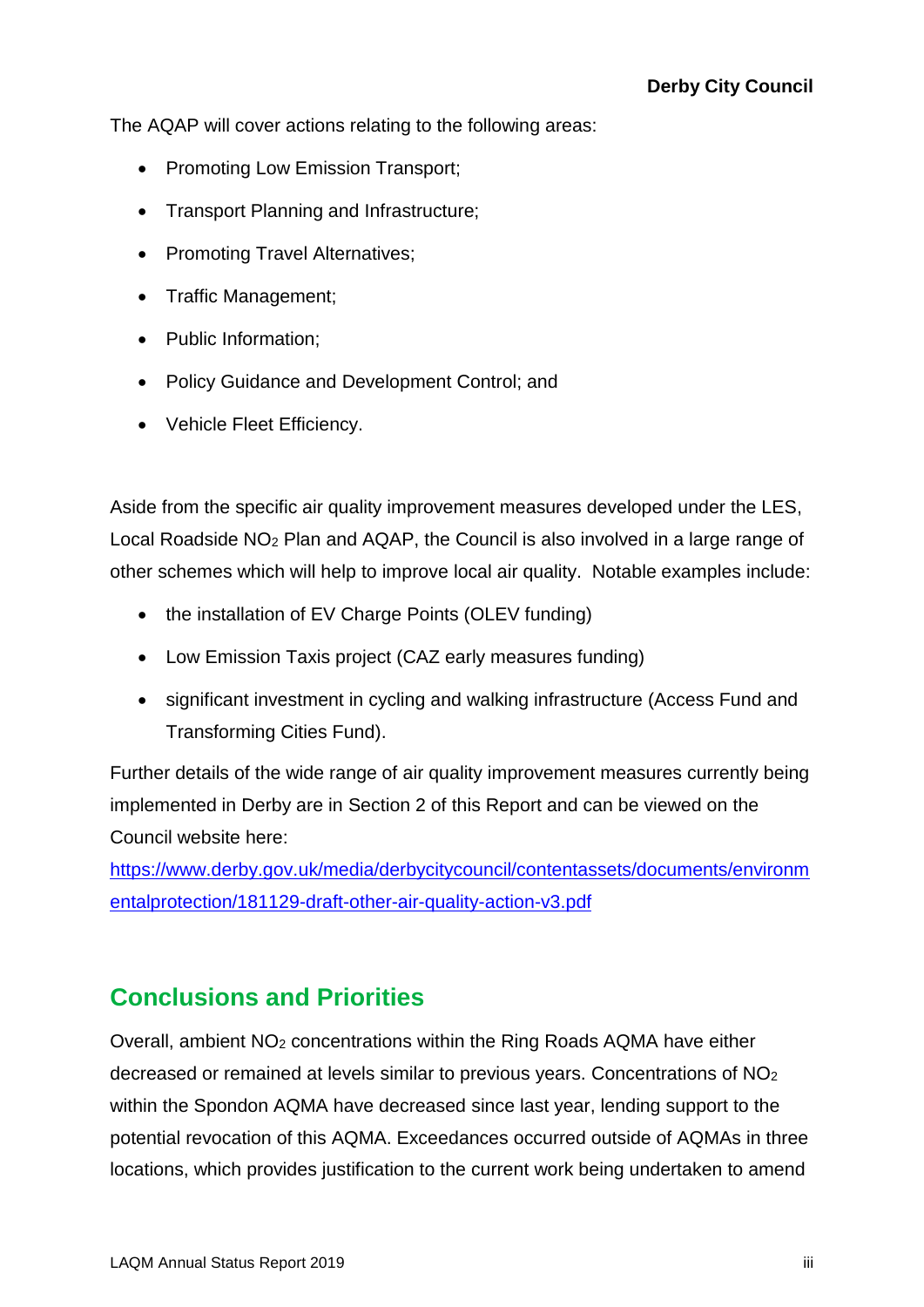the AQMA boundary. 2018's NO<sup>2</sup> monitoring results for these locations have shown slight improvements (reductions) in ambient NO<sub>2</sub> concentrations on previous years.

The main legal priority for the council is to comply with the EU NO<sub>2</sub> Limit Value as quickly as practicable. The full business case for the Local Roadside NO<sup>2</sup> Plan to combat exceedances in ambient NO<sup>2</sup> concentrations has been submitted to the government. Derby will continue to work towards the revocation of AQMAs within its administrative area by bringing them into compliance.

Derby is currently revising the 2011 Air Quality Action Plan (AQAP). The new version will include both new and ongoing measures for the reduction of ambient NO<sub>2</sub> concentrations, based on detailed source-apportionment modelling. These measures will be complementary to reducing ambient PM<sub>2.5</sub> concentrations.

The anticipated key challenges are:

- obtaining funding for implementing measures
- ensuring that measures are appropriate to the needs of the residents of Derby, while considering the existing AQMAs and any potential changes to AQMAs.

## **Local Engagement and How to get Involved**

Everyone can help to improve air quality within Derby. Travel choices can have a significant impact on pollutant emissions; reducing single occupancy car travel; using alternatives such as public transport; and walking and cycling for short journeys all help to reduce emissions. There are several online tools available to help you plan your journey, including walkit.com and cyclestreets.net. When you have to travel by car, avoiding excessive acceleration and hard braking will also reduce the impact of the journey. Derby City Council supports Clean Air Day which was on the 20<sup>th</sup> June in 2019.

To find out how you can get involved in future Clean Air Day events, go to: [https://www.cleanairday.org.uk/Pages/Category/get-involved-in-nationalclean-air-day.](https://www.cleanairday.org.uk/Pages/Category/get-involved-in-nationalclean-air-day) For suggestions of how you can reduce the amount of air pollution you create, go to: [www.cleanairday.org.uk/reduce-air-pollution](http://www.cleanairday.org.uk/reduce-air-pollution)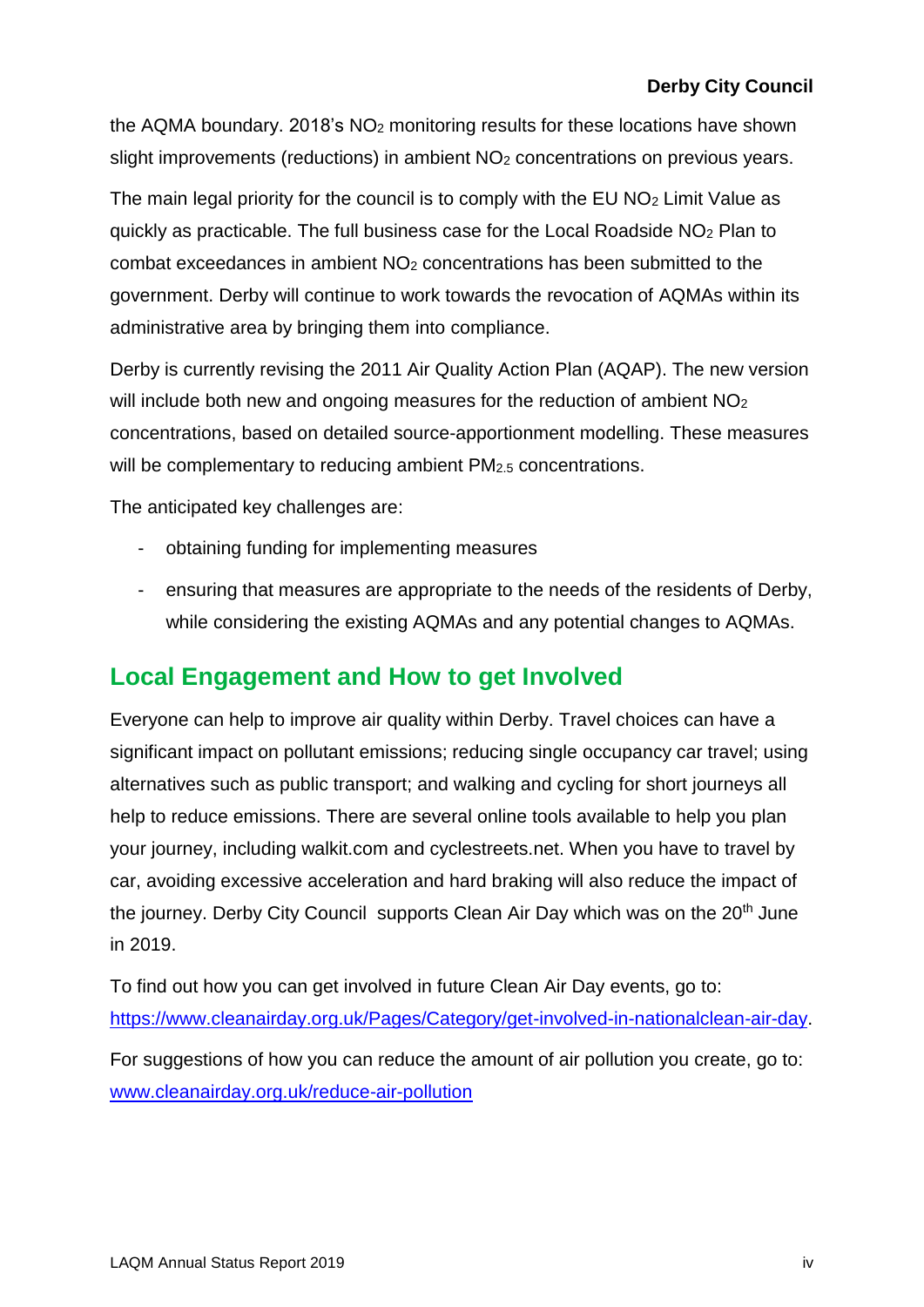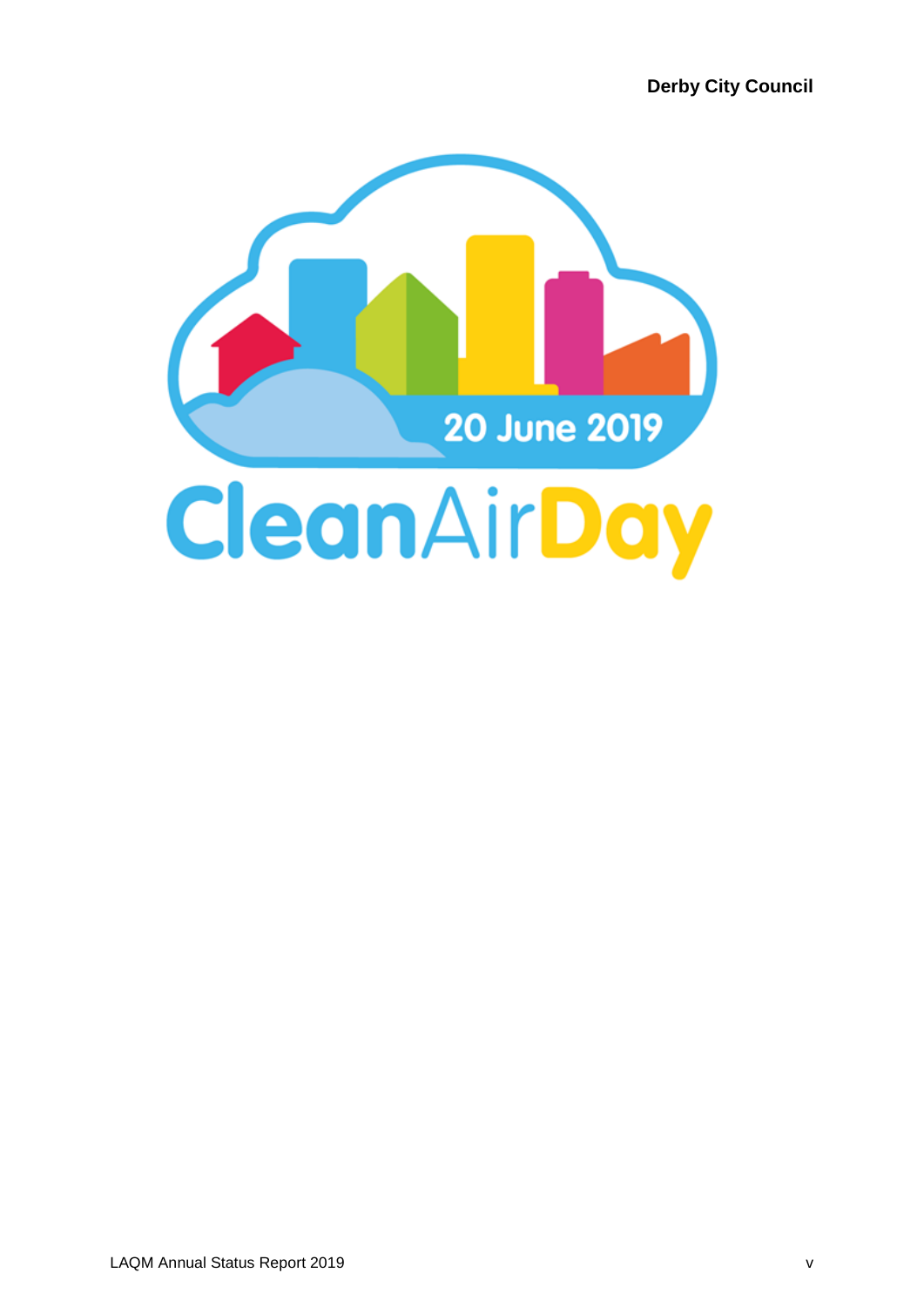# **Table of Contents**

| 1                                                                                |
|----------------------------------------------------------------------------------|
| $\mathbf{2}$                                                                     |
| 2.1                                                                              |
| Progress and Impact of Measures to address Air Quality in Derby City<br>2.2      |
|                                                                                  |
| PM <sub>2.5</sub> - Local Authority Approach to Reducing Emissions and/or<br>2.3 |
|                                                                                  |
| Air Quality Monitoring Data and Comparison with Air Quality<br>3                 |
|                                                                                  |
| 3.1                                                                              |
| 3.1.1                                                                            |
| 3.1.2                                                                            |
| 3.2                                                                              |
| 3.2.1                                                                            |
| 3.2.2                                                                            |
| 3.2.3                                                                            |
| 3.2.4                                                                            |
|                                                                                  |
| Appendix B: Full Monthly Diffusion Tube Results for 2018 35                      |
| <b>Appendix C: Supporting Technical Information / Air Quality Monitoring</b>     |
|                                                                                  |
| Appendix E: Summary of Air Quality Objectives in England 44                      |
|                                                                                  |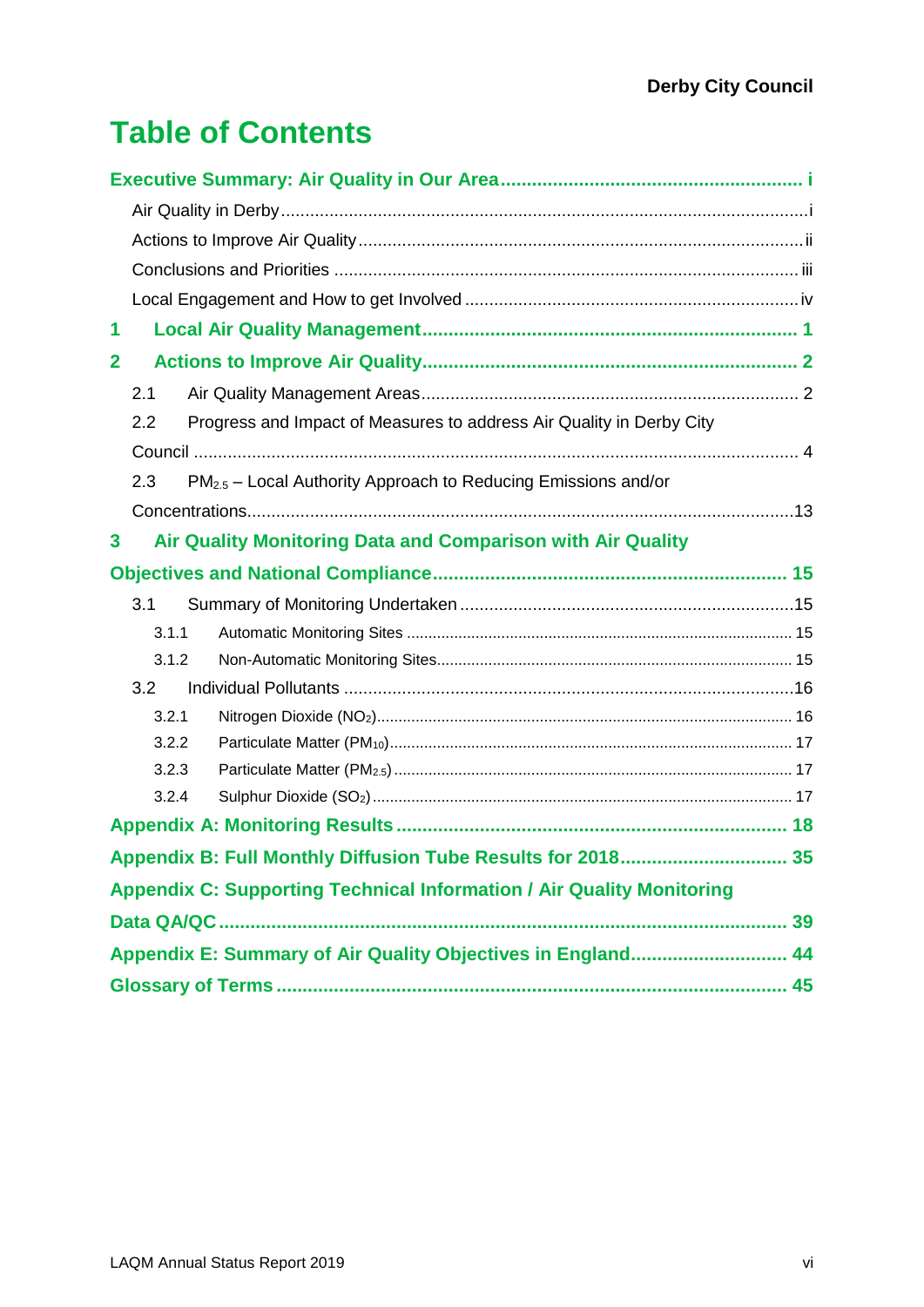### **List of Tables**

## **List of Figures**

| Figure A.1 – Trends in Annual Mean $NO2$ Concentrations Measured in the Spondon AQMA        |  |
|---------------------------------------------------------------------------------------------|--|
| Figure A.2 - Trend in Annual Mean NO <sub>2</sub> Concentrations Measured at Diffusion Tube |  |
| Figure A.3 - Trend in Annual Mean NO <sub>2</sub> Concentrations Measured at Diffusion Tube |  |
| Figure A.4 – Trend in Annual Mean $NO2$ Concentrations Measured at Diffusion Tube           |  |
| Figure A.5 – Trend in Annual Mean $NO2$ Concentrations Measured at Diffusion Tube           |  |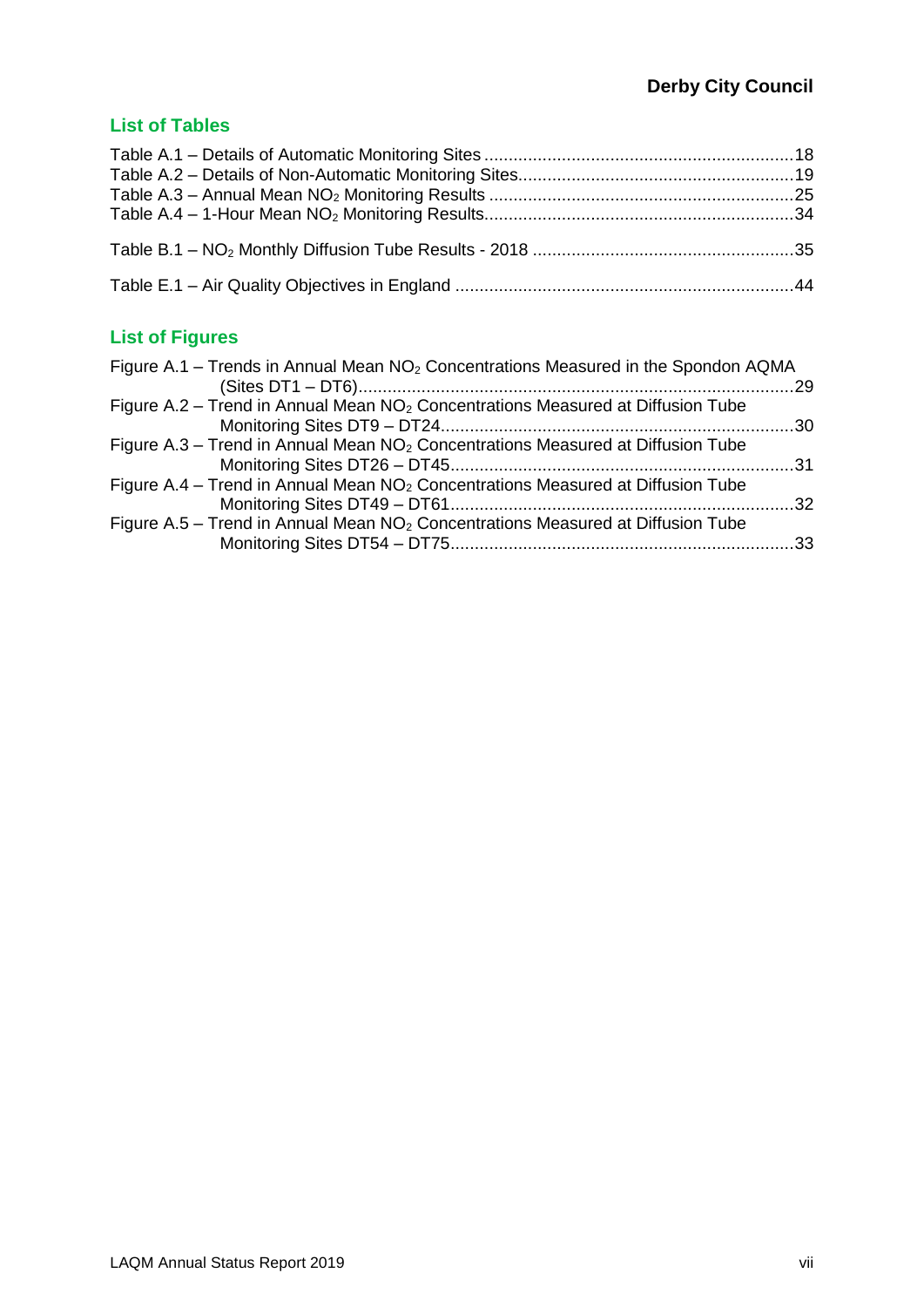## **1 Local Air Quality Management**

This report provides an overview of air quality in Derby during 2018. It fulfils the requirements of Local Air Quality Management (LAQM) as set out in Part IV of the Environment Act (1995) and the relevant Policy and Technical Guidance documents.

The LAQM process places an obligation on all local authorities to regularly review and assess air quality in their areas, and to determine whether or not the air quality objectives are likely to be achieved. Where an exceedance is considered likely the local authority must declare an Air Quality Management Area (AQMA) and prepare an Air Quality Action Plan (AQAP) setting out the measures it intends to put in place in pursuit of the objectives. This Annual Status Report (ASR) is an annual requirement showing the strategies employed by Derby City Council to improve air quality and any progress that has been made.

The statutory air quality objectives applicable to LAQM in England can be found in **[Table E.1](#page-52-1)** in Appendix E.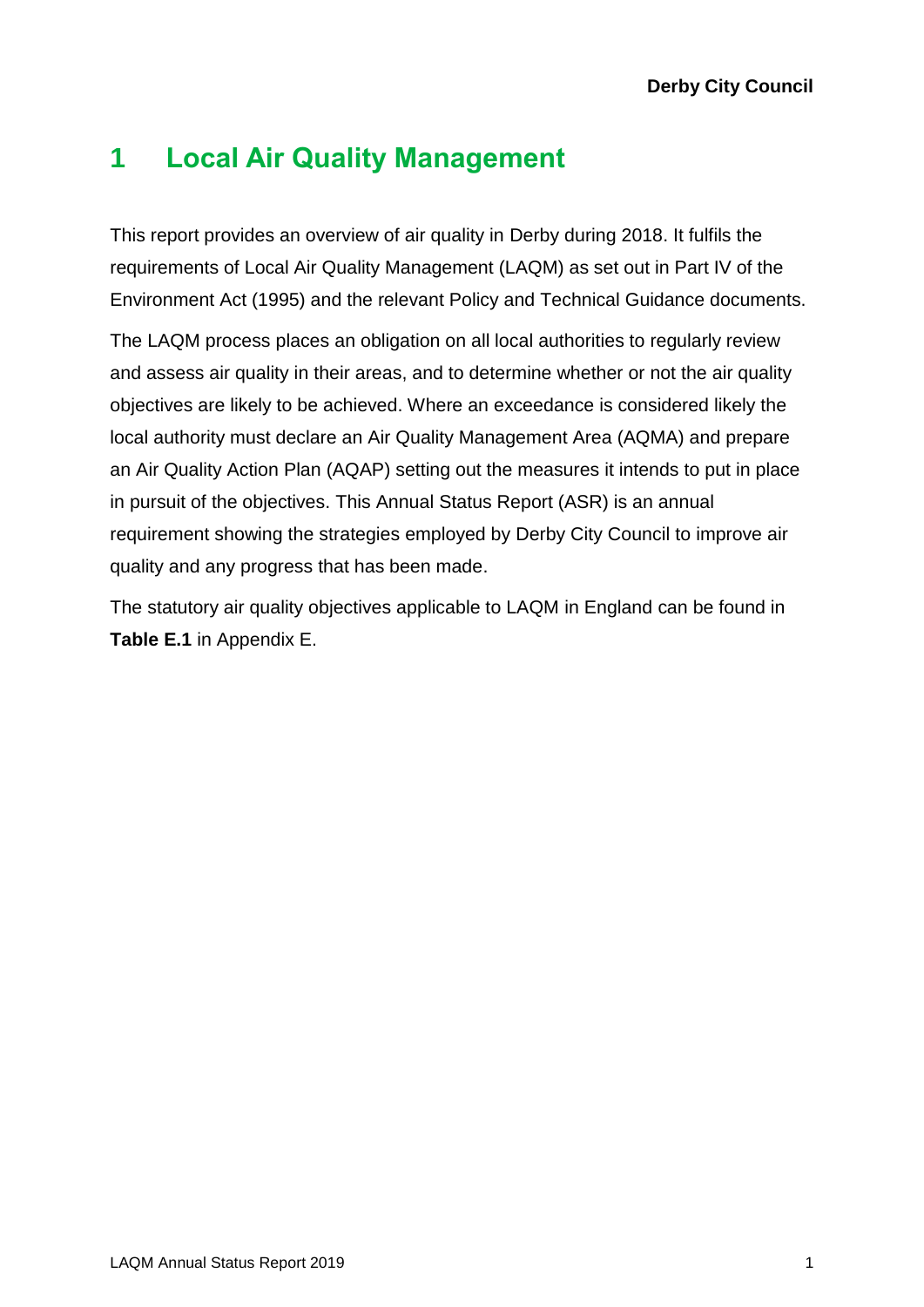## **2 Actions to Improve Air Quality**

## **2.1 Air Quality Management Areas**

Air Quality Management Areas (AQMAs) are declared when there is an exceedance or likely exceedance of an air quality objective. After declaration, the authority must prepare an Air Quality Action Plan (AQAP) within 12-18 months setting out measures it intends to put in place in pursuit of compliance with the objectives.

A summary of AQMAs declared by Derby City Council can be found in [Table 2.1.](#page-11-0) Further information related to declared or revoked AQMAs, including maps of AQMA boundaries are available online at [https://uk-air.defra.gov.uk/aqma/local](https://uk-air.defra.gov.uk/aqma/local-authorities?la_id=77)[authorities?la\\_id=77.](https://uk-air.defra.gov.uk/aqma/local-authorities?la_id=77) Alternatively, see

Appendix D: [Map\(s\) of Monitoring Locations](#page-50-0) and **AQMAs**, which provides for a map of air quality monitoring locations in relation to the AQMA(s).

We have commissioned a review of AQMA boundaries within the Derby City Council administrative area considering the results of monitoring in recent years. The outcome is likely to include revision and possible extension of the boundary of AQMA No. 1 Ring Roads to encompass properties in St Mary's Court and on Ashbourne Road. These areas currently lie outside of the existing AQMA boundary; however, monitoring has identified the risk of air quality objective exceedances in these areas.

Monitoring within the Spondon AQMA in recent years indicates that it may be possible to revoke this AQMA. The decision to revoke has been postponed pending the results of further monitoring, which has been instigated to confirm the effects of recent road reconfiguration works in the area, namely the A52 Wyvern Transport Improvement Scheme. Section 3.2 provides further details.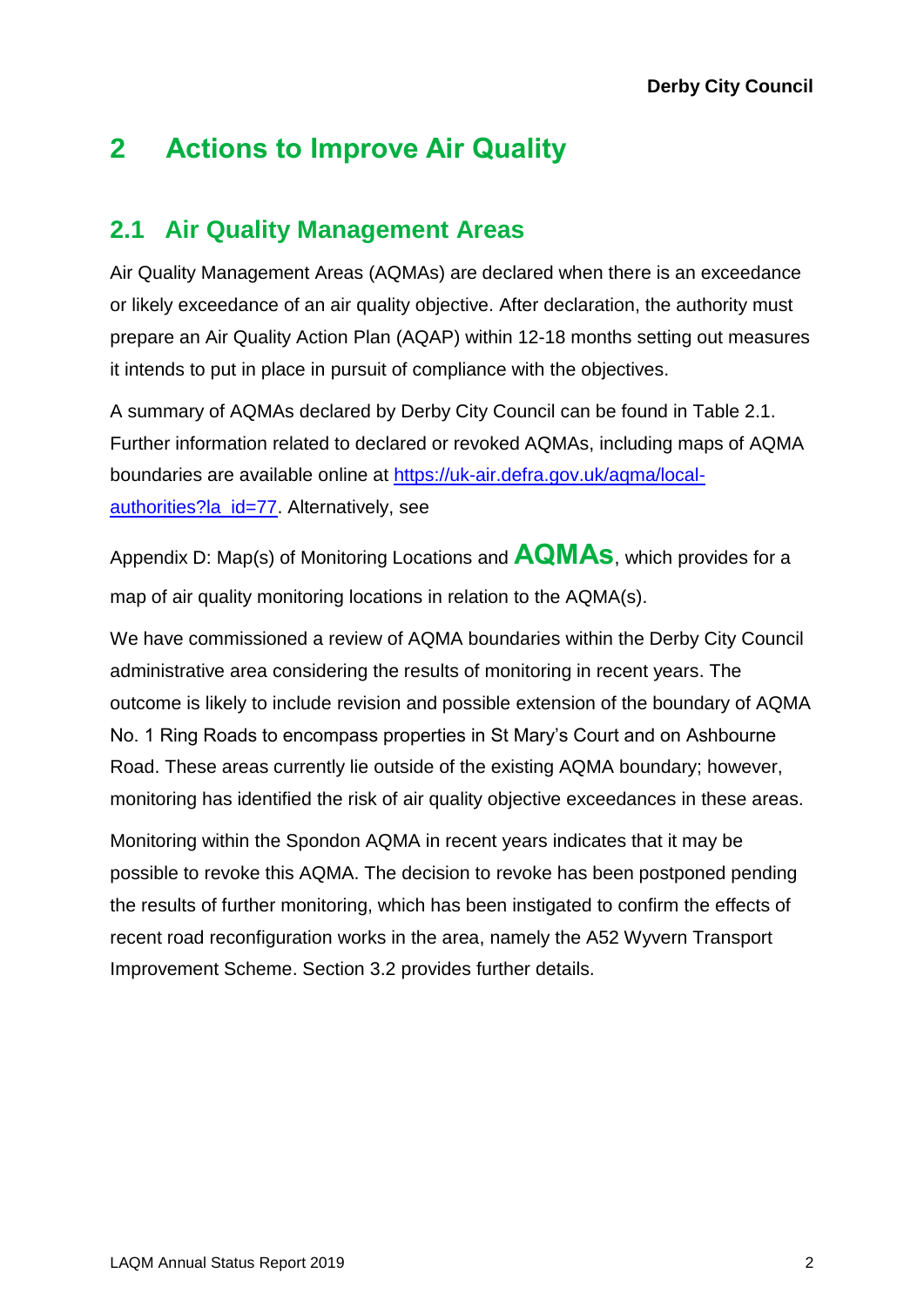## **Table 2.1 – Declared Air Quality Management Areas**

| <b>AQMA</b><br><b>Name</b>           | Date of<br><b>Declaration</b>                                         |                                   | <b>Pollutants</b><br>and Air<br>City /<br><b>Quality</b><br><b>Town</b><br><b>Objectives</b> |                                                                                                                                                                                  | Is air<br>quality in<br>the AQMA<br><b>influenced</b><br>by roads<br>controlled | <b>Level of Exceedance</b><br>(maximum<br>monitored/modelled<br>concentration at a<br>location of relevant<br>exposure) |                          |            |                        | <b>Action Plan</b>               |                               |                                                                                                |  |
|--------------------------------------|-----------------------------------------------------------------------|-----------------------------------|----------------------------------------------------------------------------------------------|----------------------------------------------------------------------------------------------------------------------------------------------------------------------------------|---------------------------------------------------------------------------------|-------------------------------------------------------------------------------------------------------------------------|--------------------------|------------|------------------------|----------------------------------|-------------------------------|------------------------------------------------------------------------------------------------|--|
|                                      |                                                                       |                                   |                                                                                              |                                                                                                                                                                                  | by<br><b>Highways</b><br><b>England?</b>                                        |                                                                                                                         | At<br><b>Declaration</b> | <b>Now</b> |                        | <b>Name</b>                      | Date of<br><b>Publication</b> | <b>Link</b>                                                                                    |  |
| <b>No. 1</b><br><b>Ring</b><br>Roads | Declared<br>01/08/2001,<br>Amended<br>01/09/2002<br>and<br>23/10/2006 | NO <sub>2</sub><br>annual<br>mean | Derby                                                                                        | An AQMA<br>encompassing<br>the Inner and<br>Outer Ring-<br>Roads in the<br>city, as well as<br>some sections of<br>radial roads and<br>the entire length<br>of Osmaston<br>Road. | <b>NO</b>                                                                       | 63.6                                                                                                                    | $\mu$ g/m <sup>3</sup>   | 45.2       | $\mu$ g/m <sup>3</sup> | Air<br>Quality<br>Action<br>Plan | 2011                          | The current<br>AQAP is<br>available here<br>The revised<br>AQAP will be<br>released in<br>2019 |  |
| No.2 A52                             | Declared<br>01/08/2001,<br>Amended<br>01/09/2002<br>and<br>23/10/2006 | NO <sub>2</sub><br>annual<br>mean | Spondon                                                                                      | Sections of the<br>A52, Derby<br>Road and<br>Nottingham<br>Road in<br>Spondon.                                                                                                   | <b>YES</b>                                                                      | 40.6                                                                                                                    | $\mu$ g/m <sup>3</sup>   | 34         | $\mu$ g/m $^3$         | Air<br>Quality<br>Action<br>Plan | 2011                          | The current<br>AQAP is<br>available here<br>The revised<br>AQAP will be<br>released in<br>2019 |  |

<span id="page-11-0"></span>☒ **Derby City Council confirm the information on UK-Air regarding their AQMA(s) is up to date**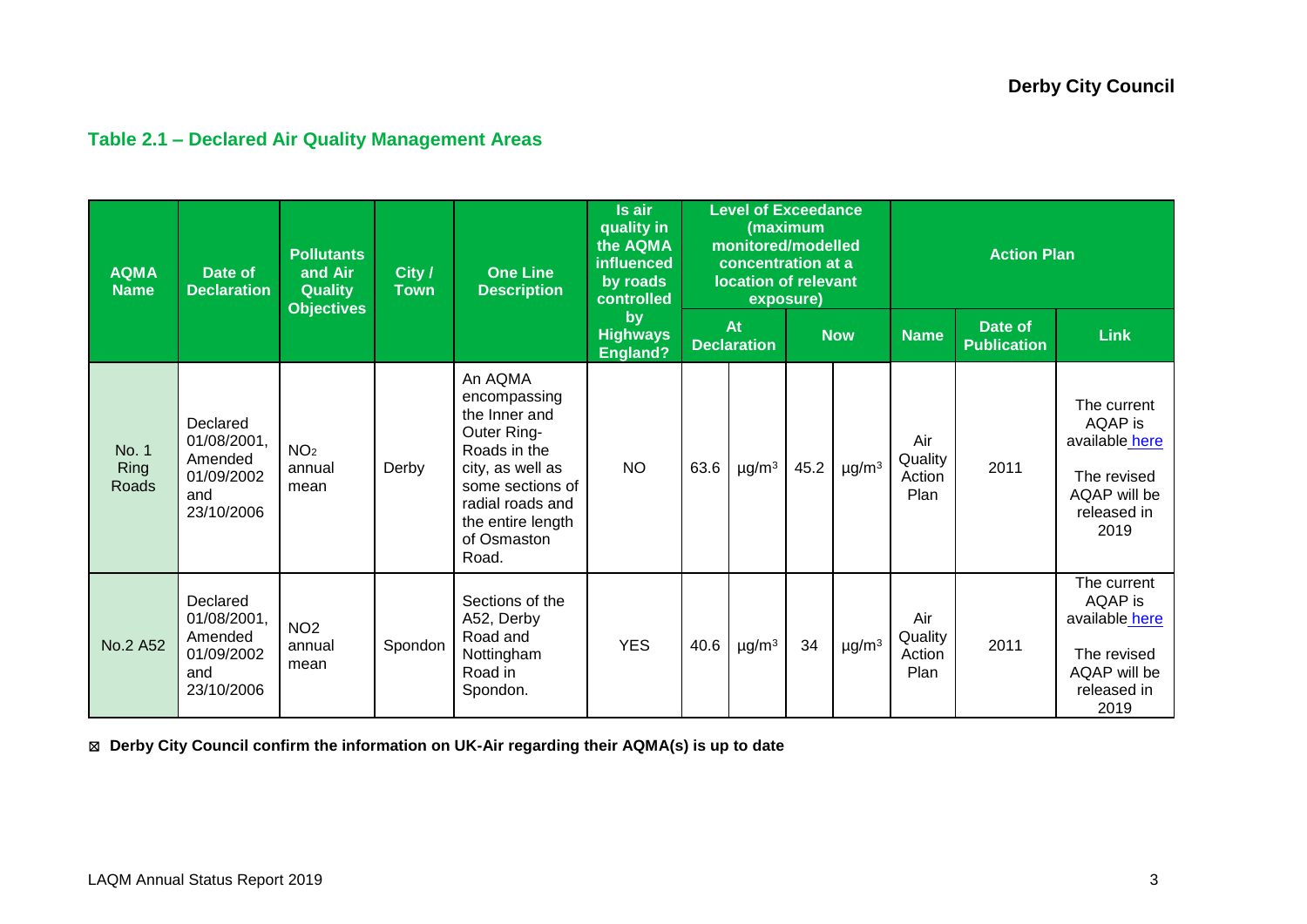## **2.2 Progress and Impact of Measures to address Air Quality in Derby City Council**

Defra's appraisal of last year's ASR concluded that "The report is well structured, and comprehensive, and provides the information specified in the Guidance, using the latest template". Defra's comments, as well as Derby City Council's response, are available on pages 10-12 of this report.

Derby City Council has taken forward a number of direct measures during the current reporting year of 2018 in pursuit of improving local air quality:

- The development of the business case for the Local Air Quality Plan which sets out the preferred option to combat exceedances of the legal NO<sub>2</sub> level in Derby.
- The Low Emissions Strategy (LES) for Derby City was drafted in July 2018, which shortlists air quality improvement measures.
- Improvement of walking and cycling in Derby such as: eBikes Derby, is the country's largest electric bike share scheme, which launched in the summer of 2018; The South Derby Cycle Package; and plans to implement a series of cycle network improvement measures, known as the Connected Cycle City Western Corridor Extension.

Derby City Council is working alongside Defra's Joint Air Quality Unit, Public Health England, the East Midlands Air Quality Network, Derbyshire County Council, Derbyshire Air Quality Working Group, local bus operators and businesses, and developers to implement and deliver proposed measures.

Derby City Council is currently preparing a new Air Quality Action Plan (AQAP). Ongoing air quality improvement measures from the 2018 ASR will be taken forward and included in the revised AQAP. The revised AQAP is due to be made available in the summer of 2019.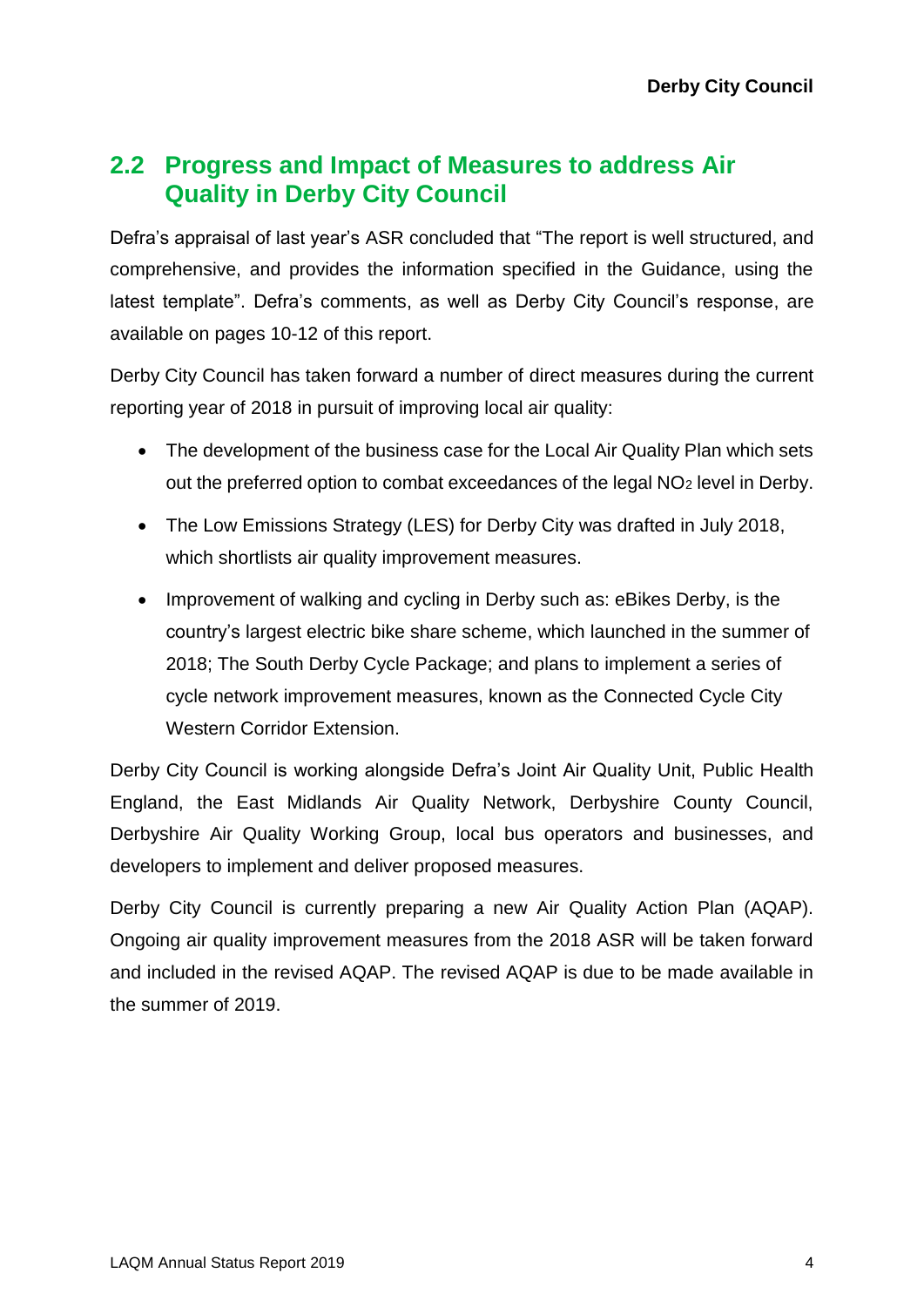### **Table 2.2 – Progress on Measures to Improve Air Quality**

The majority of the direct measures that were implemented or continued through the reporting year of 2017 and were included in the 2018 annual status report (ASR) are still ongoing. The details of these measures are available in table 2.2. The newly revised AQAP, due for publication in summer 2019, will supersede this with the introduction of new measures and an update on the progress of currently ongoing measures.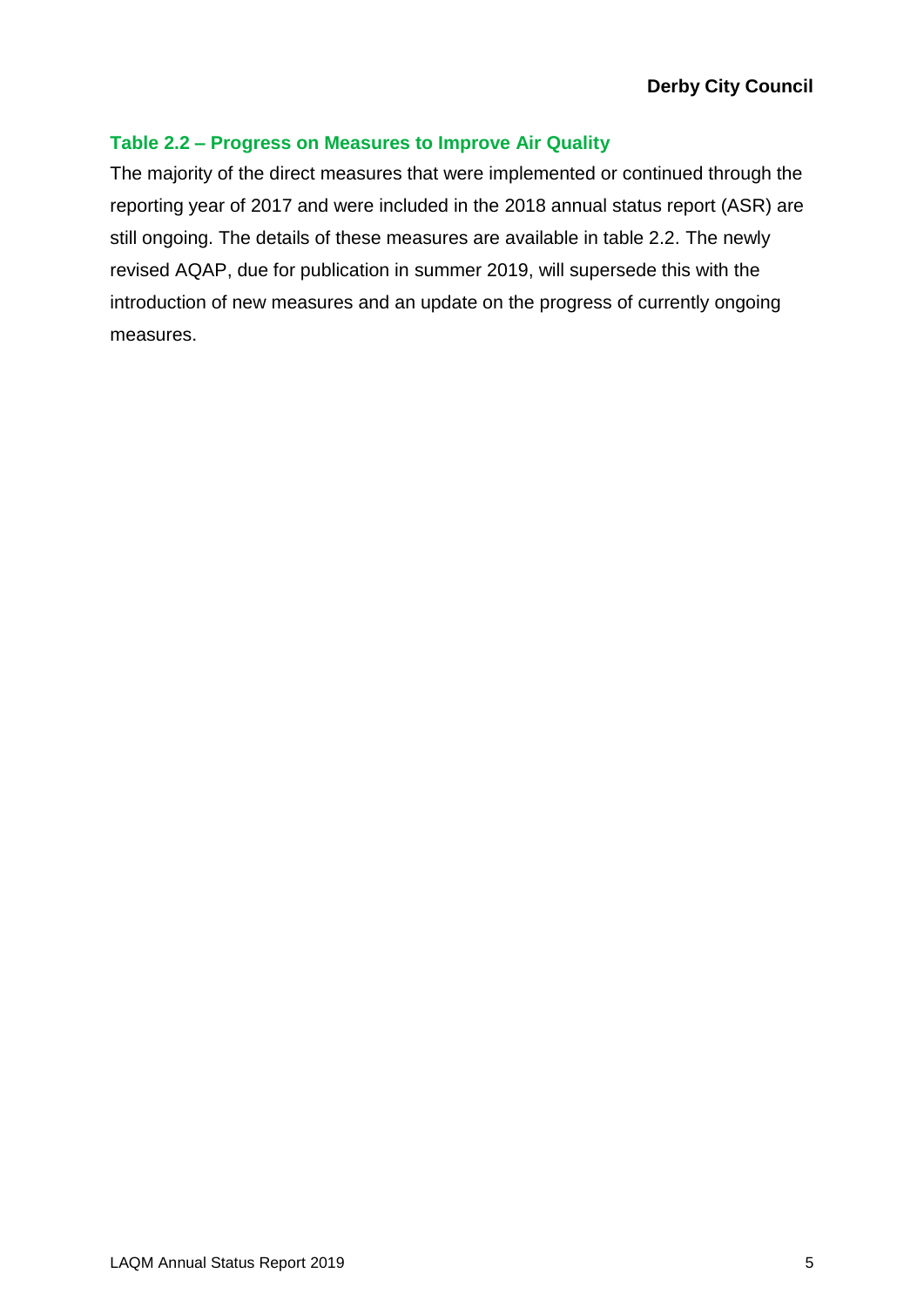| <b>Measure</b><br>No. | <b>Measure</b>                                                        | <b>EU Category</b>                          | EU<br><b>Classification</b>                                                                                                                     | <b>Organisations</b><br>involved and<br><b>Funding</b><br><b>Source</b> | <b>Planning</b><br><b>Phase</b> | <b>Implementation</b><br><b>Phase</b> | Key<br><b>Performance</b><br><b>Indicator</b>                                                            | <b>Reduction in</b><br><b>Pollutant /</b><br><b>Emission from</b><br><b>Measure</b> | <b>Progress to</b><br><b>Date</b>                                                                                                                                                                    | <b>Estimated /</b><br><b>Actual</b><br><b>Completion</b><br><b>Date</b>                                                  | <b>Comments /</b><br><b>Barriers to</b><br>implementation                                       |
|-----------------------|-----------------------------------------------------------------------|---------------------------------------------|-------------------------------------------------------------------------------------------------------------------------------------------------|-------------------------------------------------------------------------|---------------------------------|---------------------------------------|----------------------------------------------------------------------------------------------------------|-------------------------------------------------------------------------------------|------------------------------------------------------------------------------------------------------------------------------------------------------------------------------------------------------|--------------------------------------------------------------------------------------------------------------------------|-------------------------------------------------------------------------------------------------|
| $\mathbf{1}$          | <b>Local Cycling</b><br>and Walking<br>Infrastructure<br>Plan (LCWIP) | Transport<br>Planning and<br>Infrastructure | Cycle network                                                                                                                                   | D2N2 Funding                                                            | Complete                        | Ongoing                               | Completion of<br>Plan                                                                                    | Reduced vehicle<br>emissions from<br>mode shift.                                    | Near completion                                                                                                                                                                                      | Due to be<br>complete by<br>November<br>2019                                                                             | N/A                                                                                             |
| 2                     | Updated<br><b>Council Grey</b><br><b>Fleet Travel</b><br>Plan         | Promoting<br>Travel<br>Alternatives         | Workplace<br>Travel<br>Planning                                                                                                                 | LA - existing<br>budget                                                 | Ongoing                         | <b>TBC</b>                            | # of low<br>emission<br>vehicles in<br>Council grey<br>fleet and #<br>business<br>mode shift<br>journeys | Reduced vehicle<br>emissions                                                        | Development<br>Phase initiated<br>in June 2019                                                                                                                                                       | <b>TBC</b>                                                                                                               | Employee<br>contractual<br>issues and<br><b>Trade Union</b><br>agreement                        |
| 3                     | <b>Cleaner Taxis</b><br>Project                                       | Promoting<br>Low Emission<br>Transport      | Taxi Licensing<br>conditions                                                                                                                    | LA using CAZ<br><b>Early Measures</b><br>and AQ Grant<br>Funding        | Ongoing                         | <b>TBC</b>                            | # of taxis<br>meeting<br>minimum NO <sub>x</sub><br>emissions<br>standards                               | Reduced vehicle<br>emissions                                                        | Taxi Licensing<br>proposals out for<br>consultation<br>(Incl. new<br>minimum age<br>Policy). Taxi<br>fleet emission<br>study complete.<br>Investment in<br>Taxi E-Hubs and<br>EV Taxi-only<br>stands | TBC. Electric<br><b>Taxis Project</b><br>no longer<br>possible<br>following<br>failure to<br>secure funding<br>under CAF | First phase<br>successful,<br>however further<br>funding refused<br>under Clean Air<br>Fund bid |
| $\overline{4}$        | Travel<br>Behaviour<br>Change<br>Programme                            | Promoting<br>Travel<br>Alternatives         | Other                                                                                                                                           | <b>LA and Partners</b><br>through Access<br>Fund                        | Complete                        | Ongoing                               | AF data<br>analysis                                                                                      | Reduced vehicle<br>emissions                                                        | Implementation<br>ongoing                                                                                                                                                                            | 31st March<br>2020                                                                                                       | N/A                                                                                             |
| 5                     | EV Charging<br>Infrastructure                                         | Promoting<br>Low Emission<br>Transport      | Procuring<br>alternative<br>Refuelling<br>infrastructure<br>to promote<br>Low Emission<br>Vehicles, EV<br>recharging,<br>Gas fuel<br>recharging | LA and OLEV<br>(Go Ultra Low<br>Cities) Funded                          | Ongoing                         | Summer 2019                           | # New EV<br><b>Charge Points</b>                                                                         | Reduced vehicle<br>emissions                                                        | Planning<br>ongoing                                                                                                                                                                                  | <b>TBC</b>                                                                                                               | Council resource<br>pressures                                                                   |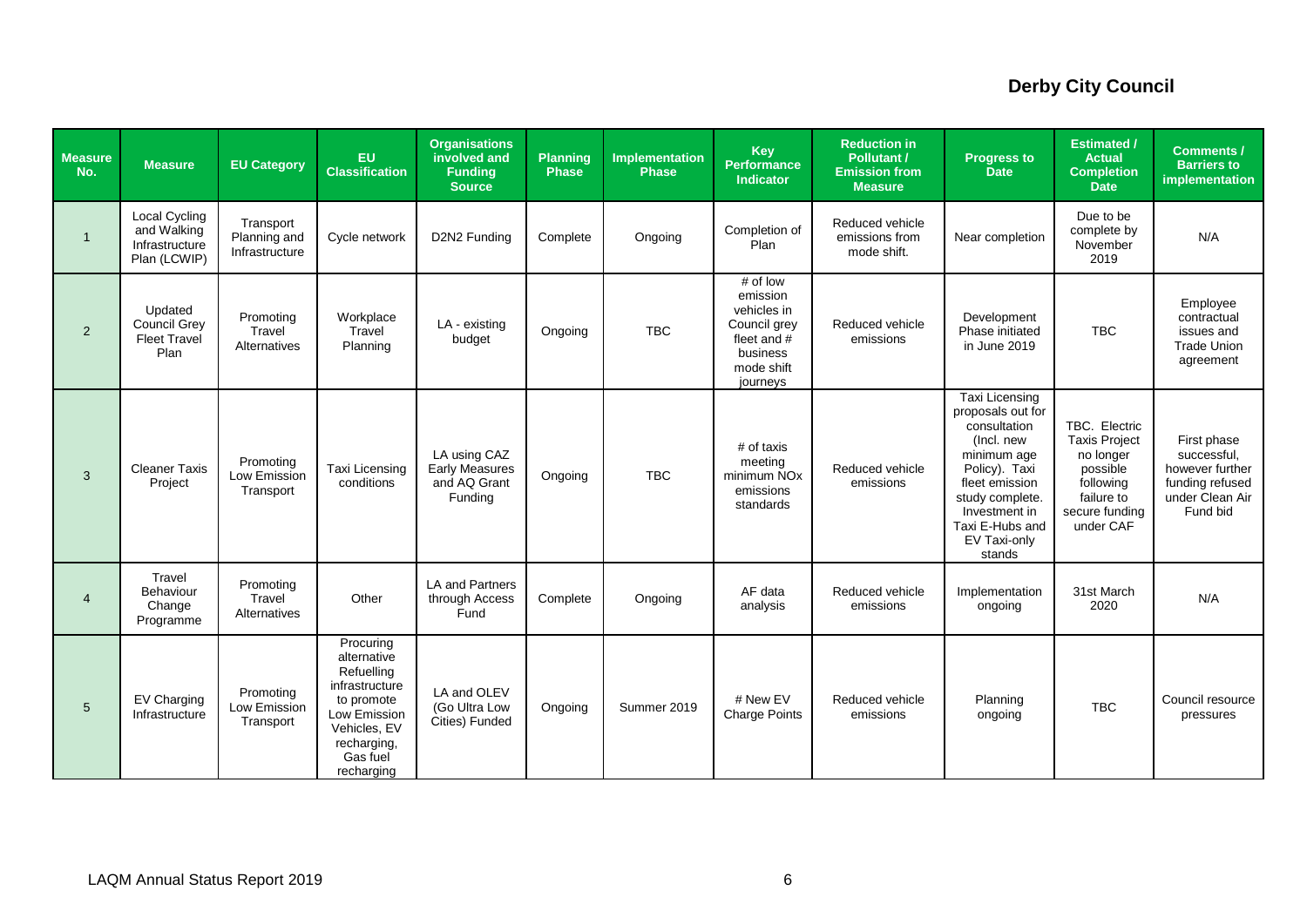| 6              | <b>Bus Retrofit</b><br>Programme<br>$(\tilde{C}BTF)$                                                   | Vehicle Fleet<br>Efficiency | Vehicle<br>Retrofitting<br>programmes | To be delivered<br>by local private<br>bus operators<br>using CBTF<br>Funding with LA<br>support  | Ongoing                   | Imminent    | # completed<br>retrofitted<br>buses                                                                                                                         | Reduced bus<br>emissions                              | Funding now not<br>being taken<br>forward by all<br>operators.<br>Current position<br>is retrofit of 55<br>buses by one<br>operator | end of<br>2019/20                                      | Main barrier has<br>been lacking<br>Council authority<br>over private bus<br>operators (no<br>publicly owned<br>buses in Derby)<br>and the inherent<br>variety of bus<br>operator<br>business plans,<br>preferring<br>vehicle<br>replacement<br>programmes<br>over retrofitting |
|----------------|--------------------------------------------------------------------------------------------------------|-----------------------------|---------------------------------------|---------------------------------------------------------------------------------------------------|---------------------------|-------------|-------------------------------------------------------------------------------------------------------------------------------------------------------------|-------------------------------------------------------|-------------------------------------------------------------------------------------------------------------------------------------|--------------------------------------------------------|---------------------------------------------------------------------------------------------------------------------------------------------------------------------------------------------------------------------------------------------------------------------------------|
| $\overline{7}$ | Council HGV<br>Retrofit<br>Programme                                                                   | Vehicle Fleet<br>Efficiency | Vehicle<br>Retrofitting<br>programmes | <b>DEFRA AQ</b><br>Grant                                                                          | Complete                  | Cancelled   | N/A                                                                                                                                                         | N/A                                                   | Project<br>Cancelled                                                                                                                | N/A                                                    | Project<br>cancelled due to<br>lack of retrofit<br>technology<br>accreditation<br>and perceived<br>unworkable<br>additional<br>maintenance<br>costs                                                                                                                             |
| 8              | Anti-idling<br>Enforcement                                                                             | Traffic<br>Management       | Anti-idling<br>enforcement            | <b>LA Enforcement</b>                                                                             | Initiated in<br>June 2019 | Summer 2019 | New<br>expanded<br>PPO<br>enforcement<br>service<br>operational,<br>then # of<br><b>Notices</b><br>Served                                                   | Reduced vehicle<br>emissions                          | Being<br>considered as<br>part of new<br><b>Public Protection</b><br><b>Officer Service</b>                                         | PPO service<br>due to be<br>expanded in<br>Summer 2019 | Question over<br>remit of PPO<br>Service and<br>whether this can<br>include anti-<br>idling<br>enforcement.<br>Relevant powers<br>of authority<br>require approval.                                                                                                             |
| 9              | Area and<br>Regional Co-<br>ordination of<br><b>AQ Measures</b><br>through<br>AQWG and<br><b>EMAQN</b> | Other                       | Other                                 | Using existing<br>funding to work<br>with Derbyshire<br>and other East<br>Midlands<br>Authorities | Complete                  | Ongoing     | <b>AQWG Work</b><br>Plan<br>Implementatio<br>n and annual<br>reporting to<br>Health<br>Protection<br>Board and<br>Health and<br>Well-being<br><b>Boards</b> | Wide range of<br>measures proposed<br>under Work Plan | Operational<br>since 2016                                                                                                           | Ongoing                                                | Continued<br>officer resource<br>allocation<br>possible barrier                                                                                                                                                                                                                 |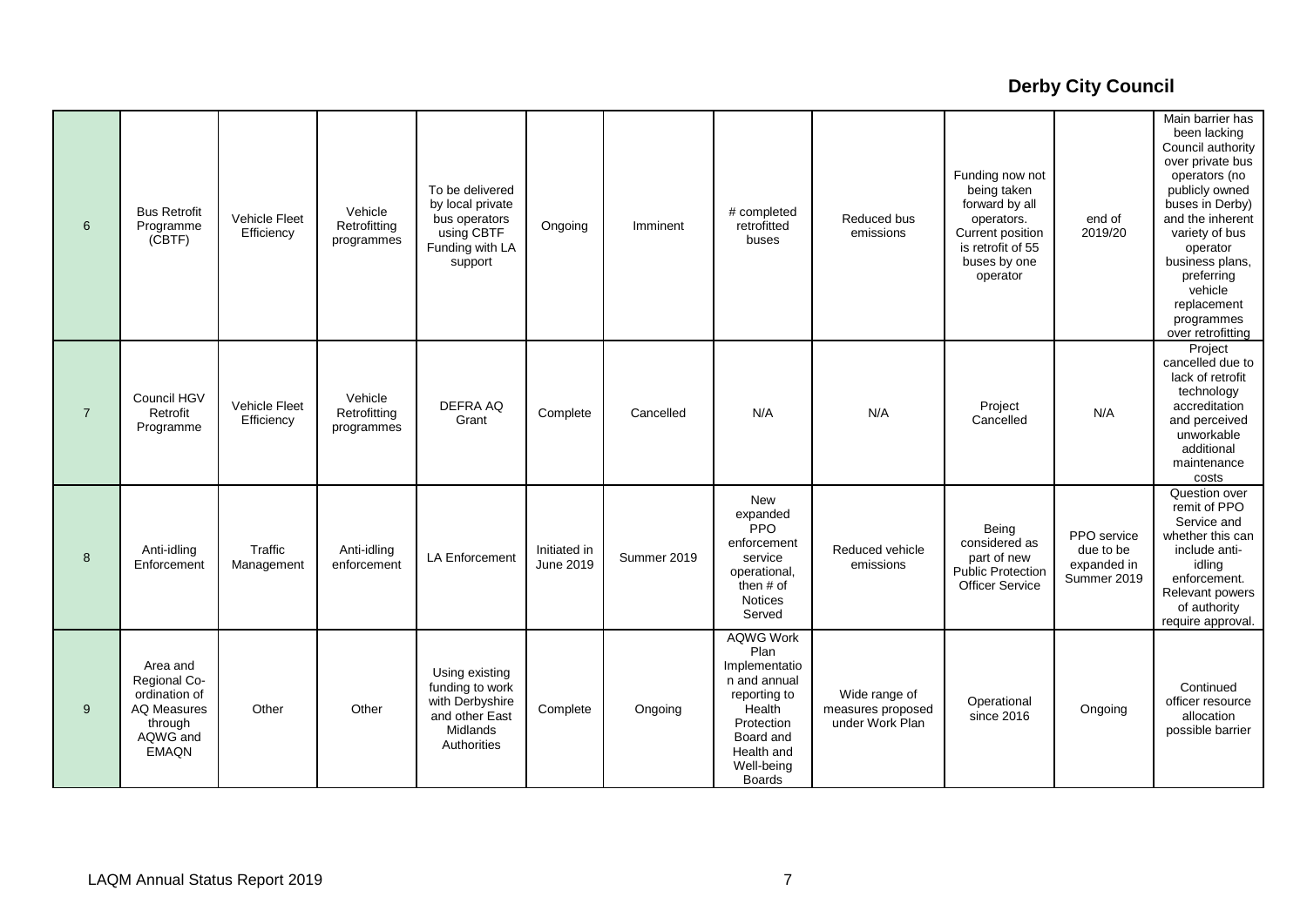| 10 | AQ and<br>Planning                                                                                            | Policy<br>Guidance and<br>Development<br>Control | Air Quality<br>Planning and<br>Policy<br>Guidance                                                                                               | LA resourced                             | ongoing  | ongoing                                                              | Completion of<br>Local Plan AQ<br>Policy and<br>subsequently,<br>completion of<br>Supplementar<br>y Planning<br>Guidance on<br>AQ. Also<br>developing<br>specific<br>Planning<br>Guidance on<br>consideration<br>of Derby<br>Roadside NO <sub>2</sub><br>Local AQ Plan | Ensuring AQ is at<br>the heart of planning<br>decisions                                                                                                       | Ongoing                                                                                                              | Ongoing                                                                                                        | LA resource<br>constrained                                                                                                                           |
|----|---------------------------------------------------------------------------------------------------------------|--------------------------------------------------|-------------------------------------------------------------------------------------------------------------------------------------------------|------------------------------------------|----------|----------------------------------------------------------------------|------------------------------------------------------------------------------------------------------------------------------------------------------------------------------------------------------------------------------------------------------------------------|---------------------------------------------------------------------------------------------------------------------------------------------------------------|----------------------------------------------------------------------------------------------------------------------|----------------------------------------------------------------------------------------------------------------|------------------------------------------------------------------------------------------------------------------------------------------------------|
| 11 | Derby<br>Roadside<br>NO <sub>2</sub> Local Air<br>Quality Plan -<br>Traffic<br>Management<br>Scheme           | Traffic<br>Management                            | UTC,<br>Congestion<br>management,<br>traffic<br>reduction                                                                                       | Subject to<br>DEFRA Funding              | Complete | $2019/20 -$<br>Measures to<br>bring forward<br>compliance to<br>2020 | Compliance<br>with EU Limit<br>Values                                                                                                                                                                                                                                  | Reduction in annual<br>average NO2 along<br><b>Stafford Street to</b><br>below 40µgm-3 by<br>2020 (reduction of<br>9.4µgm-3 NO2<br>based on 2020<br>baseline) | Feasibility study<br>now complete<br>and FBC<br>submitted to<br><b>DEFRA</b> in March<br>2019                        | Measures for<br>compliance -<br>by 2020.<br>Measures to<br>maintain<br>compliance -<br>continued until<br>2025 | Reliant on<br>scheme costs<br>being funded (by<br>central<br>government)<br>and timely<br>approvals<br>processes -<br>currently not<br>fully funded. |
| 12 | Derby<br>Roadside<br>NO <sub>2</sub> Local Air<br>Quality Plan -<br>EV Charging<br>Strategy                   | Promoting<br>Low Emission<br>Transport           | Procuring<br>alternative<br>Refuelling<br>infrastructure<br>to promote<br>Low Emission<br>Vehicles, EV<br>recharging,<br>Gas fuel<br>recharging | <b>Bid under Clean</b><br>Air Fund (CAF) | Complete | cancelled                                                            | # EV Charge<br>points in City                                                                                                                                                                                                                                          | Modelled decrease<br>of 21.2 tonnes NOx<br>and 1.25 tonnes of<br>PM2.5 by 2025                                                                                | No funding<br>awarded to take<br>project forward.<br>No further action<br>possible due to<br>resource<br>constraints | N/A                                                                                                            | No grant funding<br>awarded.                                                                                                                         |
| 13 | Derby<br>Roadside<br>NO <sub>2</sub> Local Air<br>Quality Plan -<br>Clean Air<br>Mobility<br>Scheme<br>(CAMS) | Promoting<br>Travel<br>Alternatives              | Other                                                                                                                                           | <b>Bid under Clean</b><br>Air Fund (CAF) | Complete | cancelled                                                            | # people<br>exchanging<br>high emission<br>vehicle for<br>mobility credits                                                                                                                                                                                             | NOx savings of 8.83<br>and 2.2 tonnes per<br>year, under Phase 1<br>and 2 respectively                                                                        | No funding<br>awarded to take<br>project forward.<br>No further action<br>possible due to<br>resource<br>constraints | N/A                                                                                                            | No grant funding<br>awarded.                                                                                                                         |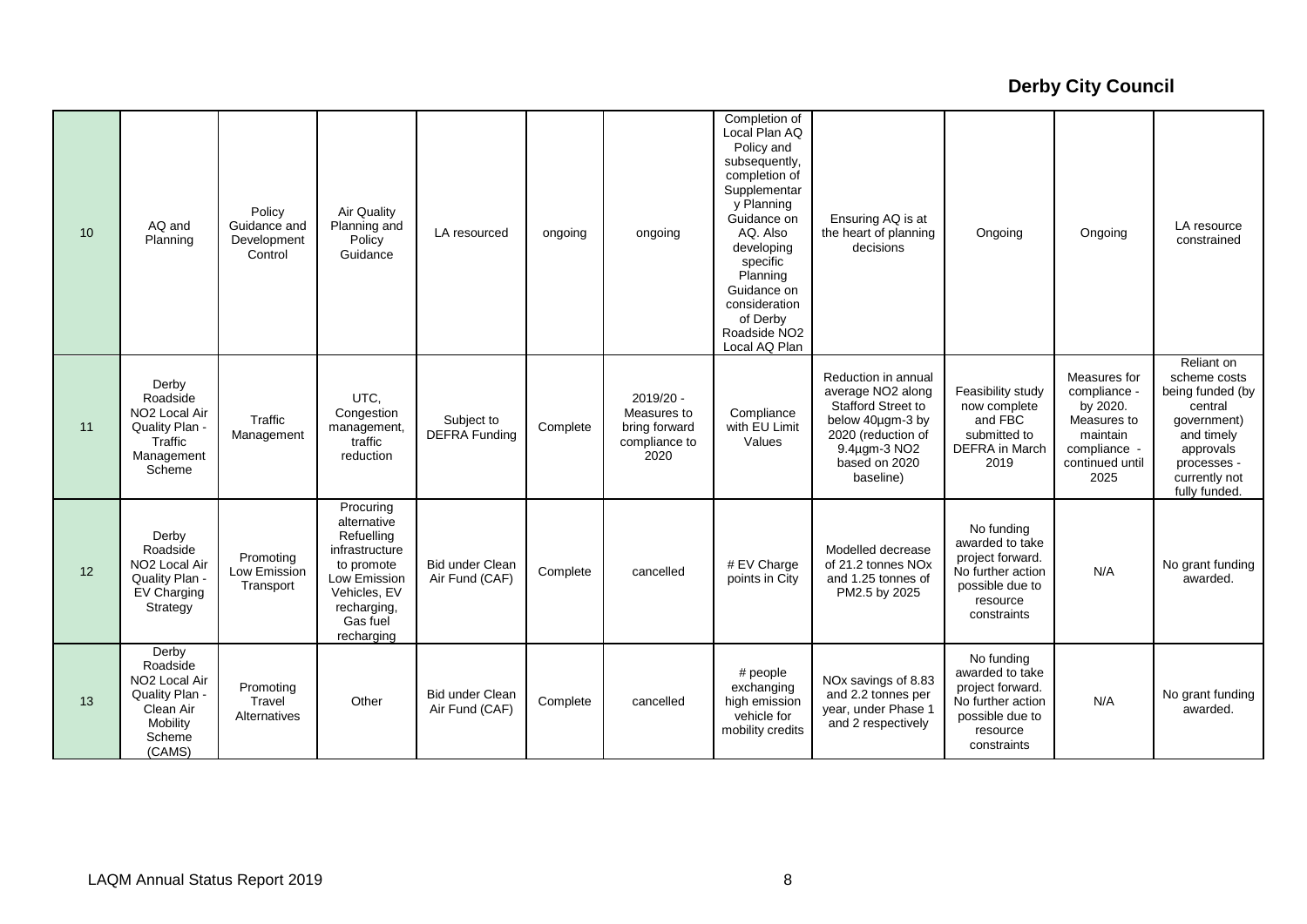| 14 | <b>Updated Air</b><br><b>Quality Action</b><br>Plan (AQAP) | Other                 | Other                   | LA Funded                                                                                       | Ongoing  | Ongoing | Completion of<br>AQAP                                                                                                                                                                     | Variety of measures<br>proposed following<br>source<br>apportionment<br>modelling across<br><b>AQMAs</b>            | In Draft form,<br>Due to go to<br>public<br>consultation in<br>summer                                                                                            | Late summer<br>2019 | Resource<br>constraints and<br>ownership of<br>measures<br>following<br>completion of<br>Plan |
|----|------------------------------------------------------------|-----------------------|-------------------------|-------------------------------------------------------------------------------------------------|----------|---------|-------------------------------------------------------------------------------------------------------------------------------------------------------------------------------------------|---------------------------------------------------------------------------------------------------------------------|------------------------------------------------------------------------------------------------------------------------------------------------------------------|---------------------|-----------------------------------------------------------------------------------------------|
| 15 | Air Quality<br>Awareness-<br>Raising                       | Public<br>Information | Via other<br>mechanisms | <b>LA Delivery</b><br>using CAZ<br><b>Feasibility Study</b><br>and<br>Implementation<br>Funding | Complete | Ongoing | # stakeholders<br>actively<br>engaged,<br>assessed via<br>click-through<br>rates and<br>average view<br>length time on<br>social media<br>and web<br>pages and #<br>mailshots/<br>letters | Indirect reductions in<br>pollutant<br>concentrations due<br>to behavioural<br>change resulting<br>from information | Taxi-<br>engagement<br>workshop and<br>Clean Air Day<br>events<br>complete.<br>Ongoing<br>updating of<br>website<br>including useful<br>info and<br>signposting. | Ongoing             | Current funding<br>up to 2020                                                                 |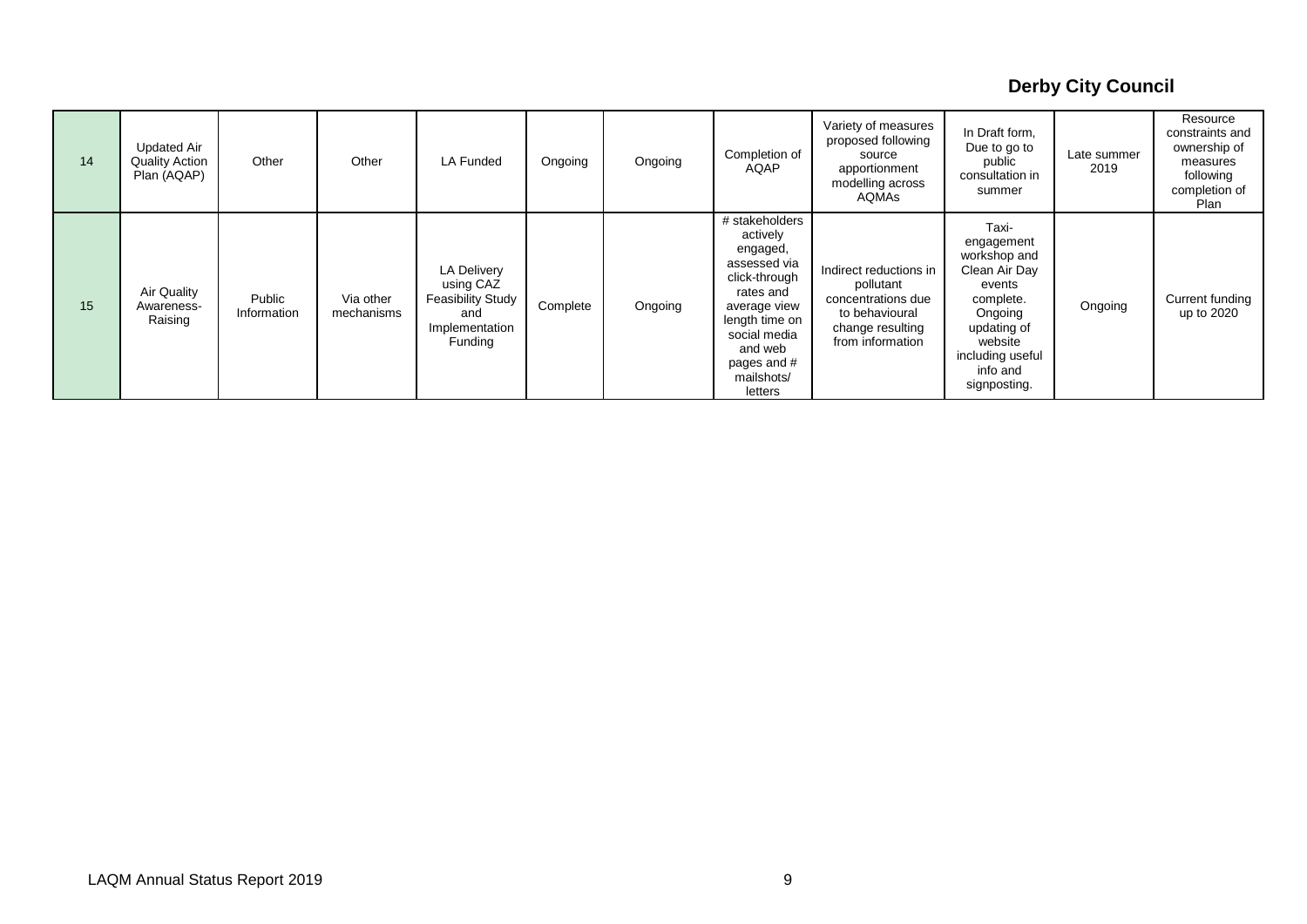| No.            | <b>Comments from Defra on Derby City Council's ASR (2018)</b>                                                                                                                                                                                                                                                                                                                                                                                                                                                                                                                                                        | <b>Response (if Required)</b>                                                                                                                                                                                                                   |
|----------------|----------------------------------------------------------------------------------------------------------------------------------------------------------------------------------------------------------------------------------------------------------------------------------------------------------------------------------------------------------------------------------------------------------------------------------------------------------------------------------------------------------------------------------------------------------------------------------------------------------------------|-------------------------------------------------------------------------------------------------------------------------------------------------------------------------------------------------------------------------------------------------|
| $\mathbf 1$    | The Annual Status report for 2018 continues to provide an update on the status of air quality in<br>Derby, and a brief update on progress with plans for developing a Clean Air Zone.                                                                                                                                                                                                                                                                                                                                                                                                                                | No comment required.                                                                                                                                                                                                                            |
| $\overline{2}$ | The latest monitoring results for 2017 continue to suggest that the only exceedances of air quality<br>objectives are located close to the Ring Road AQMA.                                                                                                                                                                                                                                                                                                                                                                                                                                                           | No comment required.                                                                                                                                                                                                                            |
| 3              | We agree it would be appropriate for the Council to consider reviewing the boundary of AQMA1<br>and consider steps towards reviewing the status of AQMA 2 at Spondon, with the option of<br>revocation if future monitoring continues to remain well below objective levels.                                                                                                                                                                                                                                                                                                                                         | No comment required.                                                                                                                                                                                                                            |
| 4              | The Council should carefully continue to review the existing monitoring strategy, as a means of<br>ensuring all pollution hotspots have been detected. They will clearly be used as future indicators of<br>success of future measures to reduce emissions and deliver the air quality objectives. Monitoring<br>results for comparison to objective levels should be expressed at positions of relevant exposure to<br>provide consistency in reporting.                                                                                                                                                            | Derby City Council continues to undertake an<br>annual review of monitoring. Furthermore,<br>additional monitoring is now being carried<br>out/proposed in accordance with the Local<br>NO <sub>2</sub> Plan Monitoring and Evaluation process. |
| 5              | The submission of the Annual Status report continues amidst the development of measures<br>towards delivering the air quality objectives based upon a Clean Air Zone, which is being addressed<br>as a separate initiative to this report. Hence the development of CAZ measures will not be<br>considered further within this appraisal.                                                                                                                                                                                                                                                                            | No comment required.                                                                                                                                                                                                                            |
| 6              | However, it will be important in future ASR reports to ensure that CAZ measures are incorporated<br>into Table 2.2 for annual updating and review in the ASR.                                                                                                                                                                                                                                                                                                                                                                                                                                                        | Derby City Council's Local Roadside NO <sub>2</sub> Plan<br>has now been submitted and approved. The<br>proposed measures will continue to be<br>considered in conjunction with Annual Status<br>Reports and the developing AQAP.               |
| $\overline{7}$ | The Council are reminded that the process for developing effective measures to reduce emissions in<br>AQMAs is clearly described for the development of Air Quality Action Plans, within the latest Policy<br>and Technical Guidance from Defra, particularly Chapter 2 of LAQM TG(16), which details the<br>recommended approach for developing an action plan. The basis of the approach involves gaining<br>an understanding of the current level of excess emissions giving rise to the air quality exceedance,<br>with knowledge from a source apportionment of which pollution sources are contributing to the | Source apportionment modelling has now<br>been completed (by Ricardo AEA) and used in<br>the development of the Council's emerging<br>AQAP, due to be published in the summer of<br>2019, in accordance with DEFRA Guidance.                    |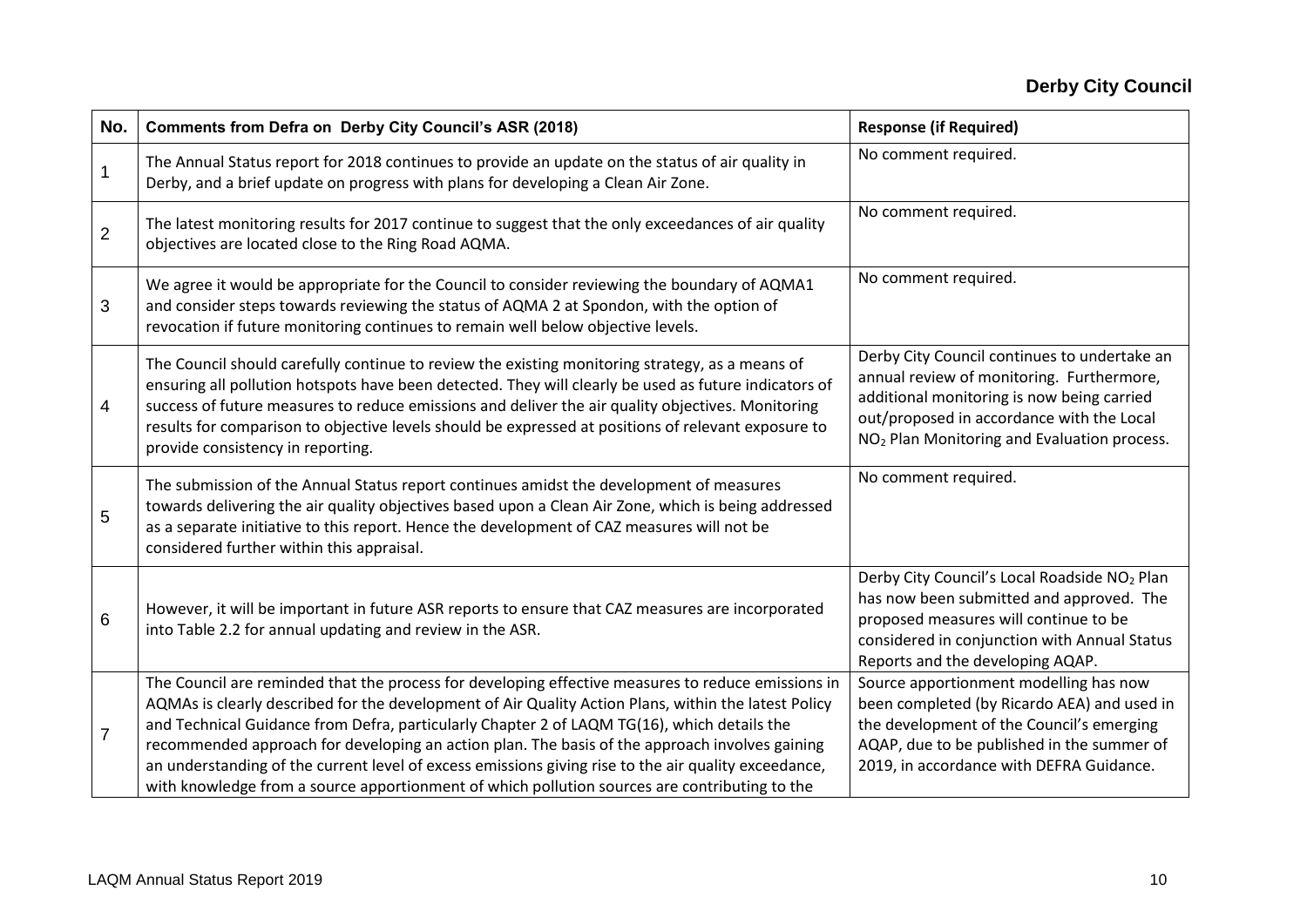|    | excess. Without this approach, there is no basis for assuming that measures that are otherwise<br>prescribed to reduce emissions are likely to be effective. These principles should be used to<br>underpin the development of all future action plan measures.                                                                                                           |                                                                                                                                                                                                                                                                                                                                                                                                               |
|----|---------------------------------------------------------------------------------------------------------------------------------------------------------------------------------------------------------------------------------------------------------------------------------------------------------------------------------------------------------------------------|---------------------------------------------------------------------------------------------------------------------------------------------------------------------------------------------------------------------------------------------------------------------------------------------------------------------------------------------------------------------------------------------------------------|
| 8  | We repeat previous recommendations relating to the importance of understanding the local<br>options for traffic management, based upon knowledge of traffic congestion, queuing, and delays<br>on the relevant road sections.                                                                                                                                             | No comment required.                                                                                                                                                                                                                                                                                                                                                                                          |
| 9  | It is only when emissions from congested traffic are accounted for that a realistic picture of traffic<br>emissions can be considered as a basis for developing further actions.                                                                                                                                                                                          | Congestion has been considered within the<br>recent AQ modelling work completed in<br>support of the developing AQAP. It is<br>important to note however, that AQ<br>modelling for annual average NO <sub>2</sub> is<br>inherently poor at accurately reflecting<br>queuing/congestion due to the use of AADTs<br>and average speeds, which does not take into<br>account shorter term variations in queuing. |
| 10 | Equally, source apportionment of local emission sources is vital to provide an understanding of<br>which emission sources need to be targeted in addressing the pollution exceedances. It is likely that<br>traffic management measures that consider the management of congested traffic through the<br>AQMA area will be required to address the pollution exceedances. | See response 7 above.                                                                                                                                                                                                                                                                                                                                                                                         |
| 11 | This process is described in detail within the latest Technical Guidance LAQM TG(16) from Defra in<br>Chapter 2, Section7.104-106 and Box 7.6. The Guidance makes clear that:<br>"The AQAP should only be considered in detail once the source and extent of the problem are clearly<br>understood". [Ref: LAQM TG(16) para 2.30]                                         | See response 7 above.                                                                                                                                                                                                                                                                                                                                                                                         |
| 12 | Hence air pollution emissions reduction targets, should underpin the further development of Action<br>Plan.                                                                                                                                                                                                                                                               | See response 7 above.                                                                                                                                                                                                                                                                                                                                                                                         |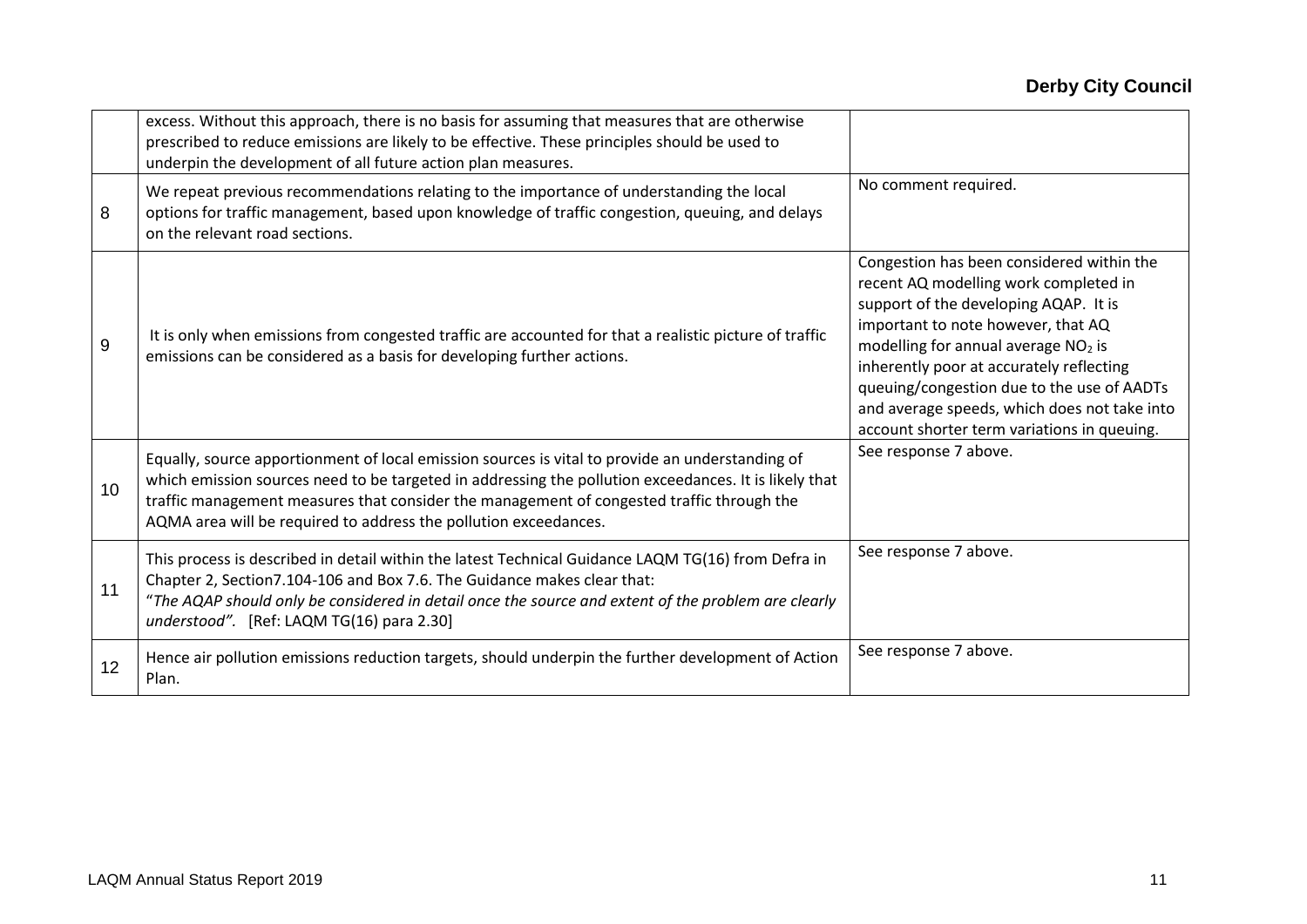| 13 | The latest Technical Guidance LAQM TG(16), para 2.69 makes clear, as a minimum AQAP's should<br>include the following:<br>Quantification of source contributions (e.g. HGVs, buses, taxis, other transport, industrial or<br>domestic sources etc.) responsible for the exceedance of the relevant objective; knowing<br>the source of the problem will allow the AQAP measures to be effectively targeted;<br>Quantification of impacts of proposed measures including, where feasible, expected<br>emission and concentration reductions (either locally obtained and/or via national<br>monitoring/modelling statistics). It is important that the local authority shows how it<br>intends to monitor and evaluate the effectiveness of the plan; | See response 7 above. |
|----|------------------------------------------------------------------------------------------------------------------------------------------------------------------------------------------------------------------------------------------------------------------------------------------------------------------------------------------------------------------------------------------------------------------------------------------------------------------------------------------------------------------------------------------------------------------------------------------------------------------------------------------------------------------------------------------------------------------------------------------------------|-----------------------|
| 14 | We agree that AQMA2 for Spondon may be considered for revocation following the results of<br>additional monitoring and AQMA1 amended to include additional areas of exceedance. The Council<br>may wish to consider the fast track procedure, as detailed in LAQM TG(16) for the AQMA<br>amendment.                                                                                                                                                                                                                                                                                                                                                                                                                                                  | No comment required.  |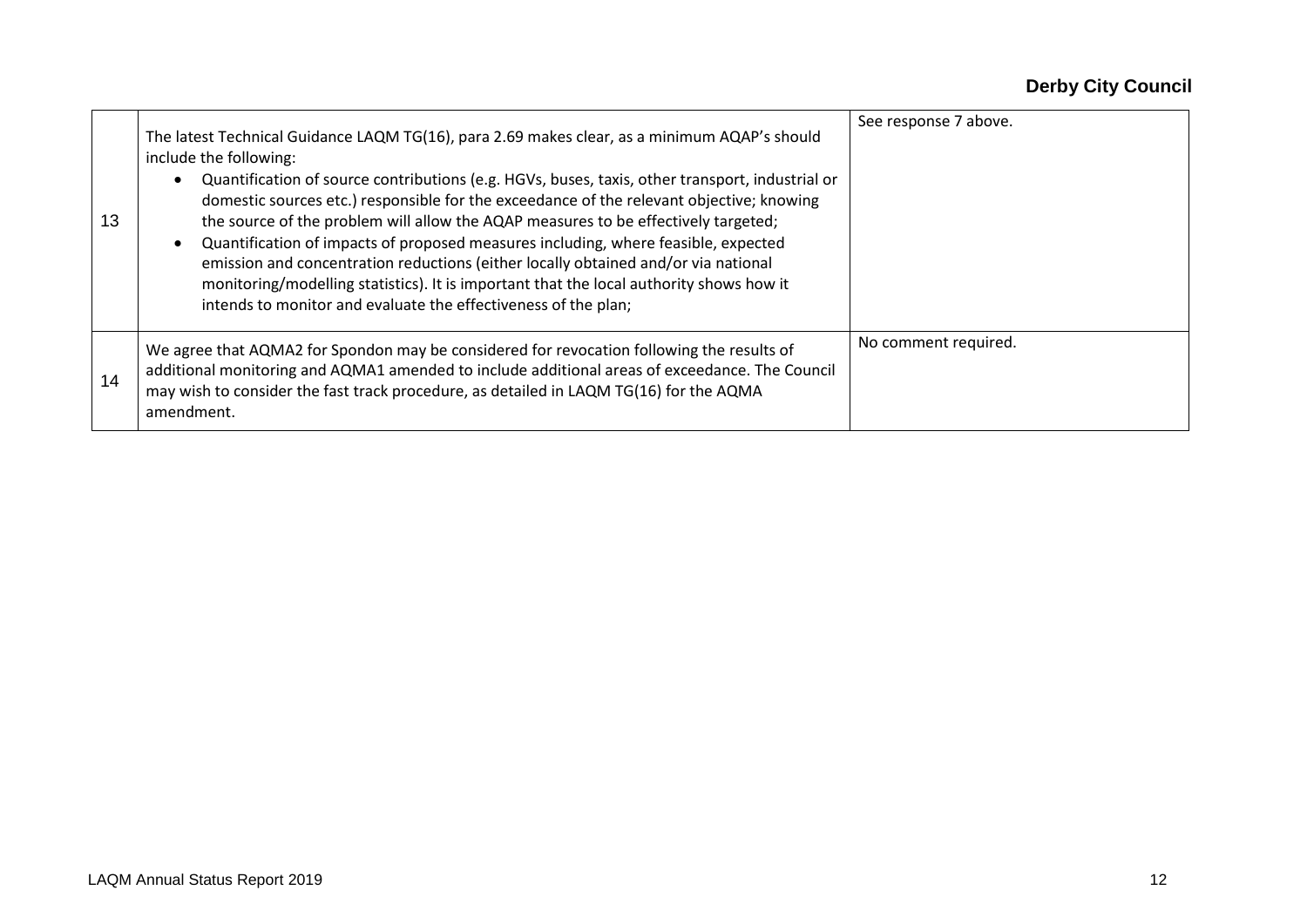## **2.3 PM2.5 – Local Authority Approach to Reducing Emissions and/or Concentrations**

As detailed in Policy Guidance LAQM.PG16 (Chapter 7), local authorities are expected to work towards reducing emissions and/or concentrations of PM2.5 (particulate matter with an aerodynamic diameter of 2.5µm or less). There is clear evidence that PM2.5 has a significant impact on human health, including premature mortality, allergic reactions, and cardiovascular diseases.

Whilst Derby City Council continues to focus on the need to meet the EU Limit Value for NO2, many of the proposed measures e.g. the new Local Air Quality Plan, are expected to aid the reduction of fine particulate matter concentrations.

Derby City Council already implements the following measures that are designed to address the emission of PM2.5, such as:

- The enforcement of a city-wide smoke control area, a zero-tolerance approach to the burning of trade waste and a general policy to discourage bonfires;
- Attempt to ensure the submission and agreement of Construction Management Plans with detailed dust management measures, by planning condition/s for all significant developments in the City;
- Development of an air quality focussed policy on the installation and use of domestic and all other non-permit threshold biomass boilers.

Vehicle brake and tyre wear is a well-known source of PM2.5 emissions, therefore, it is acknowledged that schemes and projects, such as Cycle Derby, personal and employee Personalised Travel Planning (PTP), eBikes Derby, and other work to encourage the shift from road traffic to walking/cycling is an important part of local action to reduce PM2.5. The Council advocate that centrally-led work to encourage the manufacturing industry to implement significant improvements in tyre and brake materials to minimise, or even avoid, wear, is a vital part of the programme to reduce  $PM<sub>2.5</sub>$ 

Finally, Derby City Council works closely with Derbyshire County Council via the Air Quality Working Group (AQWG) to develop measures aimed at reducing PM2.5 across the County. This Group has now committed to reporting on air quality to the Health Protection Board and the City's Health and Well Being Board and has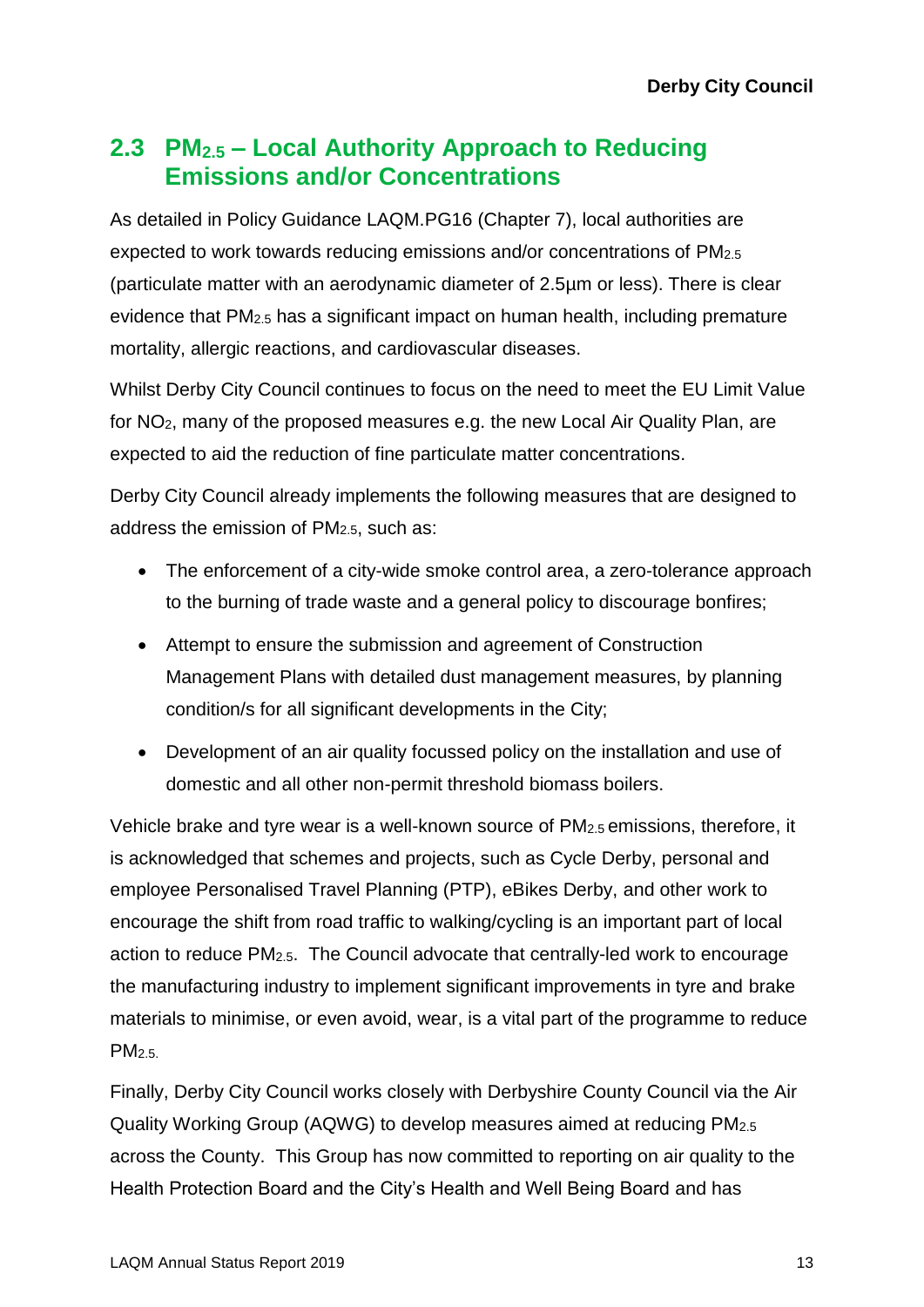developed an Action Plan in order to address the PM2.5 targets under the Public Health Outcomes Framework.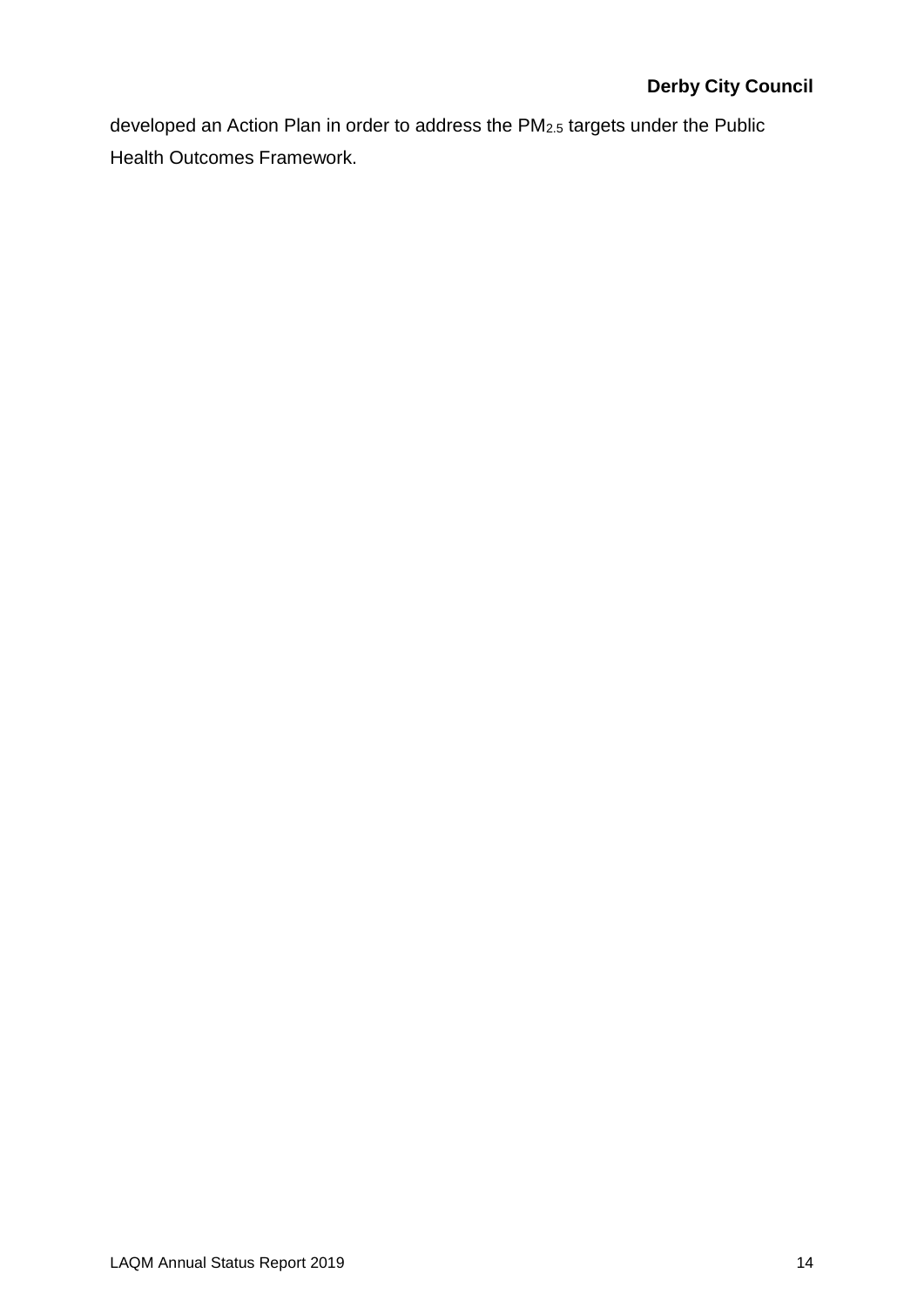## **3 Air Quality Monitoring Data and Comparison with Air Quality Objectives and National Compliance**

## **3.1 Summary of Monitoring Undertaken**

### **3.1.1 Automatic Monitoring Sites**

This section sets out what monitoring has taken place and how it compares with objectives.

Automatic (continuous) monitoring is now carried out under the AURN Network (managed by Bureau Veritas on behalf of DEFRA) at the Derby St Alkmund's Way site with data available for 2018. [Table A.1](#page-26-0) in Appendix A shows the details of the sites. National monitoring results are available at [https://uk](https://uk-air.defra.gov.uk/networks/site-info?uka_id=UKA00630)[air.defra.gov.uk/networks/site-info?uka\\_id=UKA00630.](https://uk-air.defra.gov.uk/networks/site-info?uka_id=UKA00630)

Maps showing the location of the monitoring sites are provided in Appendix D. Further details on how the monitors are calibrated and how the data has been adjusted are included in Appendix C. The site is part of the AURN and has been calibrated by DEFRA to national standards.

### **3.1.2 Non-Automatic Monitoring Sites**

Derby City Council undertook non- automatic (passive) monitoring of NO<sub>2</sub> at 76 sites during 2018. [Table A.2](#page-27-0) in Appendix A shows the details of the sites. Several diffusion tubes have been relocated since 2017 to areas that better represent levels of exposure ( Tube ID numbers 4, 6, 12, 26, 27, 28, 47, 55, 57, 64, and 74). This follows the review of all monitoring sites in 2015, and the establishment of new monitoring areas to support the implementation of the CAZ.

Maps showing the location of the monitoring sites are provided in Appendix D. Further details on Quality Assurance/Quality Control (QA/QC) for the diffusion tubes, including bias adjustments and any other adjustments applied (e.g. "annualisation" and/or distance correction), are included in Appendix C.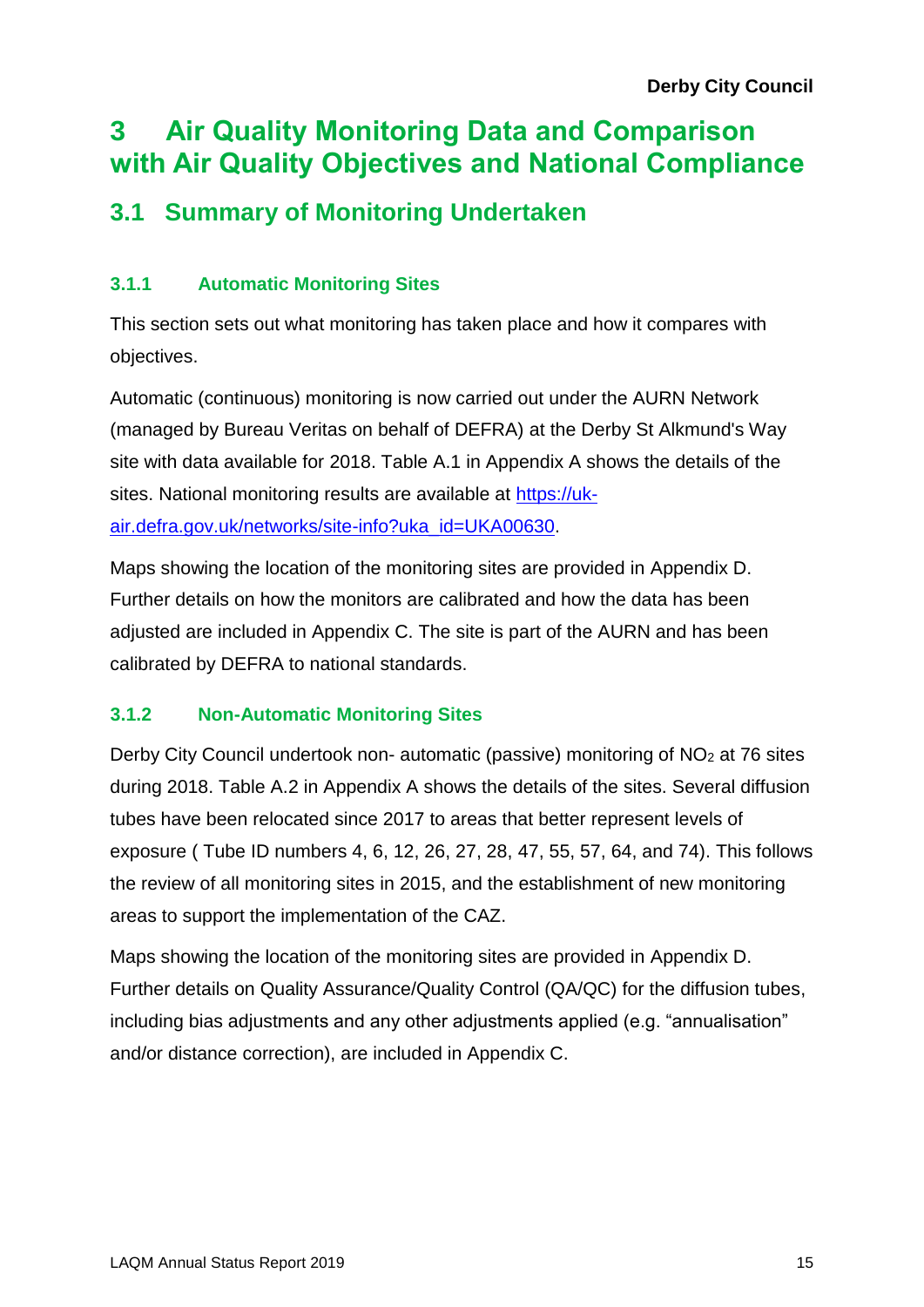## **3.2 Individual Pollutants**

The air quality monitoring results presented in this section are, where relevant, adjusted for bias, "annualisation" and distance correction. Further details on adjustments are provided in Appendix C.

### **3.2.1 Nitrogen Dioxide (NO2)**

[Table A.3](#page-33-0) in Appendix A compares the ratified and adjusted monitored  $NO<sub>2</sub>$  annual mean concentrations for the past 5 years with the air quality objective of  $40 \mu g/m<sup>3</sup>$ .

For diffusion tubes, the full 2018 dataset of monthly mean values is provided in Appendix B.

[Table A.4](#page-42-0) in Appendix A compares the ratified continuous monitored  $NO<sub>2</sub>$  hourly mean concentrations for the past 5 years with the air quality objective of  $200 \mu g/m^3$ , not to be exceeded more than 18 times per year.

The results of the fully adjusted (bias adjusted, and annualised where appropriate), show that there are 6 locations where there are potential exceedances of the annual mean objective which have been measured in 2018. Three of these locations are within the existing Ring Road AQMA. The remaining three locations are outside of the existing AQMAs:

**DT11** is a roadside monitoring location established in 2016, just outside of the AQMA boundary on Eastgate. The NO<sub>2</sub> concentration measured in 2016 was 46.5 $\mu$ g/m<sup>3</sup>. This has reduced steadily in the following years, to  $44.75 \mu g/m<sup>3</sup>$  in 2017, and  $43.45 \mu g/m<sup>3</sup>$  in 2018. There is no relevant exposure for the annual mean objective near to this site, and therefore no further action is required for LAQM purposes. This monitoring site has been established to inform compliance with the EU Limit Value, which apply at all locations (except where members of the public do not have access and there is no fixed habitation; on factory premises or at industrial processes; and on the carriageway of roads / central reservations of roads, except where there is normally pedestrian access).

**DT34** is a kerbside monitoring location adjacent to the A38, establised in 2016. The measured concentration in 2016 was 60  $\mu$ g/m<sup>3</sup>, and this increased to 61.9  $\mu$ g/m<sup>3</sup> in 2017. In 2018, measured concentrations decreased slightly to 59.3  $\mu$ g/m<sup>3</sup>. Currently, there is no AQMA in the vicinity of the monitoring site. There is potential exposure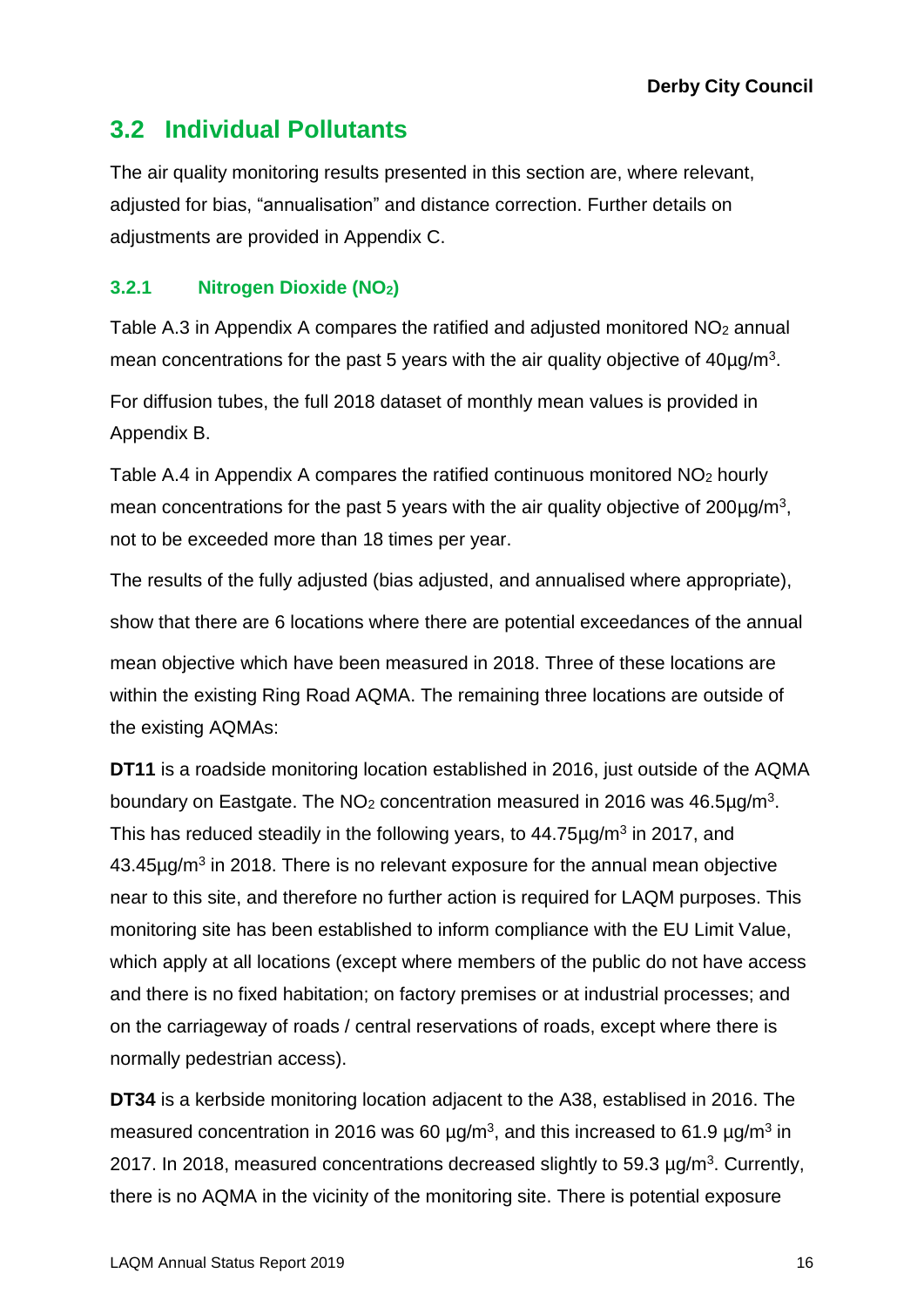nearby; however DT33 is located on the façade of nearby properties. In 2018, the concentration measured at DT33 was 24.8  $\mu$ g/m<sup>3</sup>; which is well below the air quality objective. This is an improvement on 2017's 30.9 µg/m<sup>3</sup>. Historically, measured concentrations at DT33 have been below the objective, therefore, no further action is required in this area.

**DT60** is a monitoring location established in 2016, adjacent to the A52 (Ashbourne Road) on the façade of a residential property. The concentration in 2016 and 2017 was 42.3 $\mu$ g/m<sup>3</sup> and 42.9 $\mu$ g/m<sup>3</sup> respectively. The concentration measured in 2018 is  $42\mu$ g/m<sup>3</sup>. No AQMAs are located close to this monitoring site. Concentrations measured at neaby monitoring locations, DT61 and DT74 are below the objective, measuring 29.0 $\mu$ g/m<sup>3</sup> and 30.8 $\mu$ g/m<sup>3</sup> respectively.

Seven locations have monitors within the **Spondon AQMA.** Measured concentrations at each of the seven sites have been below  $40\mu q/m^3$  since 2011. There are ongoing changes to the road layout in the area as a result of the A52 Wyvern Improvement Scheme and therefore the decision to revoke has been postponed pending the results of further monitoring and completion of this scheme.

A city-wide AQMA boundary review is also currently underway. Once finished, this may result in amendments to the current AQMA boundaries.

### **3.2.2 Particulate Matter (PM10)**

Derby City Council have not undertaken any PM<sub>10</sub> monitoring since 2013. These data have been presented in previous reports and are not repeated here; measured concentrations were well below the relevant objectives.

### **3.2.3 Particulate Matter (PM2.5)**

Derby City Council does not currently monitor PM2.5 concentrations and currently have no plans to do so in the future.

### **3.2.4 Sulphur Dioxide (SO2)**

Derby City Council does not currently monitor SO<sub>2</sub> concentrations and currently have no plans to do so in the future.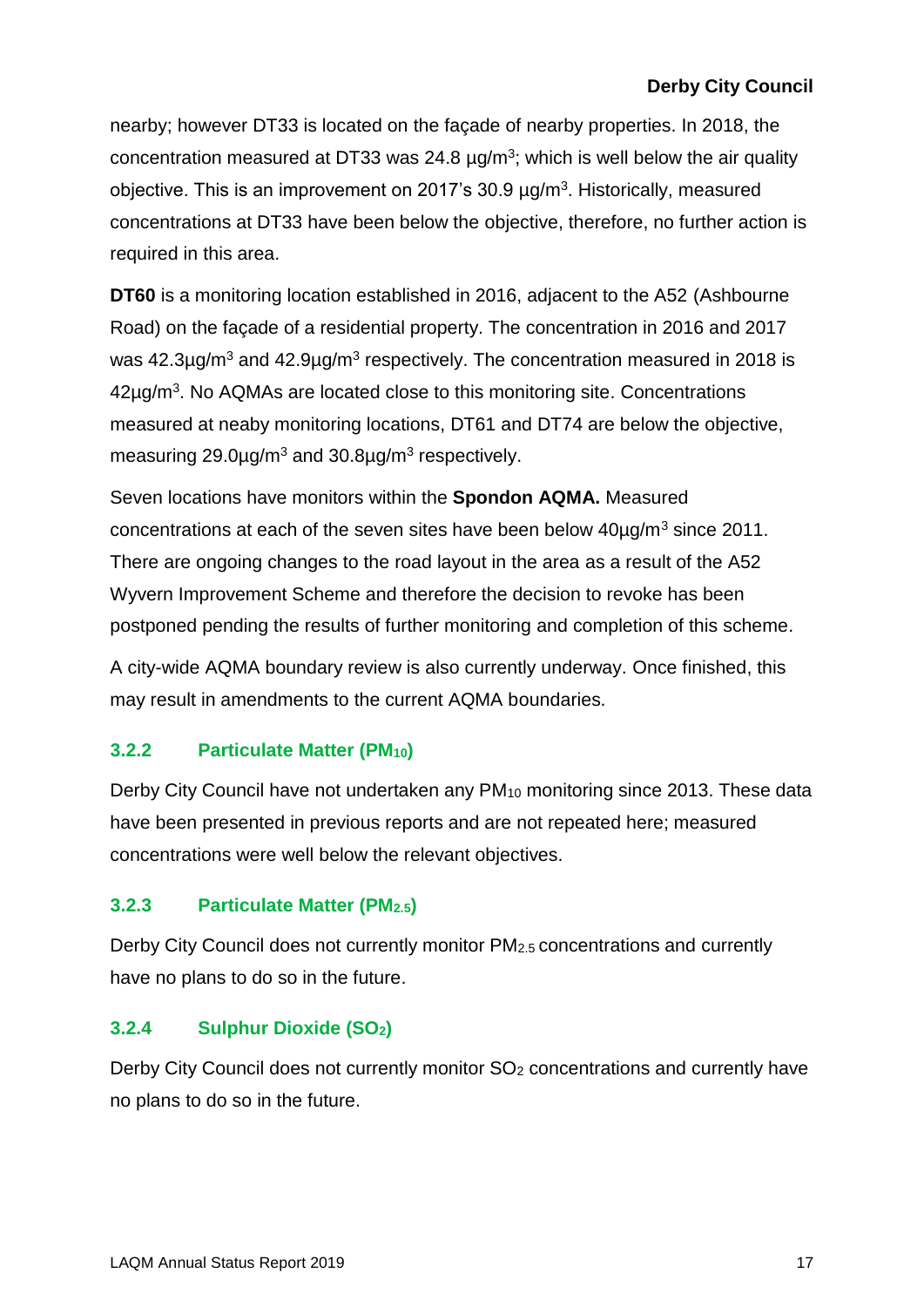## **Appendix A: Monitoring Results**

### **Table A.1 – Details of Automatic Monitoring Sites**

| Site<br>ID  | <b>Site</b><br><b>Name</b>                   | <b>Site</b><br><b>Type</b> | <b>X OS</b><br><b>Grid Ref</b> | VOS<br><b>Grid Ref</b> | <b>Pollutants</b><br><b>Monitored</b> | In.<br>AQMA? | <b>Monitoring</b><br><b>Technique</b> | <b>Distance to</b><br><b>Relevant</b><br><b>Exposure</b><br>(m) $(1)$ | <b>Distance to</b><br>kerb of<br>nearest<br>road (m) $(2)$ | <b>Inlet</b><br><b>Height</b><br>(m) |
|-------------|----------------------------------------------|----------------------------|--------------------------------|------------------------|---------------------------------------|--------------|---------------------------------------|-----------------------------------------------------------------------|------------------------------------------------------------|--------------------------------------|
| <b>AURN</b> | <b>St</b><br>Alkmund's<br>Wav<br><b>AURN</b> | Roadside                   | 435763                         | 336306                 | NO <sub>2</sub>                       | <b>YES</b>   | Chemiluminescent                      | N/A                                                                   | 3.7                                                        | 1.2                                  |

#### **Notes:**

(1) 0m if the monitoring site is at a location of exposure (e.g. installed on the façade of a residential property).

<span id="page-26-0"></span>(2) N/A if not applicable.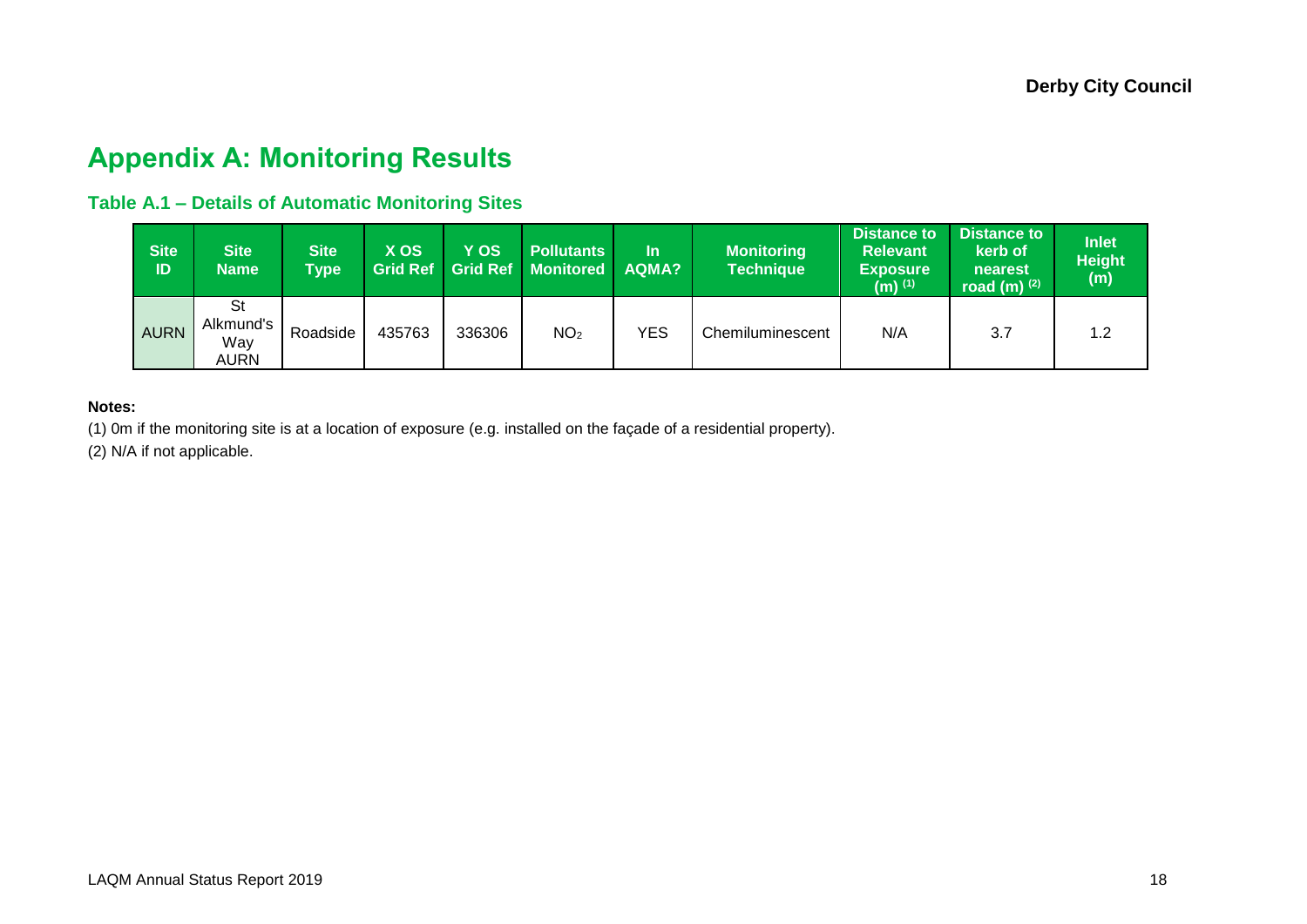<span id="page-27-0"></span>

| <b>Site ID</b>  | <b>Site Name</b>                                  | <b>Site</b><br><b>Type</b> | <b>X OS Grid</b><br><b>Ref</b> | <b>Y OS Grid</b><br><b>Ref</b> | <b>Pollutants</b><br><b>Monitored</b> | ln<br>AQMA?  | <b>Distance</b><br>to<br><b>Relevant</b><br><b>Exposure</b><br>$(m)$ <sup>(1)</sup> | <b>Distance</b><br>to kerb of<br>nearest<br>road (m)<br>(2) | <b>Tube</b><br>collocated<br>with a<br><b>Continuous</b><br><b>Analyser?</b> | <b>Height</b><br>(m) |
|-----------------|---------------------------------------------------|----------------------------|--------------------------------|--------------------------------|---------------------------------------|--------------|-------------------------------------------------------------------------------------|-------------------------------------------------------------|------------------------------------------------------------------------------|----------------------|
| DT <sub>1</sub> | $\overline{23}$ Gilbert<br>Close                  | $\mathsf{R}$               | 439776                         | 335696                         | NO <sub>2</sub>                       | Y            | $\overline{0}$                                                                      | 10 <sup>°</sup>                                             | <b>No</b>                                                                    | 1.8                  |
| DT <sub>2</sub> | 10 Kirkleys<br>Ave North                          | $\mathsf{R}$               | 440206                         | 335650                         | NO <sub>2</sub>                       | Y            | $\overline{0}$                                                                      | 10 <sup>°</sup>                                             | <b>No</b>                                                                    | 1.8                  |
| DT <sub>3</sub> | 27 Kirkleys<br>Ave South                          | $\mathsf{R}$               | 440198                         | 335611                         | NO <sub>2</sub>                       | Y            | $\mathbf 0$                                                                         | 12                                                          | No                                                                           | 1.8                  |
| DT4             | 24 Nottingham                                     | $\mathsf{R}$               | 439896                         | 335350                         | NO <sub>2</sub>                       | Y            | $\overline{0}$                                                                      | 5.8                                                         | <b>No</b>                                                                    | 1.8                  |
| DT <sub>5</sub> | 1 Station Road                                    | $\mathsf{R}$               | 439789                         | 335412                         | NO <sub>2</sub>                       | Y            | $\overline{0}$                                                                      | 8                                                           | No                                                                           | 1.8                  |
| DT <sub>6</sub> | 18 Leeway                                         | $\mathsf{R}$               | 439647                         | 335575                         | NO <sub>2</sub>                       | Y            | $\mathbf 0$                                                                         | 9.8                                                         | No                                                                           | 1.8                  |
| DT7             | 1 Drury<br>Avenue                                 | $\mathsf{R}$               | 439851                         | 335674                         | NO <sub>2</sub>                       | Y            | 0                                                                                   | 9.5                                                         | No                                                                           | 1.8                  |
| DT8             | 198 Derby<br>Road                                 | $\mathsf{R}$               | 438942                         | 335864                         | NO <sub>2</sub>                       | $\mathsf{N}$ | $\overline{0}$                                                                      | $\overline{2}$                                              | <b>No</b>                                                                    | 1.8                  |
| DT9             | 109 Highfield<br>Lane                             | $\mathsf{R}$               | 437382                         | 336044                         | NO <sub>2</sub>                       | ${\sf N}$    | $\overline{2}$                                                                      | 19                                                          | No                                                                           | 1.8                  |
| <b>DT10</b>     | 203/201<br>Nottingham<br>Road                     | $\mathsf{R}$               | 436700                         | 336637                         | NO <sub>2</sub>                       | Y            | $\pmb{0}$                                                                           | $\overline{2}$                                              | No                                                                           | 1.8                  |
| <b>DT11</b>     | Eastgate<br>(Pentagon)                            | $\mathsf{R}$               | 436064                         | 336487                         | NO <sub>2</sub>                       | ${\sf N}$    | N/A                                                                                 | 3                                                           | <b>No</b>                                                                    | 1.8                  |
| <b>DT12</b>     | <b>Bass</b><br>Recreation<br>Ground/The<br>Holmes | <b>UB</b>                  | 435764                         | 336306                         | NO <sub>2</sub>                       | $\mathsf{N}$ | N/A                                                                                 | 4                                                           | <b>No</b>                                                                    | 1.8                  |
| <b>DT13</b>     | 16/18 Harrow<br>Road                              | $\mathsf{R}$               | 437196                         | 334410                         | NO <sub>2</sub>                       | Y            | $\overline{0}$                                                                      | 8                                                           | <b>No</b>                                                                    | 1.8                  |
| <b>DT14</b>     | 713 London<br>Road                                | $\mathsf{R}$               | 437090                         | 334432                         | NO <sub>2</sub>                       | $\mathsf{N}$ | $\mathbf 0$                                                                         | 5                                                           | <b>No</b>                                                                    | 1.8                  |

## **Table A.2 – Details of Non-Automatic Monitoring Sites**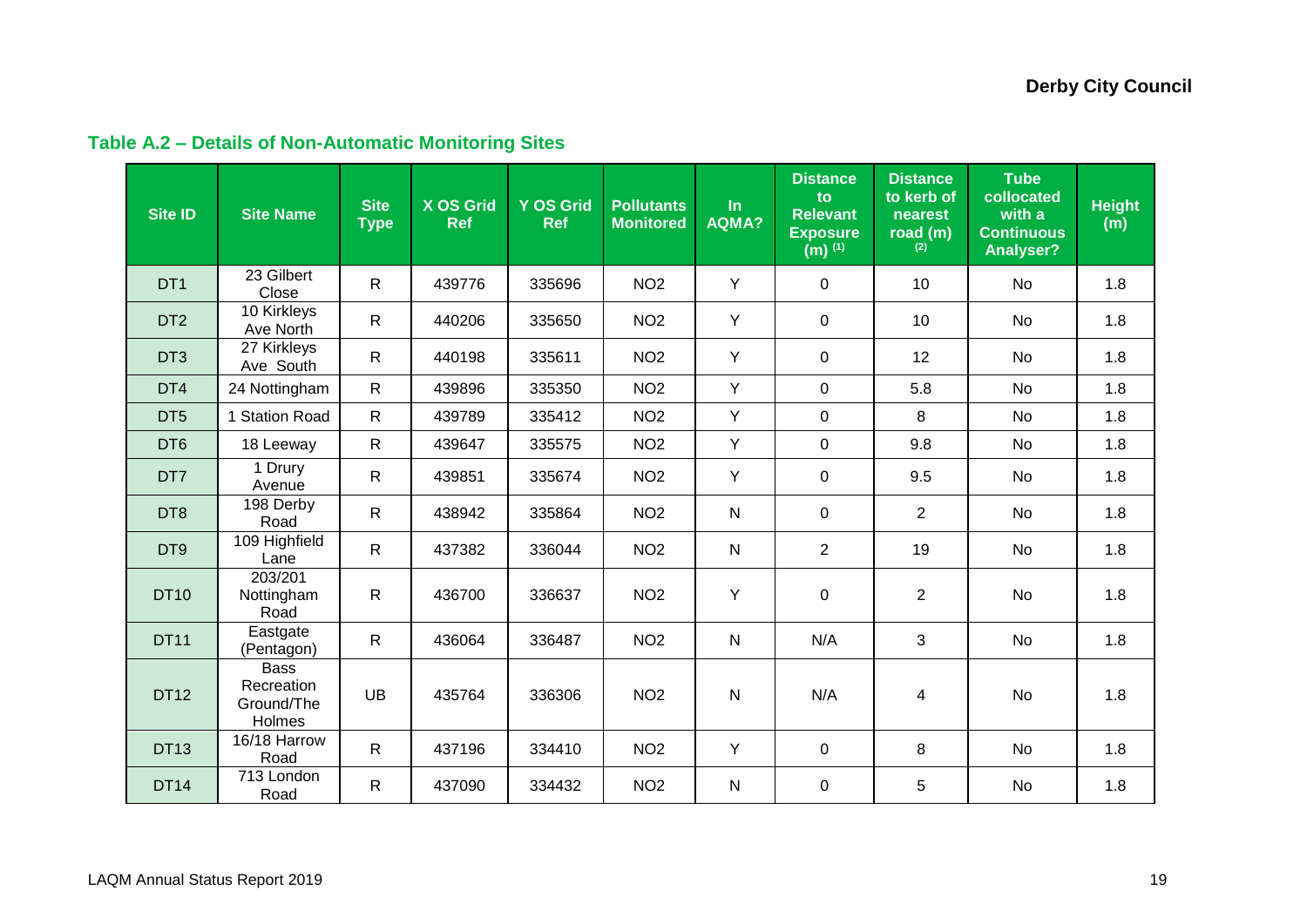| <b>Site ID</b> | <b>Site Name</b>                             | <b>Site</b><br><b>Type</b> | <b>X OS Grid</b><br><b>Ref</b> | <b>Y OS Grid</b><br><b>Ref</b> | <b>Pollutants</b><br><b>Monitored</b> | $\ln$<br><b>AQMA?</b> | <b>Distance</b><br>to<br><b>Relevant</b><br><b>Exposure</b><br>$(m)$ <sup>(1)</sup> | <b>Distance</b><br>to kerb of<br>nearest<br>road (m)<br>(2) | <b>Tube</b><br>collocated<br>with a<br><b>Continuous</b><br><b>Analyser?</b> | <b>Height</b><br>(m) |
|----------------|----------------------------------------------|----------------------------|--------------------------------|--------------------------------|---------------------------------------|-----------------------|-------------------------------------------------------------------------------------|-------------------------------------------------------------|------------------------------------------------------------------------------|----------------------|
| <b>DT15</b>    | 938 London<br>Road                           | $\mathsf{R}$               | 437676                         | 334090                         | NO <sub>2</sub>                       | Y                     | $\pmb{0}$                                                                           | 3                                                           | <b>No</b>                                                                    | 1.8                  |
| <b>DT16</b>    | 1178 (1170)<br>London Road                   | $\mathsf{R}$               | 438162                         | 333654                         | NO <sub>2</sub>                       | Y                     | $\mathbf 0$                                                                         | 5                                                           | <b>No</b>                                                                    | 1.8                  |
| <b>DT17</b>    | 7 Raynesway                                  | $\mathsf{R}$               | 438535                         | 333508                         | NO <sub>2</sub>                       | Y                     | $\mathbf 0$                                                                         | 8                                                           | <b>No</b>                                                                    | 1.8                  |
| <b>DT18</b>    | 772 Osmaston<br>Road                         | $\mathsf{R}$               | 436836                         | 332961                         | NO <sub>2</sub>                       | Y                     | $\Omega$                                                                            | 2                                                           | No                                                                           | 1.8                  |
| <b>DT19</b>    | 831 Osmaston<br>Road                         | $\mathsf{R}$               | 436992                         | 332713                         | NO <sub>2</sub>                       | Y                     | $\mathbf 0$                                                                         | 10                                                          | No                                                                           | 1.8                  |
| <b>DT20</b>    | 113 Chellaston<br>Road                       | $\mathsf{R}$               | 437175                         | 332111                         | NO <sub>2</sub>                       | Y                     | $\pmb{0}$                                                                           | 10                                                          | <b>No</b>                                                                    | 1.8                  |
| <b>DT21</b>    | 376 Osmaston<br>Park Road                    | K                          | 436869                         | 332783                         | NO <sub>2</sub>                       | ${\sf N}$             | $\mathbf 0$                                                                         | $\mathbf{1}$                                                | No                                                                           | 1.8                  |
| <b>DT22</b>    | 523 Osmaston<br>park Road                    | $\mathsf{R}$               | 436809                         | 332826                         | NO <sub>2</sub>                       | Y                     | $\mathbf 0$                                                                         | 3                                                           | <b>No</b>                                                                    | 1.8                  |
| <b>DT23</b>    | 104 Osmaston<br>Park Road                    | $\mathsf{R}$               | 435716                         | 333327                         | NO <sub>2</sub>                       | Y                     | $\mathbf 0$                                                                         | 4.5                                                         | <b>No</b>                                                                    | 1.8                  |
| <b>DT24</b>    | 32 Newdigate<br><b>Street</b>                | $\mathsf{R}$               | 435091                         | 333526                         | NO <sub>2</sub>                       | Y                     | $\mathbf 0$                                                                         | 2                                                           | <b>No</b>                                                                    | 1.8                  |
| <b>DT25</b>    | 80 Newdigate<br><b>Street</b>                | $\mathsf{R}$               | 435022                         | 333581                         | NO <sub>2</sub>                       | Y                     | $\mathbf 0$                                                                         | $\overline{2}$                                              | <b>No</b>                                                                    | 1.8                  |
| <b>DT26</b>    | 35 Allan<br>Avenue                           | $\mathsf{R}$               | 431261                         | 333654                         | NO <sub>2</sub>                       | Y                     | $\mathbf 0$                                                                         | 30.5                                                        | No                                                                           | 1.8                  |
| <b>DT27</b>    | 414 Uttoxeter<br>New Road                    | $\mathsf{R}$               | 433190                         | 335380                         | NO <sub>2</sub>                       | Y                     | $\mathbf 0$                                                                         | 7.7                                                         | No                                                                           | 1.8                  |
| <b>DT28</b>    | Rowleys Mill<br>Flats, Uttoxeter<br>New Road | $\mathsf{R}$               | 434461                         | 336041                         | NO <sub>2</sub>                       | Y                     | $\mathbf 0$                                                                         | 4.9                                                         | No                                                                           | 1.8                  |
| <b>DT29</b>    | 2a Lime Walk                                 | $\mathsf{R}$               | 433688                         | 334507                         | NO <sub>2</sub>                       | Y                     | $\pmb{0}$                                                                           | 2                                                           | <b>No</b>                                                                    | 1.8                  |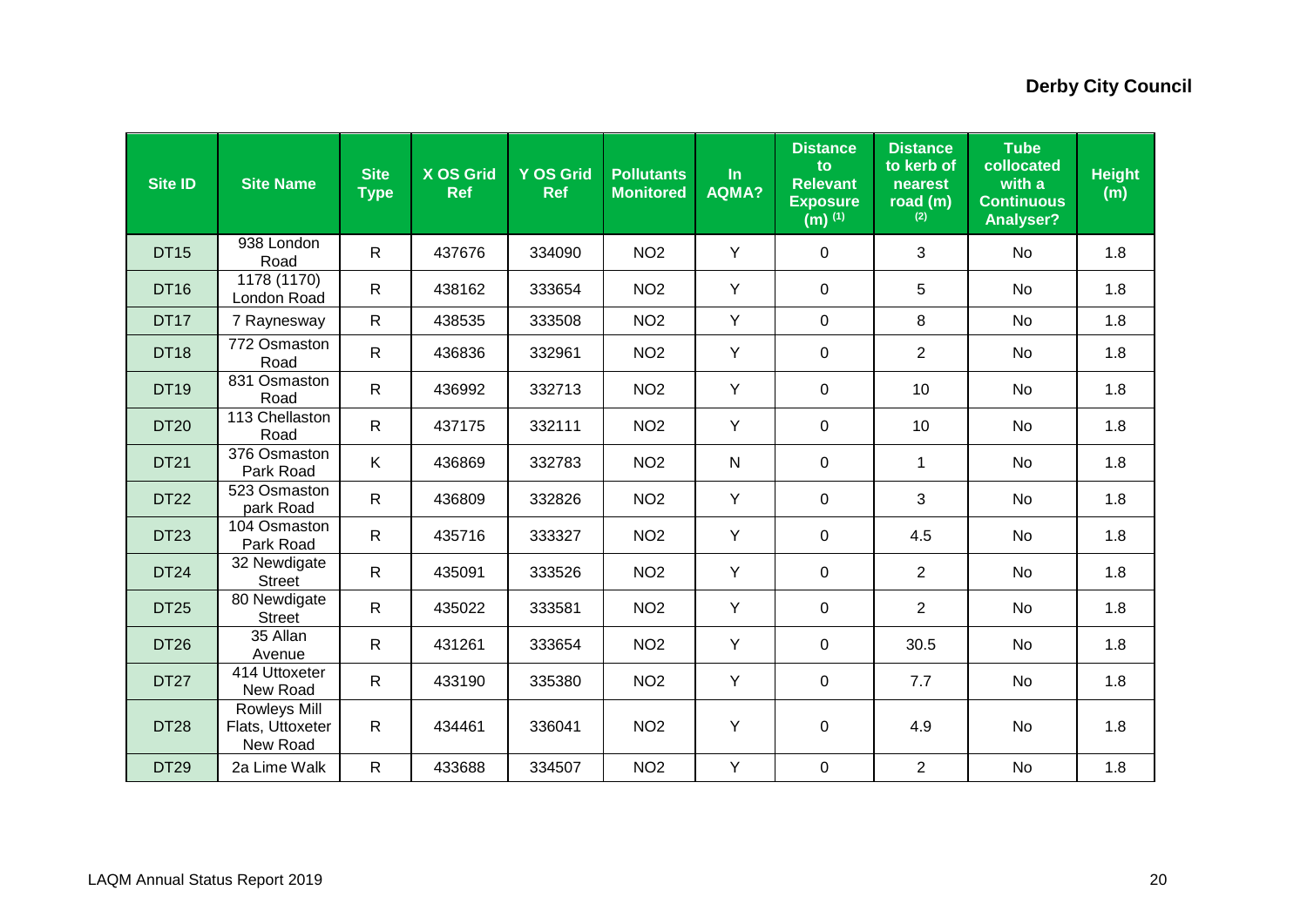| <b>Site ID</b> | <b>Site Name</b>                  | <b>Site</b><br><b>Type</b> | <b>X OS Grid</b><br><b>Ref</b> | <b>Y OS Grid</b><br><b>Ref</b> | <b>Pollutants</b><br><b>Monitored</b> | In<br><b>AQMA?</b> | <b>Distance</b><br>to<br><b>Relevant</b><br><b>Exposure</b><br>$(m)$ <sup>(1)</sup> | <b>Distance</b><br>to kerb of<br>nearest<br>road (m)<br>(2) | <b>Tube</b><br>collocated<br>with a<br><b>Continuous</b><br><b>Analyser?</b> | <b>Height</b><br>(m) |
|----------------|-----------------------------------|----------------------------|--------------------------------|--------------------------------|---------------------------------------|--------------------|-------------------------------------------------------------------------------------|-------------------------------------------------------------|------------------------------------------------------------------------------|----------------------|
| <b>DT30</b>    | 430 Uttoxeter<br>New Road         | $\mathsf{R}$               | 433076                         | 335299                         | NO <sub>2</sub>                       | Y                  | $\mathbf 0$                                                                         | $\overline{7}$                                              | No                                                                           | 1.8                  |
| <b>DT31</b>    | 431 Uttoxeter<br>New Road         | $\mathsf{R}$               | 433186                         | 335327                         | NO <sub>2</sub>                       | Y                  | 0                                                                                   | 9                                                           | <b>No</b>                                                                    | 1.8                  |
| <b>DT32</b>    | 266 Uttoxeter<br>New Road         | ${\sf R}$                  | 433786                         | 335778                         | NO <sub>2</sub>                       | Y                  | $\pmb{0}$                                                                           | $\overline{2}$                                              | No                                                                           | 1.8                  |
| <b>DT33</b>    | 150<br>Radbourne<br><b>Street</b> | R.                         | 433118                         | 336650                         | NO <sub>2</sub>                       | ${\sf N}$          | $\mathbf 0$                                                                         | 4                                                           | <b>No</b>                                                                    | 1.8                  |
| <b>DT34</b>    | Kingsway /<br>A38                 | $\mathsf{R}$               | 433174                         | 336737                         | NO <sub>2</sub>                       | ${\sf N}$          | N/A                                                                                 | 5                                                           | <b>No</b>                                                                    | 1.8                  |
| <b>DT35</b>    | 199 Uttoxeter<br>New road         | $\mathsf{R}$               | 433887                         | 335804                         | NO <sub>2</sub>                       | $\mathsf{N}$       | $\mathbf 0$                                                                         | $\overline{2}$                                              | <b>No</b>                                                                    | 1.8                  |
| <b>DT36</b>    | 59a Stafford<br><b>Street</b>     | $\mathsf{R}$               | 434688                         | 336155                         | NO <sub>2</sub>                       | $\mathsf{N}$       | 0                                                                                   | 2                                                           | No                                                                           | 1.8                  |
| DT37           | 4 Dunkirk                         | $\mathsf{R}$               | 434773                         | 335977                         | NO <sub>2</sub>                       | ${\sf N}$          | $\mathbf 0$                                                                         | 5                                                           | No                                                                           | 1.8                  |
| <b>DT38</b>    | <b>Wilson Street</b><br>West      | $\mathsf{R}$               | 434900                         | 335846                         | NO <sub>2</sub>                       | $\mathsf{N}$       | 0                                                                                   | 16                                                          | <b>No</b>                                                                    | 1.8                  |
| <b>DT39</b>    | 201 Abbey<br><b>Street</b>        | R                          | 434846                         | 335657                         | NO <sub>2</sub>                       | Y                  | $\mathbf 0$                                                                         | $\overline{2}$                                              | No                                                                           | 1.8                  |
| <b>DT40</b>    | 315 Burton<br>Road                | $\mathsf{R}$               | 434279                         | 334921                         | NO <sub>2</sub>                       | ${\sf N}$          | 0.2                                                                                 | $\overline{2}$                                              | <b>No</b>                                                                    | 1.8                  |
| <b>DT41</b>    | $220$ Burton<br>Road              | $\mathsf{R}$               | 434785                         | 335241                         | NO <sub>2</sub>                       | Y                  | $\mathbf 0$                                                                         | 3                                                           | No                                                                           | 1.8                  |
| <b>DT42</b>    | 114a Burton<br>Road               | $\mathsf{R}$               | 435025                         | 335508                         | NO <sub>2</sub>                       | Y                  | $\mathbf 0$                                                                         | $\overline{2}$                                              | No                                                                           | 1.8                  |
| <b>DT43</b>    | 131 Green<br>Lane                 | $\mathsf{R}$               | 435189                         | 335760                         | NO <sub>2</sub>                       | $\mathsf{N}$       | 0                                                                                   | 6                                                           | No                                                                           | 1.8                  |
| <b>DT44</b>    | 57 Normanton<br>Road              | R                          | 435198                         | 335537                         | NO <sub>2</sub>                       | Y                  | 0.2                                                                                 | $\overline{2}$                                              | <b>No</b>                                                                    | 1.8                  |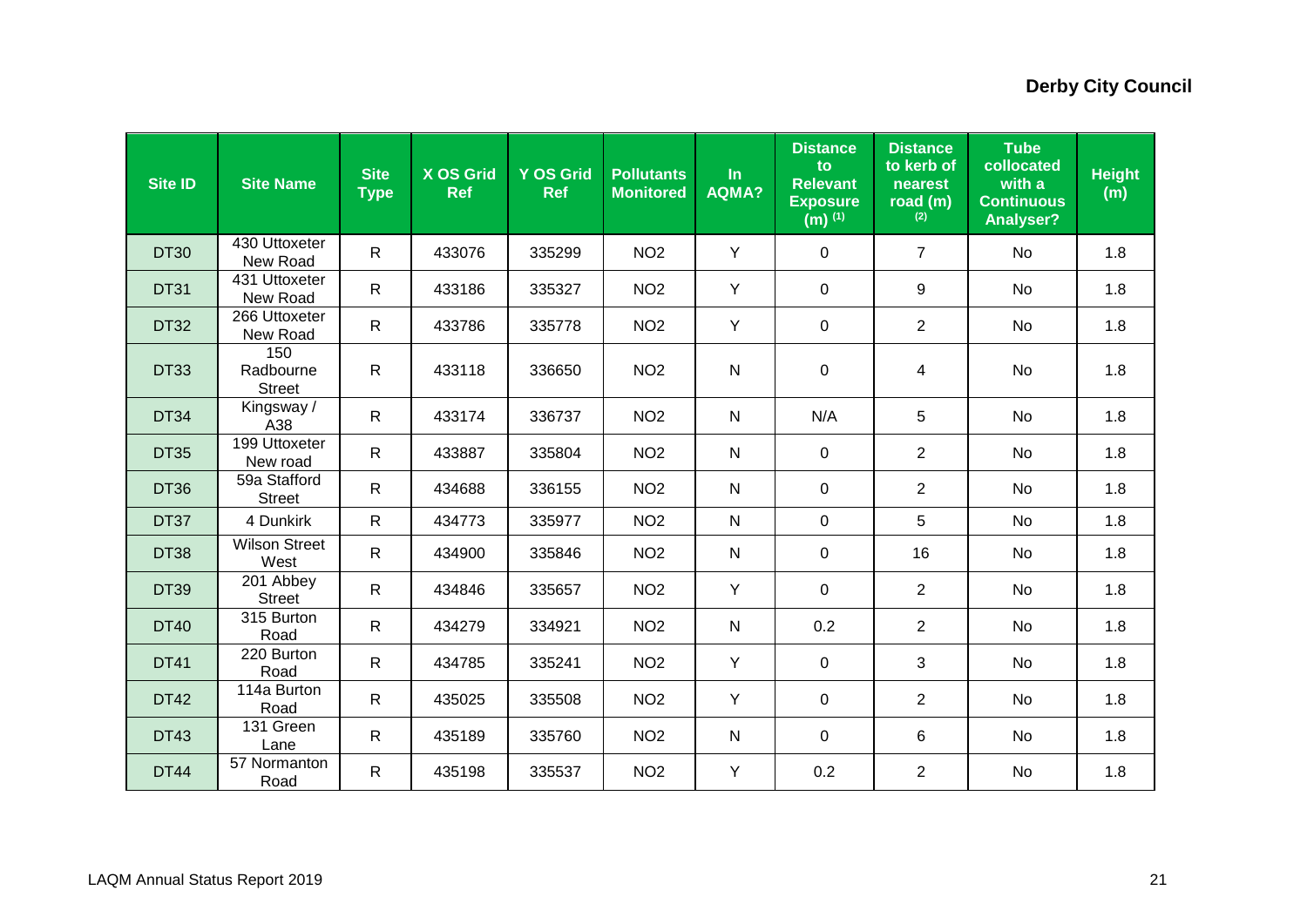| <b>Site ID</b> | <b>Site Name</b>                             | <b>Site</b><br><b>Type</b> | <b>X OS Grid</b><br><b>Ref</b> | <b>Y OS Grid</b><br><b>Ref</b> | <b>Pollutants</b><br><b>Monitored</b> | $\ln$<br><b>AQMA?</b> | <b>Distance</b><br>to<br><b>Relevant</b><br><b>Exposure</b><br>$(m)$ <sup>(1)</sup> | <b>Distance</b><br>to kerb of<br>nearest<br>road (m)<br>(2) | <b>Tube</b><br>collocated<br>with a<br><b>Continuous</b><br><b>Analyser?</b> | <b>Height</b><br>(m) |
|----------------|----------------------------------------------|----------------------------|--------------------------------|--------------------------------|---------------------------------------|-----------------------|-------------------------------------------------------------------------------------|-------------------------------------------------------------|------------------------------------------------------------------------------|----------------------|
| <b>DT45</b>    | 29 Ivy Square<br>off Osmaston<br>Road        | $\mathsf{R}$               | 436046                         | 334857                         | NO <sub>2</sub>                       | Y                     | $\mathbf 0$                                                                         | 6                                                           | <b>No</b>                                                                    | 1.8                  |
| <b>DT46</b>    | 114 Osmaston<br>road                         | $\mathsf{R}$               | 435534                         | 335467                         | NO <sub>2</sub>                       | Y                     | $\mathbf 0$                                                                         | $\overline{2}$                                              | No                                                                           | 1.8                  |
| <b>DT47</b>    | Casteward<br>Court, Traffic<br><b>Street</b> | Κ                          | 435725                         | 335802                         | NO <sub>2</sub>                       | Y                     | $\mathbf 0$                                                                         | 35                                                          | No                                                                           | 1.8                  |
| <b>DT48</b>    | London<br>Road/Westfield                     | K.                         | 435484                         | 335813                         | NO <sub>2</sub>                       | Y                     | N/A                                                                                 | $\overline{2}$                                              | No                                                                           | 1.8                  |
| <b>DT49</b>    | 59 Osmaston<br>Road                          | ${\sf R}$                  | 435440                         | 335717                         | NO <sub>2</sub>                       | Y                     | 0.1                                                                                 | $\overline{2}$                                              | No                                                                           | 1.8                  |
| <b>DT50</b>    | Royal<br>Telegraph Pub                       | ${\sf R}$                  | 435653                         | 335706                         | NO <sub>2</sub>                       | Y                     | $\mathbf 0$                                                                         | $\overline{2}$                                              | No                                                                           | 1.8                  |
| <b>DT51</b>    | 176 Siddals<br>Road                          | $\mathsf{R}$               | 436008                         | 335943                         | NO <sub>2</sub>                       | Y                     | $\mathbf 0$                                                                         | 5                                                           | No                                                                           | 1.8                  |
| <b>DT52</b>    | 123<br>Nottingham<br>Road                    | $\mathsf{R}$               | 435795                         | 336625                         | NO <sub>2</sub>                       | Y                     | $\mathbf 0$                                                                         | 3                                                           | No                                                                           | 1.8                  |
| <b>DT53</b>    | 63 Nottingham<br>Road                        | $\mathsf{R}$               | 435586                         | 336642                         | NO <sub>2</sub>                       | Y                     | 0                                                                                   | 3                                                           | No                                                                           | 1.8                  |
| <b>DT54</b>    | 14 Mansfield<br>Road                         | $\mathsf{R}$               | 435439                         | 336817                         | NO <sub>2</sub>                       | Y                     | $\pmb{0}$                                                                           | 3                                                           | No                                                                           | 1.8                  |
| <b>DT55</b>    | 1 Wood Street                                | $\mathsf{R}$               | 435487                         | 336706                         | NO <sub>2</sub>                       | ${\sf N}$             | $\mathsf 0$                                                                         | 19.5                                                        | <b>No</b>                                                                    | 1.8                  |
| <b>DT56</b>    | St Marys Court                               | $\mathsf{R}$               | 435203                         | 336779                         | NO <sub>2</sub>                       | Y                     | $\mathsf 0$                                                                         | 3                                                           | No                                                                           | 1.8                  |
| <b>DT57</b>    | St Marys Court<br>$\overline{2}$             | K                          | 435249                         | 336785                         | NO <sub>2</sub>                       | ${\sf N}$             | $\mathbf 0$                                                                         | 12.8                                                        | No                                                                           | 1.8                  |
| <b>DT58</b>    | 171/182<br>Cavendish<br>Court                | $\mathsf{R}$               | 434820                         | 336505                         | NO <sub>2</sub>                       | ${\sf N}$             | $\pmb{0}$                                                                           | 15                                                          | No                                                                           | 1.8                  |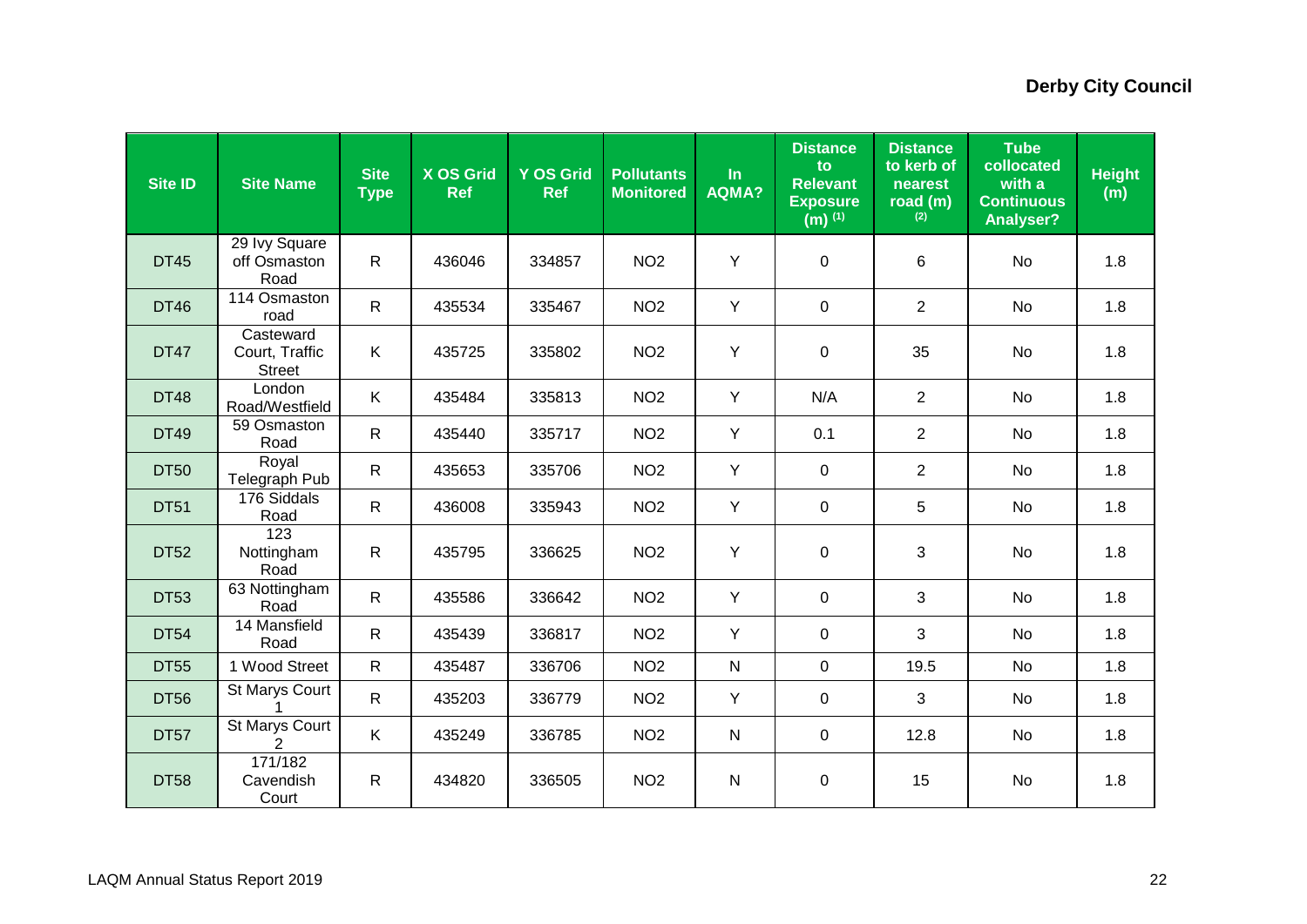| <b>Site ID</b> | <b>Site Name</b>                                               | <b>Site</b><br><b>Type</b> | <b>X OS Grid</b><br><b>Ref</b> | <b>Y OS Grid</b><br><b>Ref</b> | <b>Pollutants</b><br><b>Monitored</b> | $\ln$<br>AQMA? | <b>Distance</b><br>to<br><b>Relevant</b><br><b>Exposure</b><br>$(m)$ <sup>(1)</sup> | <b>Distance</b><br>to kerb of<br>nearest<br>road (m)<br>(2) | <b>Tube</b><br>collocated<br>with a<br><b>Continuous</b><br><b>Analyser?</b> | <b>Height</b><br>(m) |
|----------------|----------------------------------------------------------------|----------------------------|--------------------------------|--------------------------------|---------------------------------------|----------------|-------------------------------------------------------------------------------------|-------------------------------------------------------------|------------------------------------------------------------------------------|----------------------|
| <b>DT59</b>    | <b>Stafford Street</b><br><b>Burleigh Mews</b><br><b>Flats</b> | $\mathsf{R}$               | 434748                         | 336352                         | NO <sub>2</sub>                       | Y              | $\mathbf 0$                                                                         | 4                                                           | <b>No</b>                                                                    | 1.8                  |
| <b>DT60</b>    | 189/191<br>Ashbourne<br>road                                   | $\mathsf{R}$               | 433633                         | 336850                         | NO <sub>2</sub>                       | $\mathsf{N}$   | $\mathbf 0$                                                                         | $\overline{4}$                                              | <b>No</b>                                                                    | 1.8                  |
| <b>DT61</b>    | 148 Ashbourne<br>road                                          | $\mathsf{R}$               | 433796                         | 336786                         | NO <sub>2</sub>                       | $\mathsf{N}$   | $\mathbf 0$                                                                         | $\mathbf{3}$                                                | No                                                                           | 1.8                  |
| <b>DT62</b>    | Millgate,<br>Ashbourne<br>Road                                 | $\mathsf{R}$               | 434276                         | 336576                         | NO <sub>2</sub>                       | Y              | $\boldsymbol{0}$                                                                    | 4                                                           | No                                                                           | 1.8                  |
| <b>DT63</b>    | Friargate /<br><b>Bridge street</b><br>corner                  | $\mathsf{R}$               | 434497                         | 336510                         | NO <sub>2</sub>                       | Y              | $\mathbf 0$                                                                         | $\overline{7}$                                              | <b>No</b>                                                                    | 1.8                  |
| <b>DT64</b>    | Kenneth<br>House, Agard<br><b>Street</b>                       | $\mathsf{R}$               | 434545                         | 336570                         | NO <sub>2</sub>                       | Y              | $\overline{0}$                                                                      | 2.5                                                         | No                                                                           | 1.8                  |
| <b>DT65</b>    | 8/10 Agard<br><b>Street</b>                                    | $\mathsf{R}$               | 434712                         | 336490                         | NO <sub>2</sub>                       | Y              | $\mathbf 0$                                                                         | 2                                                           | No                                                                           | 1.8                  |
| <b>DT66</b>    | 69 King Street                                                 | $\mathsf{R}$               | 435013                         | 336734                         | NO <sub>2</sub>                       | Y              | $\mathbf 0$                                                                         | $\overline{4}$                                              | No                                                                           | 1.8                  |
| DT67           | $\overline{26}$ / 24a Penny<br>Long Lane                       | <b>UB</b>                  | 434364                         | 337881                         | NO <sub>2</sub>                       | ${\sf N}$      | 10                                                                                  | N/A                                                         | No                                                                           | 1.8                  |
| <b>DT68</b>    | <b>Duffield Road</b><br>(55West<br>Avenue)                     | $\mathsf{R}$               | 434819                         | 337072                         | NO <sub>2</sub>                       | Y              | $\pmb{0}$                                                                           | $\overline{2}$                                              | No                                                                           | 1.8                  |
| <b>DT69</b>    | 8 Kedleston<br>Road<br>(Chriopodist)                           | $\mathsf{R}$               | 434775                         | 337086                         | NO <sub>2</sub>                       | Y              | $\pmb{0}$                                                                           | 8                                                           | <b>No</b>                                                                    | 1.8                  |
| <b>DT70</b>    | <b>Duffield</b><br>Road/North<br><b>Street</b>                 | $\mathsf{R}$               | 434814                         | 337041                         | NO <sub>2</sub>                       | Υ              | $\overline{2}$                                                                      | 4                                                           | <b>No</b>                                                                    | 1.8                  |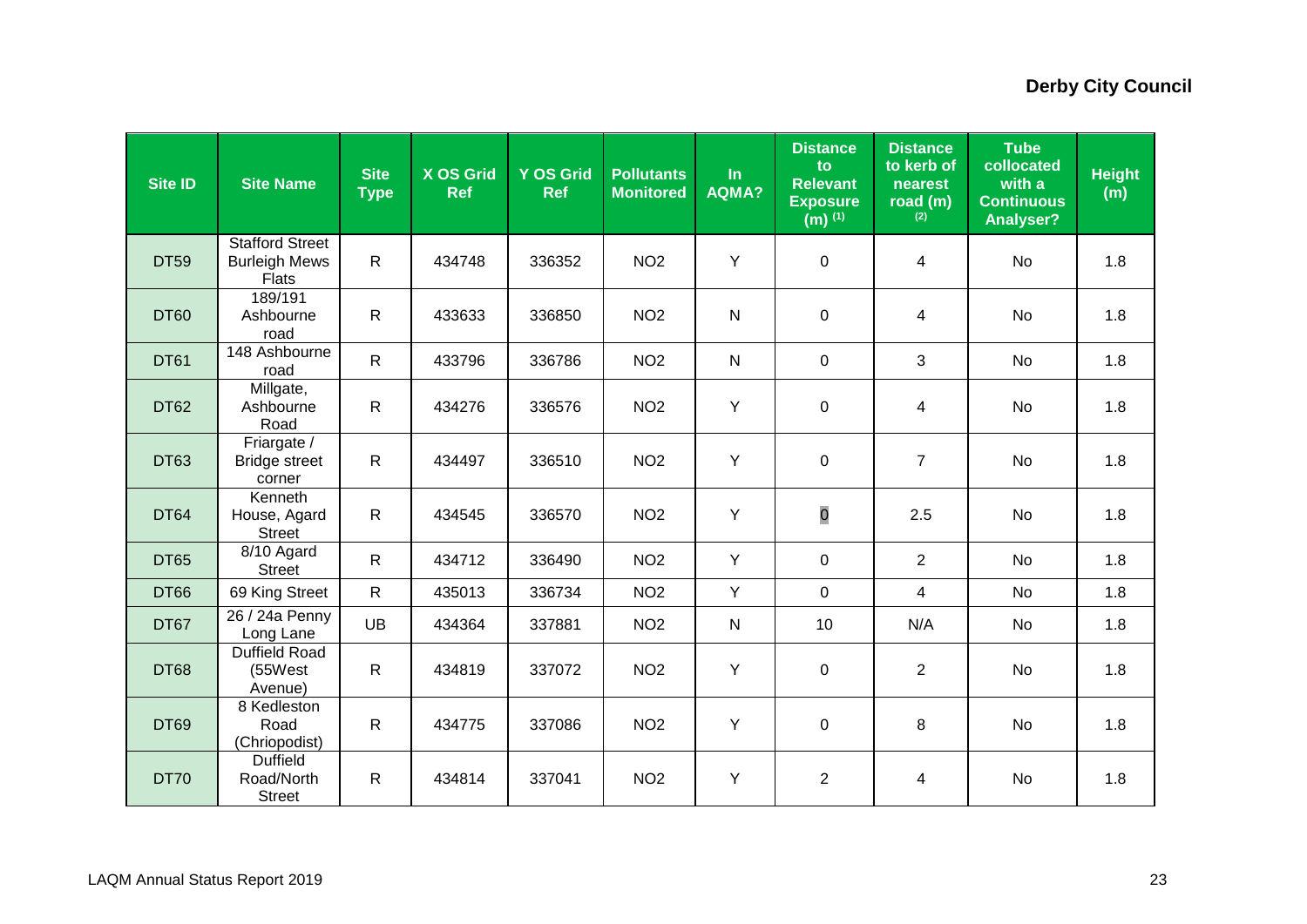| <b>Site ID</b> | <b>Site Name</b>                  | <b>Site</b><br><b>Type</b> | <b>X OS Grid</b><br><b>Ref</b> | <b>Y OS Grid</b><br><b>Ref</b> | <b>Pollutants</b><br><b>Monitored</b> | $\ln$<br><b>AQMA?</b> | <b>Distance</b><br><b>to</b><br><b>Relevant</b><br><b>Exposure</b><br>$(m)$ <sup>(1)</sup> | <b>Distance</b><br>to kerb of<br>nearest<br>road (m)<br>(2) | <b>Tube</b><br>collocated<br>with a<br><b>Continuous</b><br>Analyser? | <b>Height</b><br>(m) |
|----------------|-----------------------------------|----------------------------|--------------------------------|--------------------------------|---------------------------------------|-----------------------|--------------------------------------------------------------------------------------------|-------------------------------------------------------------|-----------------------------------------------------------------------|----------------------|
| <b>DT71</b>    | 5 Duffield<br>Road                | $\mathsf{R}$               | 434937                         | 336916                         | NO <sub>2</sub>                       | Υ                     | 0                                                                                          | 4                                                           | No                                                                    | 1.8                  |
| <b>DT72</b>    | 14 The Strand                     | $\mathsf{R}$               | 435131                         | 336256                         | NO <sub>2</sub>                       | N                     | N/A                                                                                        | $\overline{2}$                                              | <b>No</b>                                                             | 1.8                  |
| <b>DT73</b>    | Victoria<br>Street/Corn<br>Market | R                          | 435262                         | 336157                         | NO <sub>2</sub>                       | N                     | N/A                                                                                        | 5                                                           | <b>No</b>                                                             | 1.8                  |
| <b>DT74</b>    | 259 Ashbourne<br>Road             | $\mathsf{R}$               | 433459                         | 336918                         | NO <sub>2</sub>                       | Ν                     | N/A                                                                                        | 14.5                                                        | No                                                                    | 1.8                  |
| <b>DT75</b>    | 25 Morledge                       | $\mathsf{R}$               | 435477                         | 336176                         | NO <sub>2</sub>                       | N                     | N/A                                                                                        | 11                                                          | <b>No</b>                                                             | 1.8                  |
| <b>DT76</b>    | <b>Council House</b>              | UC.                        | 435496                         | 336294                         | NO <sub>2</sub>                       | Ν                     | N/A                                                                                        | >50                                                         | No                                                                    | 1.8                  |

#### **Notes:**

(1) 0m if the monitoring site is at a location of exposure (e.g. installed on/adjacent to the façade of a residential property).

(2) N/A if not applicable.

(3) Site type: R – Roadside, K – Kerbside, UB – Urban Background, UC – Urban Centre.

(4) 0m means the monitor is on the façade of relevant exposure.

(5) N/A - not applicable; there is no nearby relevant exposure for the annual mean objective, or the site is an UB location.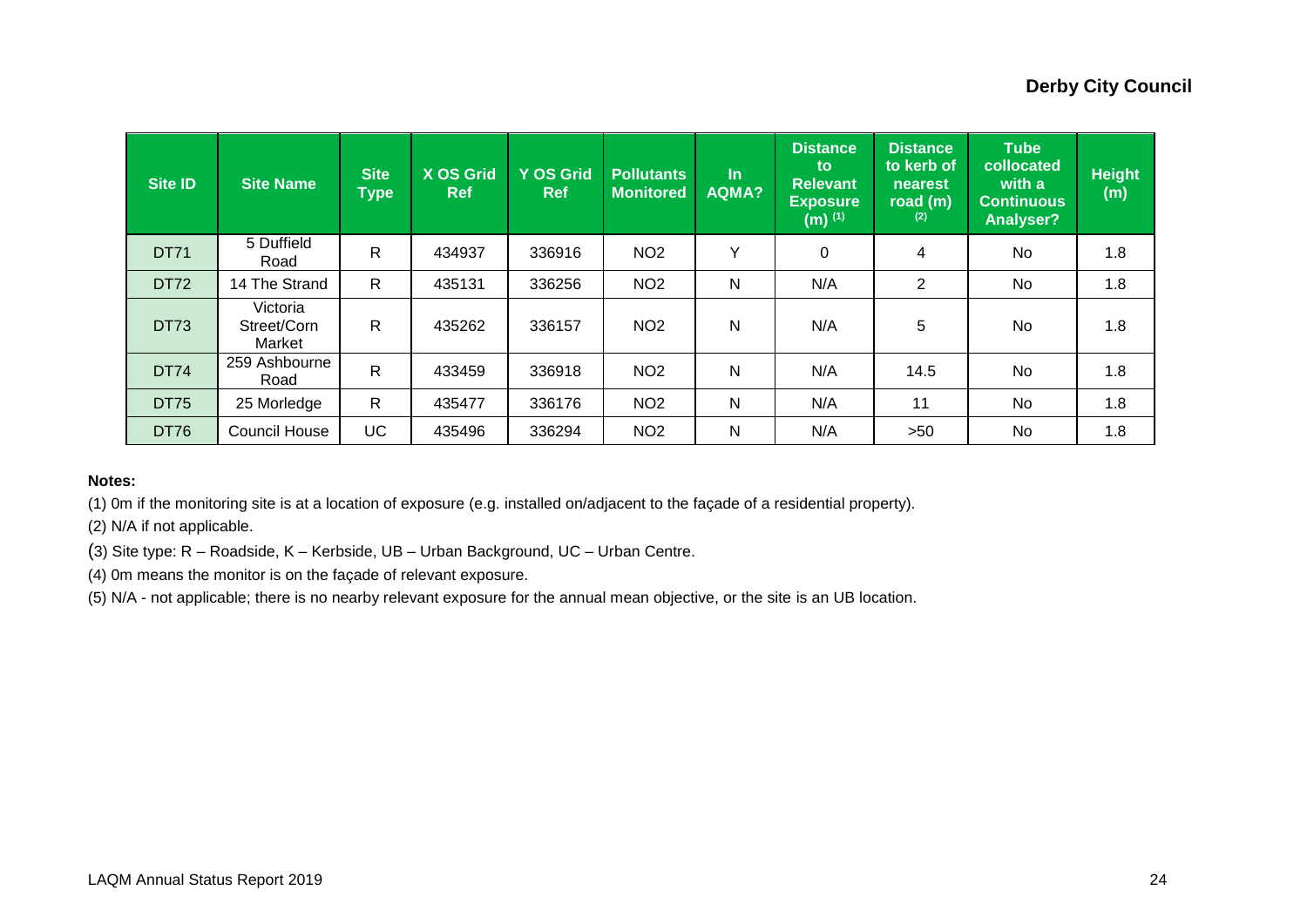<span id="page-33-0"></span>

|                 | <b>Monitoring</b><br><b>Site ID</b><br><b>Site Type</b><br><b>Type</b> |                       |                                          | <b>Valid Data</b>                     | $NO2$ Annual Mean Concentration ( $\mu$ g/m <sup>3</sup> ) <sup>(3)</sup> |      |      |      |      |  |
|-----------------|------------------------------------------------------------------------|-----------------------|------------------------------------------|---------------------------------------|---------------------------------------------------------------------------|------|------|------|------|--|
|                 |                                                                        |                       | <b>Monitoring</b><br>Period $(\%)^{(1)}$ | <b>Capture</b><br>$2018^{(96)^{(2)}}$ | 2014                                                                      | 2015 | 2016 | 2017 | 2018 |  |
| <b>AURN</b>     | $\mathsf{R}$                                                           | Automatic             | 100                                      | 100                                   |                                                                           |      |      | 37   | 36   |  |
| DT <sub>1</sub> | $\mathsf{R}$                                                           | <b>Diffusion Tube</b> | 92                                       | 92                                    | 27                                                                        | 30   | 29   | 27   | 25   |  |
| DT <sub>2</sub> | $\mathsf{R}$                                                           | <b>Diffusion Tube</b> | 100                                      | 100                                   | 29                                                                        | 28   | 29   | 29   | 25   |  |
| DT <sub>3</sub> | $\mathsf{R}$                                                           | <b>Diffusion Tube</b> | 100                                      | 100                                   | 25                                                                        | 25   | 26   | 25   | 22   |  |
| DT4             | $\mathsf{R}$                                                           | <b>Diffusion Tube</b> | 100                                      | 100                                   |                                                                           |      |      |      | 34   |  |
| DT <sub>5</sub> | $\mathsf{R}$                                                           | <b>Diffusion Tube</b> | 100                                      | 100                                   | 29                                                                        | 27   | 31   | 36   | 32   |  |
| DT <sub>6</sub> | $\mathsf{R}$                                                           | <b>Diffusion Tube</b> | 83                                       | 83                                    |                                                                           |      |      |      | 23   |  |
| DT7             | $\mathsf{R}$                                                           | <b>Diffusion Tube</b> | 100                                      | 100                                   |                                                                           |      | 27   | 25   | 22   |  |
| DT <sub>8</sub> | $\mathsf{R}$                                                           | <b>Diffusion Tube</b> | 100                                      | 100                                   |                                                                           |      | 29   | 30   | 29   |  |
| DT9             | $\mathsf{R}$                                                           | <b>Diffusion Tube</b> | 100                                      | 100                                   | 30                                                                        | 29   | 28   | 30   | 24   |  |
| <b>DT10</b>     | $\mathsf{R}$                                                           | <b>Diffusion Tube</b> | 100                                      | 100                                   |                                                                           |      | 47   | 48   | 45   |  |
| <b>DT11</b>     | $\mathsf{R}$                                                           | <b>Diffusion Tube</b> | 100                                      | 100                                   |                                                                           |      | 47   | 45   | 43   |  |
| <b>DT12</b>     | $\mathsf{R}$                                                           | <b>Diffusion Tube</b> | 42                                       | 42                                    |                                                                           |      |      |      | 37   |  |
| <b>DT13</b>     | $\mathsf{R}$                                                           | <b>Diffusion Tube</b> | 100                                      | 100                                   | 34                                                                        | 30   | 30   | 32   | 30   |  |
| <b>DT14</b>     | $\mathsf{R}$                                                           | <b>Diffusion Tube</b> | 100                                      | 100                                   | 23                                                                        | 23   | 27   | 25   | 24   |  |
| <b>DT15</b>     | $\mathsf{R}$                                                           | <b>Diffusion Tube</b> | 100                                      | 100                                   |                                                                           |      | 44   | 44   | 40   |  |
| <b>DT16</b>     | $\mathsf{R}$                                                           | <b>Diffusion Tube</b> | 100                                      | 100                                   |                                                                           |      | 35   | 35   | 33   |  |
| <b>DT17</b>     | $\mathsf{R}$                                                           | <b>Diffusion Tube</b> | 100                                      | 100                                   |                                                                           |      | 31   | 32   | 31   |  |
| <b>DT18</b>     | $\mathsf{R}$                                                           | <b>Diffusion Tube</b> | 100                                      | 100                                   |                                                                           |      | 27   | 24   | 25   |  |
| <b>DT19</b>     | $\mathsf{R}$                                                           | <b>Diffusion Tube</b> | 100                                      | 100                                   | 27                                                                        | 26   | 26   | 26   | 24   |  |
| <b>DT20</b>     | R                                                                      | <b>Diffusion Tube</b> | 83                                       | 83                                    |                                                                           |      | 27   | 23   | 22   |  |

## **Table A.3 – Annual Mean NO<sup>2</sup> Monitoring Results**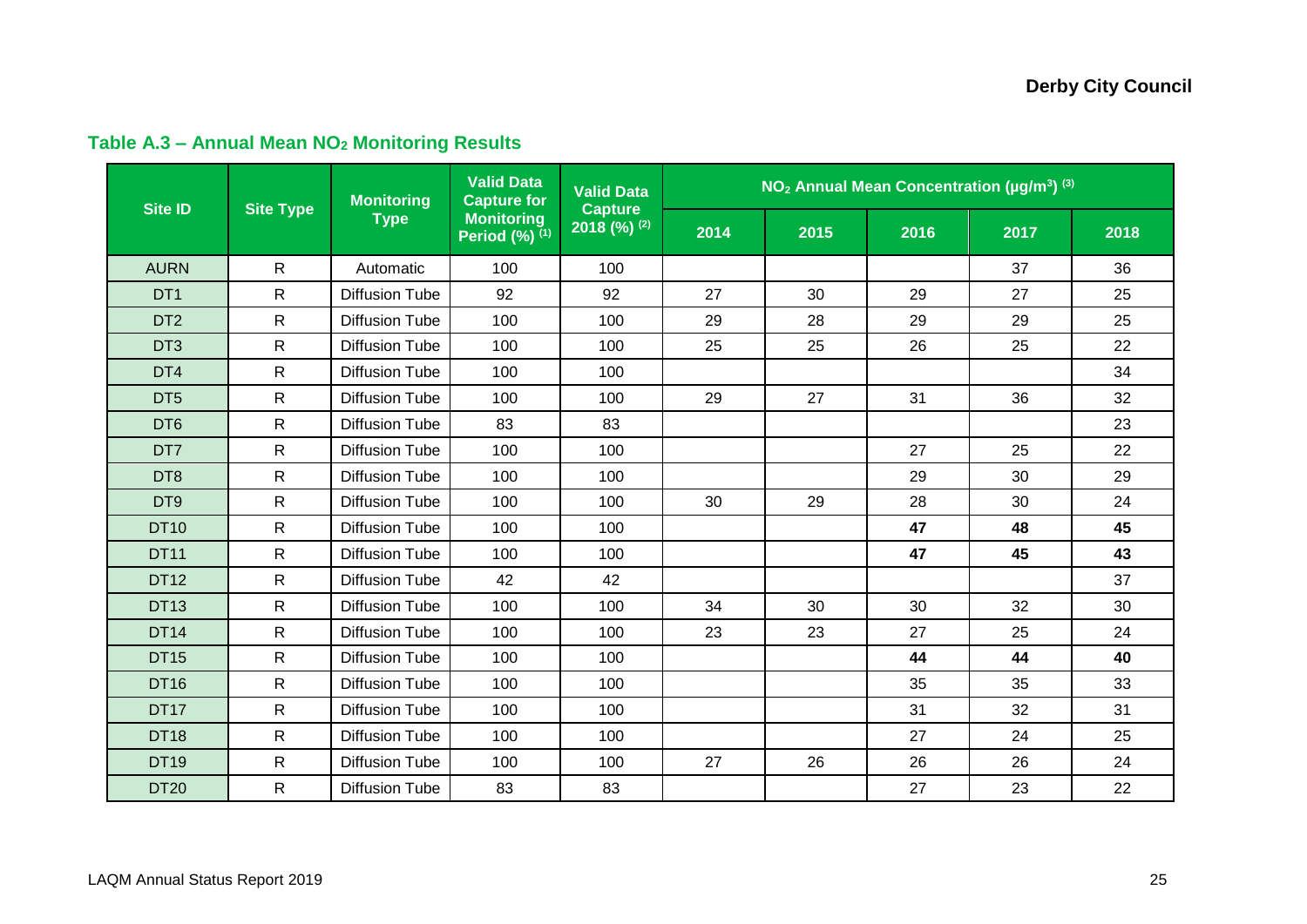|                |                  | <b>Monitoring</b>     | <b>Valid Data</b><br><b>Capture for</b>                        | <b>Valid Data</b>       |      | $NO2$ Annual Mean Concentration ( $\mu$ g/m <sup>3</sup> ) <sup>(3)</sup> |      |      |      |
|----------------|------------------|-----------------------|----------------------------------------------------------------|-------------------------|------|---------------------------------------------------------------------------|------|------|------|
| <b>Site ID</b> | <b>Site Type</b> | <b>Type</b>           | <b>Monitoring</b><br>Period $(\%)$ <sup><math>(1)</math></sup> | Capture<br>2018 (%) (2) | 2014 | 2015                                                                      | 2016 | 2017 | 2018 |
| <b>DT21</b>    | K.               | <b>Diffusion Tube</b> | 92                                                             | 92                      |      |                                                                           | 25   | 22   | 22   |
| <b>DT22</b>    | $\mathsf{R}$     | <b>Diffusion Tube</b> | 100                                                            | 100                     |      |                                                                           | 27   | 27   | 27   |
| <b>DT23</b>    | $\mathsf{R}$     | <b>Diffusion Tube</b> | 67                                                             | 67                      |      |                                                                           | 43   | 36   | 36   |
| <b>DT24</b>    | $\mathsf{R}$     | <b>Diffusion Tube</b> | 92                                                             | 83                      | 37   | 34                                                                        | 41   | 38   | 37   |
| <b>DT25</b>    | $\mathsf{R}$     | <b>Diffusion Tube</b> | 83                                                             | 83                      |      |                                                                           | 41   | 36   | 38   |
| <b>DT26</b>    | R                | <b>Diffusion Tube</b> | 92                                                             | 92                      |      |                                                                           |      |      | 20   |
| <b>DT27</b>    | $\mathsf{R}$     | <b>Diffusion Tube</b> | 92                                                             | 92                      |      |                                                                           |      |      | 28   |
| <b>DT28</b>    | R                | <b>Diffusion Tube</b> | 92                                                             | 92                      |      |                                                                           |      |      | 23   |
| <b>DT29</b>    | R                | <b>Diffusion Tube</b> | 100                                                            | 100                     |      |                                                                           | 27   | 25   | 25   |
| <b>DT30</b>    | $\mathsf{R}$     | <b>Diffusion Tube</b> | 100                                                            | 100                     |      |                                                                           | 27   | 24   | 23   |
| <b>DT31</b>    | $\mathsf{R}$     | <b>Diffusion Tube</b> | 100                                                            | 100                     |      |                                                                           | 31   | 48   | 44   |
| <b>DT32</b>    | $\mathsf{R}$     | <b>Diffusion Tube</b> | 92                                                             | 92                      | 43   | 39                                                                        | 41   | 40   | 37   |
| <b>DT33</b>    | R                | <b>Diffusion Tube</b> | 100                                                            | 100                     | 29   | 28                                                                        | 31   | 28   | 25   |
| <b>DT34</b>    | $\mathsf{R}$     | <b>Diffusion Tube</b> | 92                                                             | 92                      |      |                                                                           | 60   | 62   | 59   |
| <b>DT35</b>    | $\mathsf{R}$     | <b>Diffusion Tube</b> | 92                                                             | 92                      |      |                                                                           | 32   | 35   | 33   |
| <b>DT36</b>    | $\mathsf{R}$     | <b>Diffusion Tube</b> | 100                                                            | 100                     |      |                                                                           | 37   | 36   | 37   |
| DT37           | $\mathsf{R}$     | <b>Diffusion Tube</b> | 92                                                             | 92                      | 25   | 23                                                                        | 26   | 27   | 25   |
| <b>DT38</b>    | R                | <b>Diffusion Tube</b> | 92                                                             | 92                      | 22   | 21                                                                        | 23   | 23   | 21   |
| <b>DT39</b>    | $\mathsf{R}$     | <b>Diffusion Tube</b> | 92                                                             | 92                      |      |                                                                           | 33   | 29   | 29   |
| <b>DT40</b>    | $\mathsf{R}$     | <b>Diffusion Tube</b> | 100                                                            | 100                     |      |                                                                           | 29   | 28   | 28   |
| <b>DT41</b>    | R                | <b>Diffusion Tube</b> | 100                                                            | 100                     |      |                                                                           | 31   | 33   | 31   |
| <b>DT42</b>    | $\mathsf{R}$     | <b>Diffusion Tube</b> | 75                                                             | 75                      |      |                                                                           | 32   | 32   | 33   |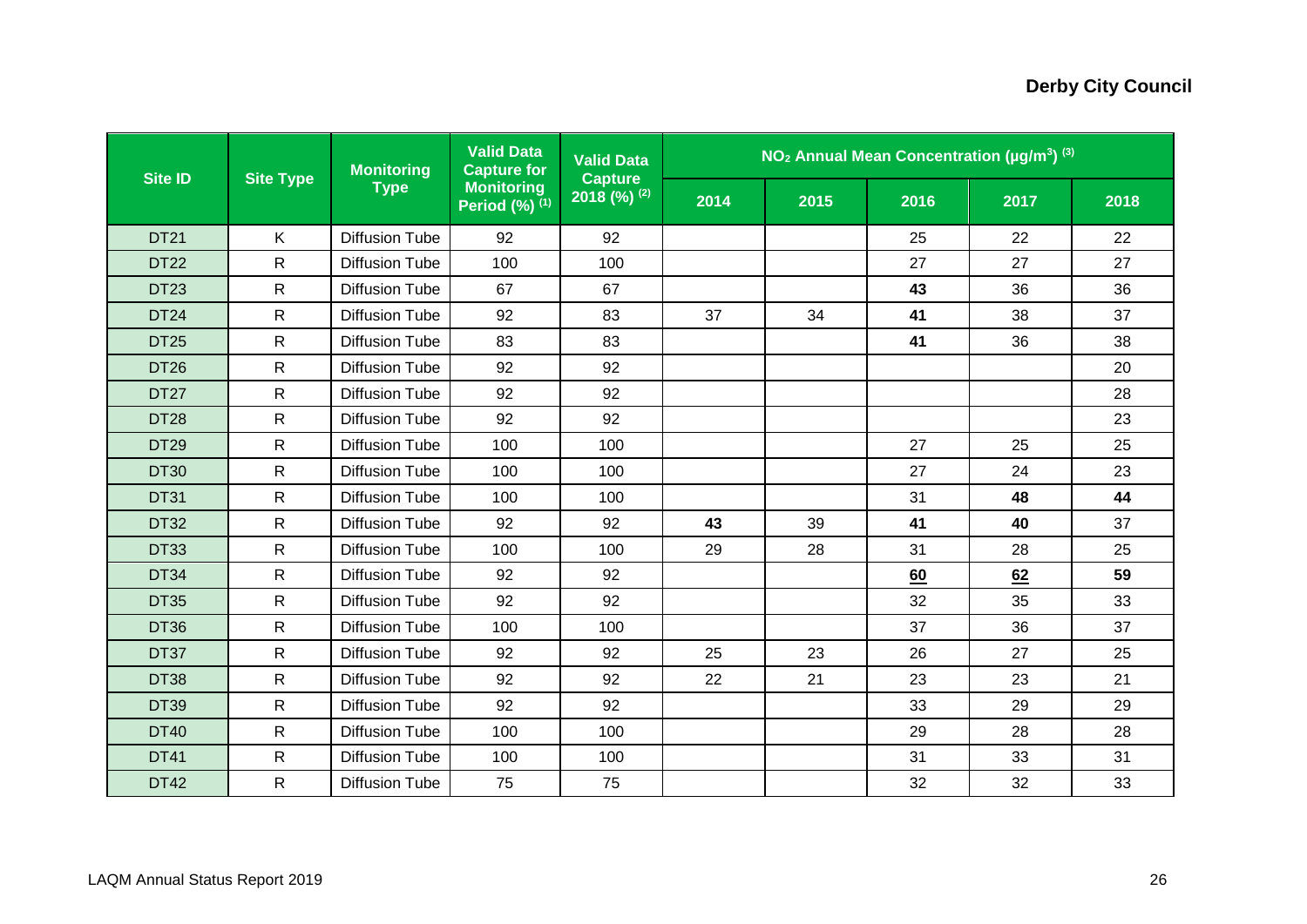| <b>Site ID</b> |                  | <b>Monitoring</b>     | <b>Valid Data</b><br><b>Capture for</b>                        | <b>Valid Data</b>                           |      |      |      | $NO2$ Annual Mean Concentration ( $\mu$ g/m <sup>3</sup> ) <sup>(3)</sup> |      |
|----------------|------------------|-----------------------|----------------------------------------------------------------|---------------------------------------------|------|------|------|---------------------------------------------------------------------------|------|
|                | <b>Site Type</b> | <b>Type</b>           | <b>Monitoring</b><br>Period $(\%)$ <sup><math>(1)</math></sup> | <b>Capture</b><br>$2018$ (%) <sup>(2)</sup> | 2014 | 2015 | 2016 | 2017                                                                      | 2018 |
| <b>DT43</b>    | $\mathsf{R}$     | <b>Diffusion Tube</b> | 92                                                             | 100                                         |      |      | 28   | 25                                                                        | 25   |
| <b>DT44</b>    | $\mathsf{R}$     | <b>Diffusion Tube</b> | 100                                                            | 100                                         |      |      | 38   | 33                                                                        | 32   |
| <b>DT45</b>    | $\mathsf{R}$     | <b>Diffusion Tube</b> | 100                                                            | 100                                         | 37   | 32   | 33   | 34                                                                        | 33   |
| <b>DT46</b>    | $\mathsf{R}$     | <b>Diffusion Tube</b> | 100                                                            | 92                                          |      |      | 34   | 37                                                                        | 35   |
| <b>DT47</b>    | K.               | <b>Diffusion Tube</b> | 100                                                            | 58                                          |      |      |      |                                                                           | 25   |
| <b>DT48</b>    | K.               | <b>Diffusion Tube</b> | 83                                                             | 75                                          |      |      | 37   | 39                                                                        | 35   |
| <b>DT49</b>    | R                | <b>Diffusion Tube</b> | 100                                                            | 67                                          | 37   | 31   | 33   | 31                                                                        | 28   |
| <b>DT50</b>    | R                | <b>Diffusion Tube</b> | 100                                                            | 67                                          | 43   | 39   | 39   | 38                                                                        | 36   |
| <b>DT51</b>    | $\mathsf{R}$     | <b>Diffusion Tube</b> | 100                                                            | 100                                         |      |      | 30   | 28                                                                        | 27   |
| <b>DT52</b>    | $\mathsf{R}$     | <b>Diffusion Tube</b> | 100                                                            | 92                                          | 37   | 33   | 32   | 32                                                                        | 30   |
| <b>DT53</b>    | $\mathsf{R}$     | <b>Diffusion Tube</b> | 100                                                            | 92                                          |      |      | 30   | 33                                                                        | 30   |
| <b>DT54</b>    | $\mathsf{R}$     | <b>Diffusion Tube</b> | 42                                                             | 100                                         | 31   | 30   | 30   | 31                                                                        | 27   |
| <b>DT55</b>    | $\mathsf{R}$     | <b>Diffusion Tube</b> | 100                                                            | 92                                          |      |      |      |                                                                           | 23   |
| <b>DT56</b>    | $\mathsf{R}$     | <b>Diffusion Tube</b> | 100                                                            | 100                                         | 33   | 32   | 41   | 40                                                                        | 38   |
| <b>DT57</b>    | K.               | <b>Diffusion Tube</b> | 100                                                            | 100                                         |      |      |      |                                                                           | 25   |
| <b>DT58</b>    | $\mathsf{R}$     | <b>Diffusion Tube</b> | 100                                                            | 100                                         | 27   | 27   | 28   | 26                                                                        | 23   |
| <b>DT59</b>    | $\mathsf{R}$     | <b>Diffusion Tube</b> | 100                                                            | 100                                         |      |      | 51   | 48                                                                        | 45   |
| <b>DT60</b>    | R                | <b>Diffusion Tube</b> | 100                                                            | 92                                          |      |      | 42   | 43                                                                        | 42   |
| <b>DT61</b>    | R                | <b>Diffusion Tube</b> | 100                                                            | 75                                          | 29   | 32   | 31   | 29                                                                        | 29   |
| <b>DT62</b>    | $\mathsf{R}$     | <b>Diffusion Tube</b> | 83                                                             | 100                                         |      |      | 35   | 33                                                                        | 32   |
| <b>DT63</b>    | R                | <b>Diffusion Tube</b> | 92                                                             | 100                                         | 35   | 36   | 39   | 33                                                                        | 35   |
| <b>DT64</b>    | R                | <b>Diffusion Tube</b> | 100                                                            | 100                                         |      |      |      |                                                                           | 32   |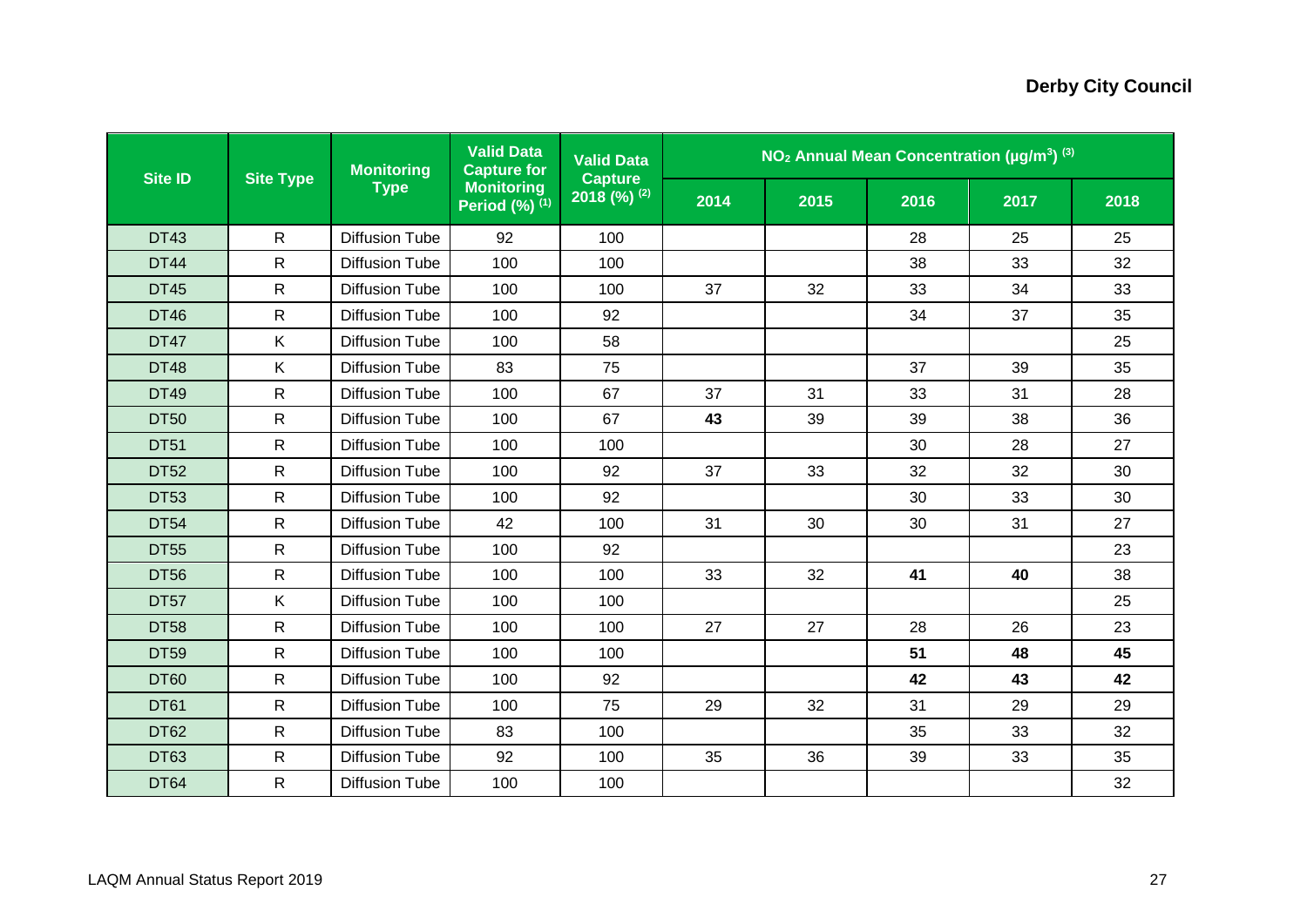| <b>Site ID</b> | <b>Site Type</b> | <b>Monitoring</b><br><b>Type</b> | <b>Valid Data</b><br><b>Capture for</b>                        | <b>Valid Data</b><br><b>Capture</b> | $NO2$ Annual Mean Concentration ( $\mu$ g/m <sup>3</sup> ) <sup>(3)</sup> |      |      |      |      |  |  |
|----------------|------------------|----------------------------------|----------------------------------------------------------------|-------------------------------------|---------------------------------------------------------------------------|------|------|------|------|--|--|
|                |                  |                                  | <b>Monitoring</b><br>Period $(\%)$ <sup><math>(1)</math></sup> | $2018$ (%) <sup>(2)</sup>           | 2014                                                                      | 2015 | 2016 | 2017 | 2018 |  |  |
| <b>DT65</b>    | $\mathsf{R}$     | Diffusion Tube                   | 67                                                             | 100                                 |                                                                           |      | 35   | 35   | 31   |  |  |
| <b>DT66</b>    | $\mathsf{R}$     | <b>Diffusion Tube</b>            | 83                                                             | 100                                 |                                                                           |      | 26   | 25   | 25   |  |  |
| DT67           | UB               | Diffusion Tube                   | 83                                                             | 92                                  |                                                                           |      | 17   | 16   | 15   |  |  |
| <b>DT68</b>    | $\mathsf{R}$     | Diffusion Tube                   | 92                                                             | 42                                  | 38                                                                        | 36   | 35   | 36   | 34   |  |  |
| <b>DT69</b>    | $\mathsf{R}$     | Diffusion Tube                   | 92                                                             | 100                                 | 34                                                                        | 31   | 31   | 31   | 29   |  |  |
| <b>DT70</b>    | $\mathsf{R}$     | <b>Diffusion Tube</b>            | 92                                                             | 92                                  | 34                                                                        | 35   | 32   | 27   | 26   |  |  |
| <b>DT71</b>    | $\mathsf{R}$     | <b>Diffusion Tube</b>            | 100                                                            | 100                                 |                                                                           |      | 35   | 29   | 29   |  |  |
| DT72           | $\mathsf{R}$     | Diffusion Tube                   | 100                                                            | 75                                  |                                                                           |      | 32   | 29   | 27   |  |  |
| <b>DT73</b>    | $\mathsf{R}$     | Diffusion Tube                   | 100                                                            | 92                                  | 31                                                                        | 27   | 26   | 26   | 23   |  |  |
| <b>DT74</b>    | $\mathsf{R}$     | Diffusion Tube                   | 92                                                             | 100                                 |                                                                           |      |      |      | 31   |  |  |
| <b>DT75</b>    | $\mathsf{R}$     | <b>Diffusion Tube</b>            | 100                                                            | 100                                 | 37                                                                        | 38   | 39   | 38   | 34   |  |  |
| DT76           | UC               | Diffusion Tube                   | 92                                                             | 92                                  |                                                                           |      | 27   | 29   | 25   |  |  |

☒ **Diffusion tube data has been bias corrected**

☒ **Annualisation has been conducted where data capture is <75%**

☒ **If applicable, 2018 data has been distance corrected for relevant exposure**

#### **Notes:**

Exceedances of the NO<sub>2</sub> annual mean objective of  $40\mu$ g/m<sup>3</sup> are shown in **bold**.

NO<sub>2</sub> annual means exceeding 60µg/m<sup>3</sup>, indicating a potential exceedance of the NO<sub>2</sub> 1-hour mean objective are shown in **bold and underlined.** 

(1) Data capture for the monitoring period, in cases where monitoring was only carried out for part of the year.

(2) Data capture for the full calendar year (e.g. if monitoring was carried out for 6 months, the maximum data capture for the full calendar year is 50%).

(3) Means for diffusion tubes have been corrected for bias. All means have been "annualised" as per Boxes 7.9 and 7.10 in LAQM.TG16 if valid data capture for the full calendar year is less than 75%. See Appendix C for details.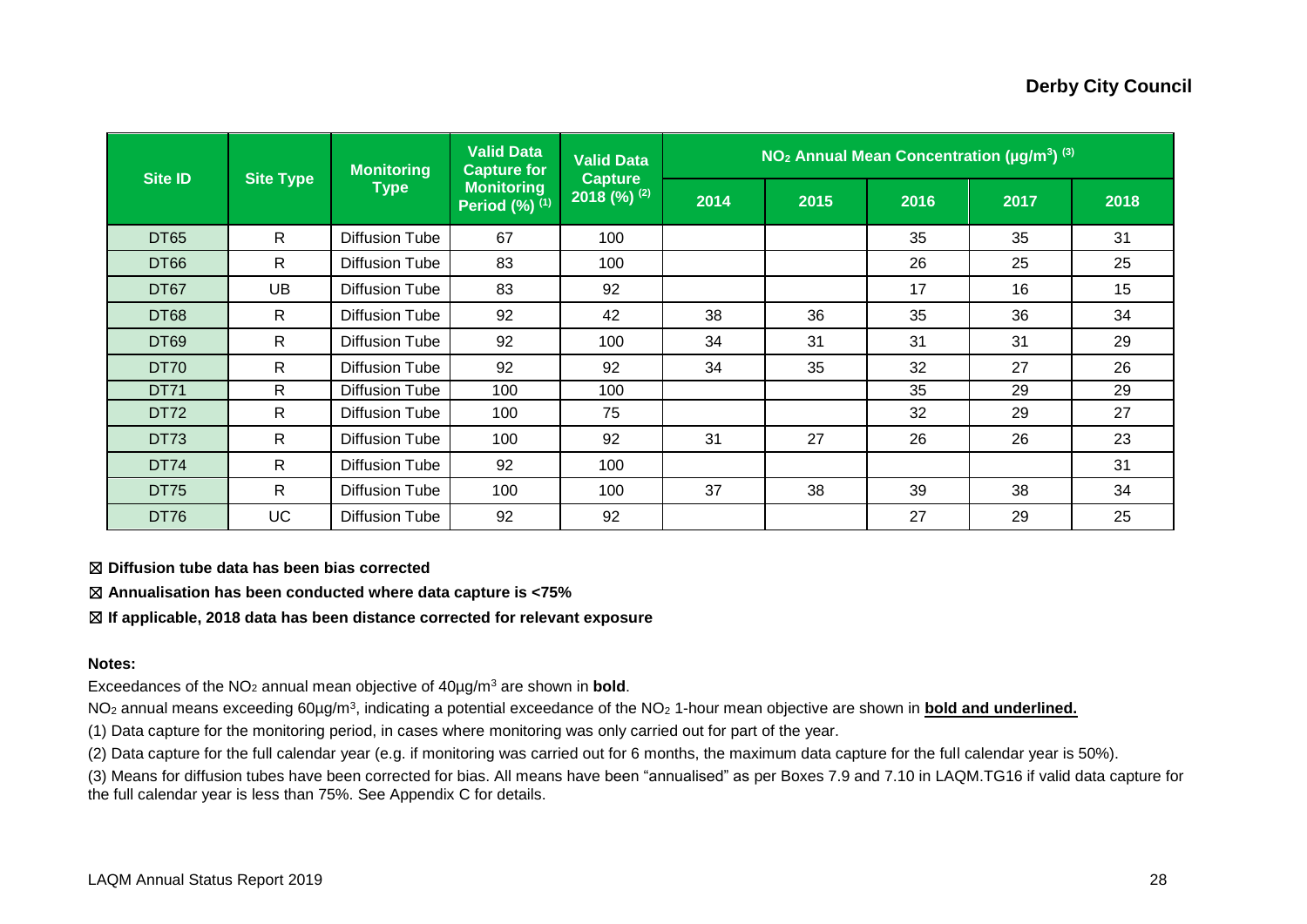<span id="page-37-0"></span>

**Figure A.1 – Trends in Annual Mean NO<sup>2</sup> Concentrations Measured in the Spondon AQMA (Sites DT1 – DT5)**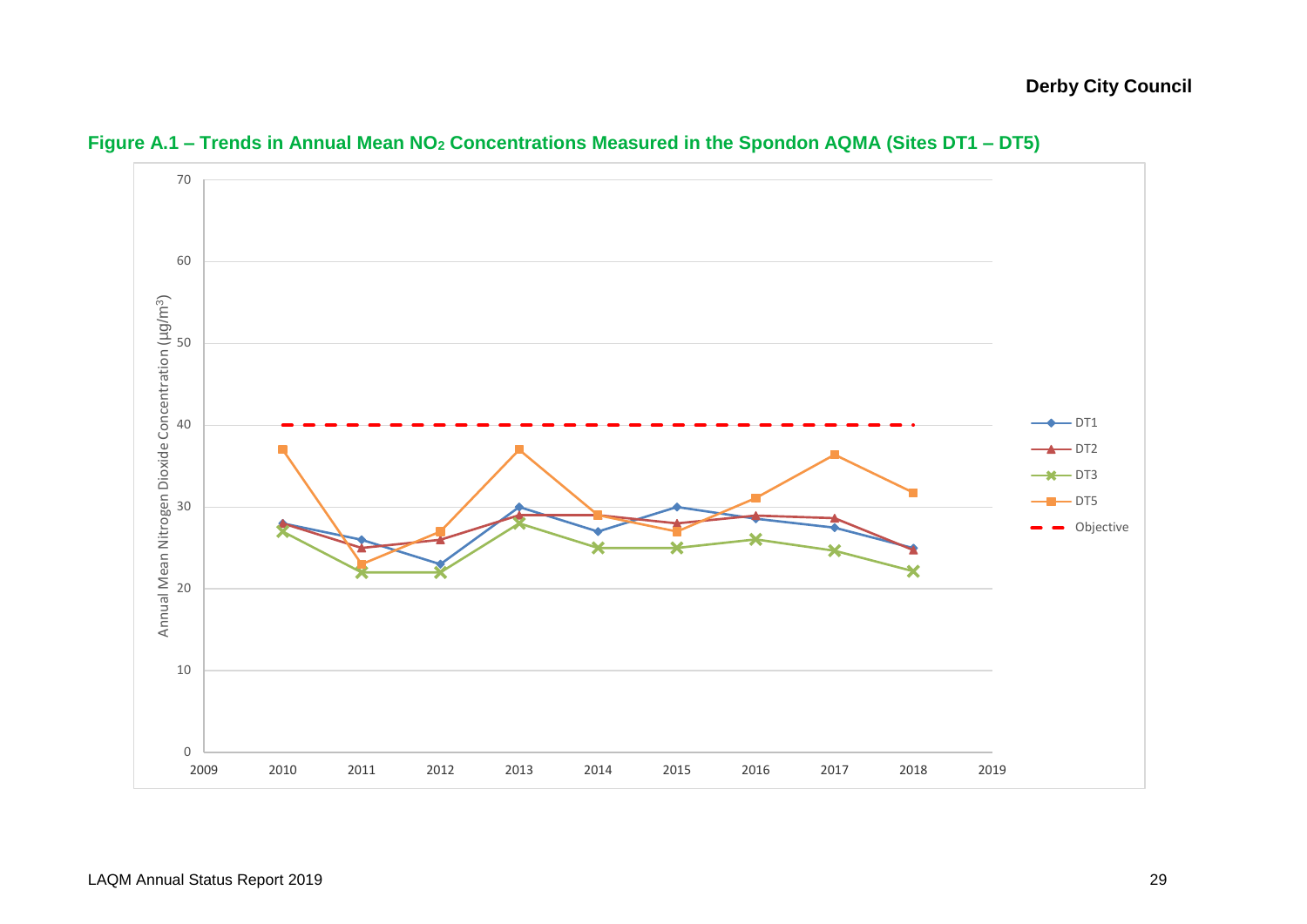<span id="page-38-0"></span>

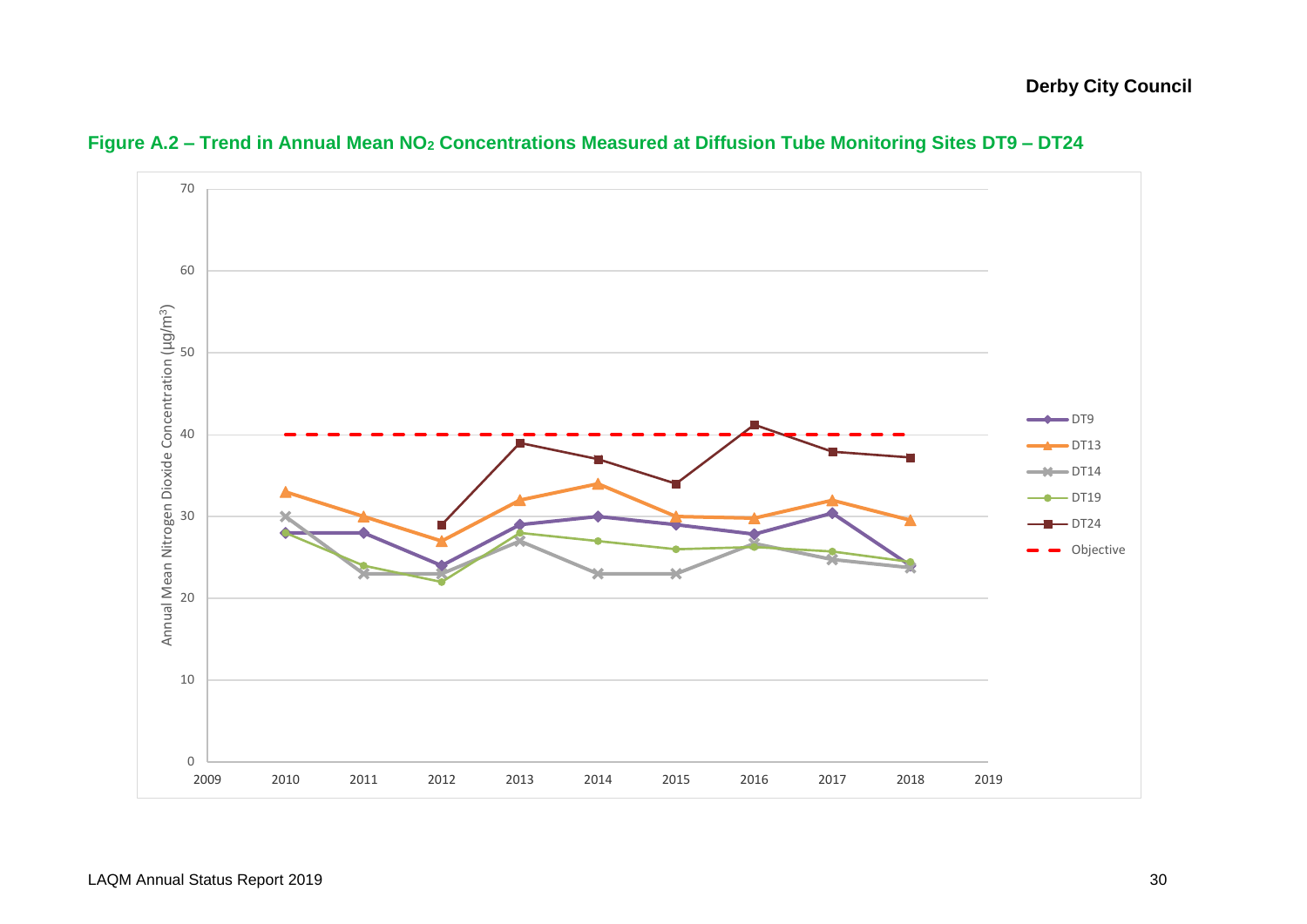<span id="page-39-0"></span>

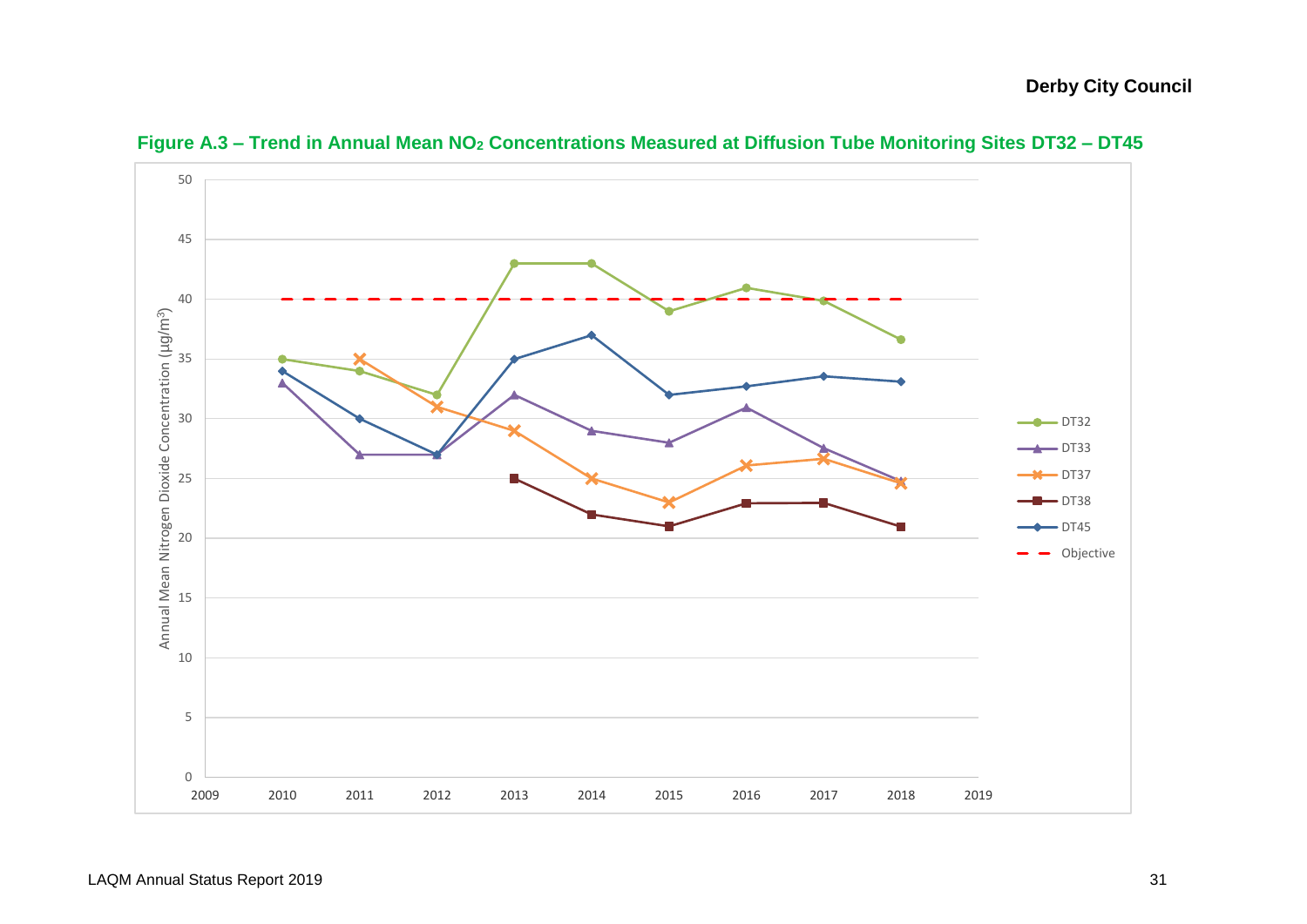<span id="page-40-0"></span>

**Figure A.4 – Trend in Annual Mean NO<sup>2</sup> Concentrations Measured at Diffusion Tube Monitoring Sites DT49 – DT61**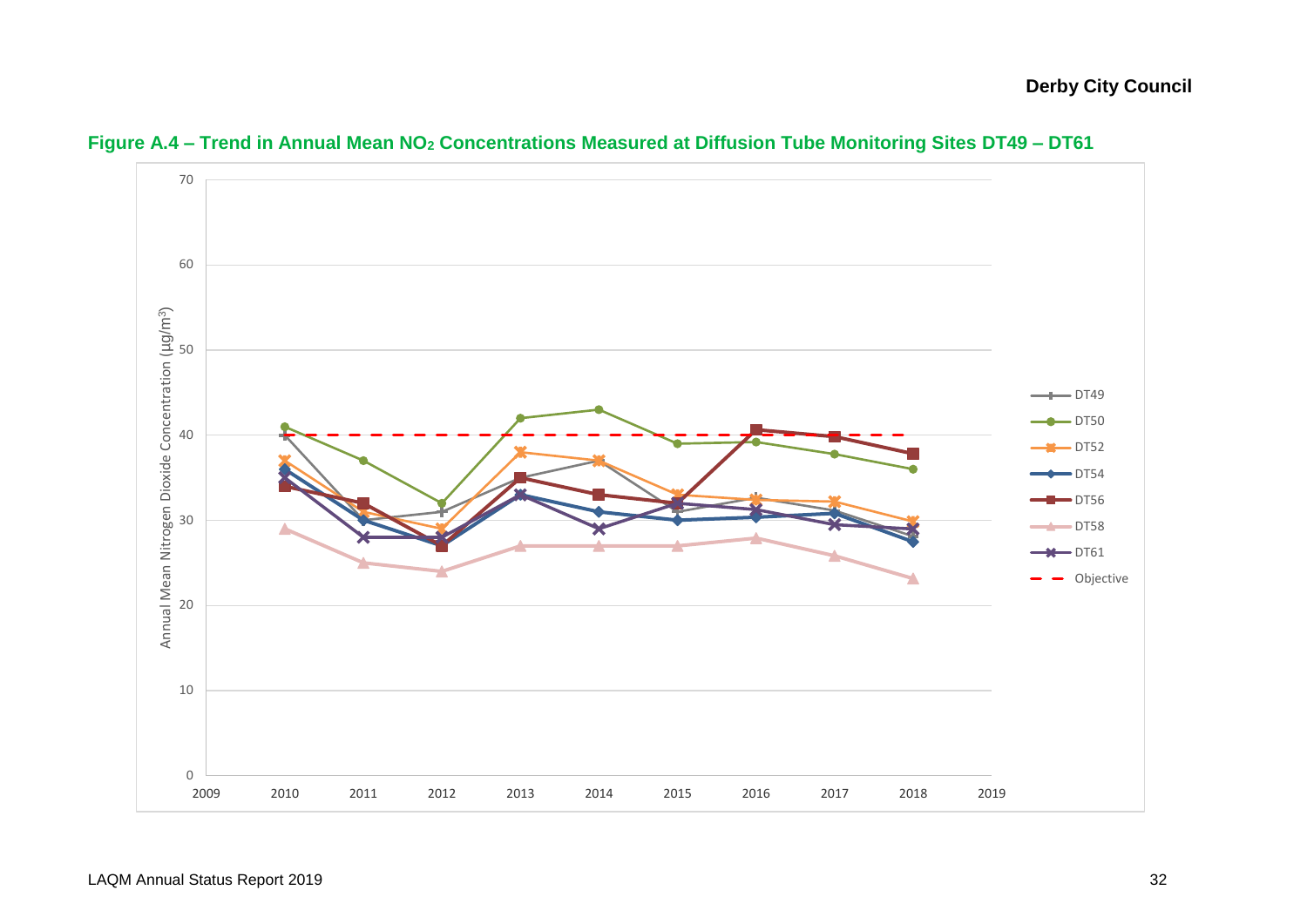<span id="page-41-0"></span>

**Figure A.5 – Trend in Annual Mean NO2 Concentrations Measured at Diffusion Tube Monitoring Sites DT63 – DT75**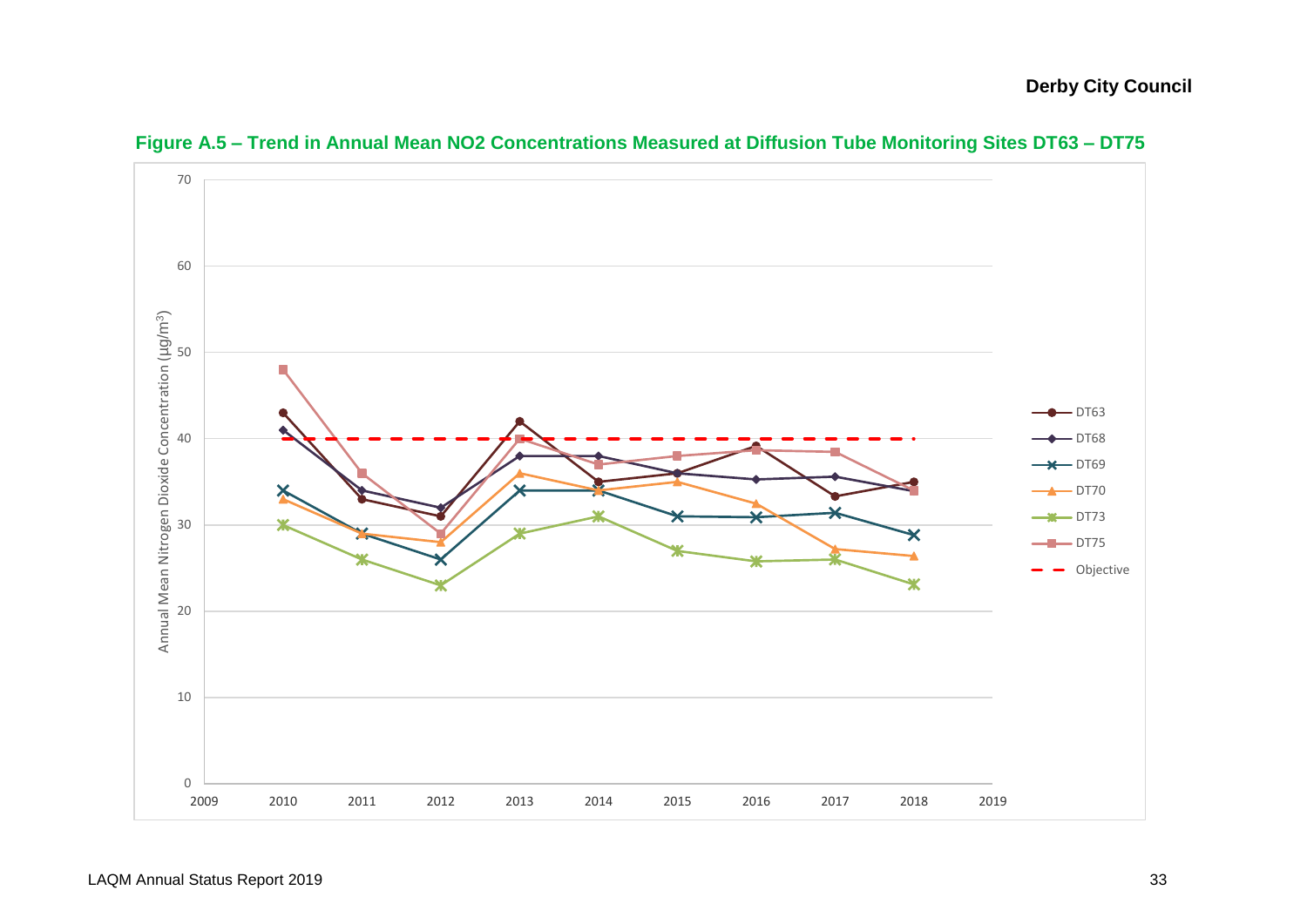### Table A.4 – 1-Hour Mean NO<sup>2</sup> Monitoring Results

| <b>Site ID</b> | <b>Site Type</b> | <b>Monitoring</b> | <b>Valid Data Capture</b><br>for Monitoring | <b>Valid Data</b>               | <b>NO<sub>2</sub> 1-Hour Means &gt; 200µg/m<sup>3(3)</sup></b> |   |                          |      |      |  |
|----------------|------------------|-------------------|---------------------------------------------|---------------------------------|----------------------------------------------------------------|---|--------------------------|------|------|--|
|                |                  | Type \            | Period $(\%)$ $(1)$                         | <b>Capture</b><br>2018 $(%)(2)$ | 2014<br>2015                                                   |   | 2016                     | 2017 | 2018 |  |
| <b>AURN</b>    | R                | Automatic         | 100                                         | 100                             | $\blacksquare$                                                 | - | $\overline{\phantom{0}}$ |      |      |  |

#### **Notes:**

Exceedances of the NO<sup>2</sup> 1-hour mean objective (200µg/m<sup>3</sup> not to be exceeded more than 18 times/year) are shown in **bold.**

(1) Data capture for the monitoring period, in cases where monitoring was only carried out for part of the year.

(2) Data capture for the full calendar year (e.g. if monitoring was carried out for 6 months, the maximum data capture for the full calendar year is 50%).

<span id="page-42-0"></span>(3) If the period of valid data is less than 85%, the 99.8<sup>th</sup> percentile of 1-hour means is provided in brackets.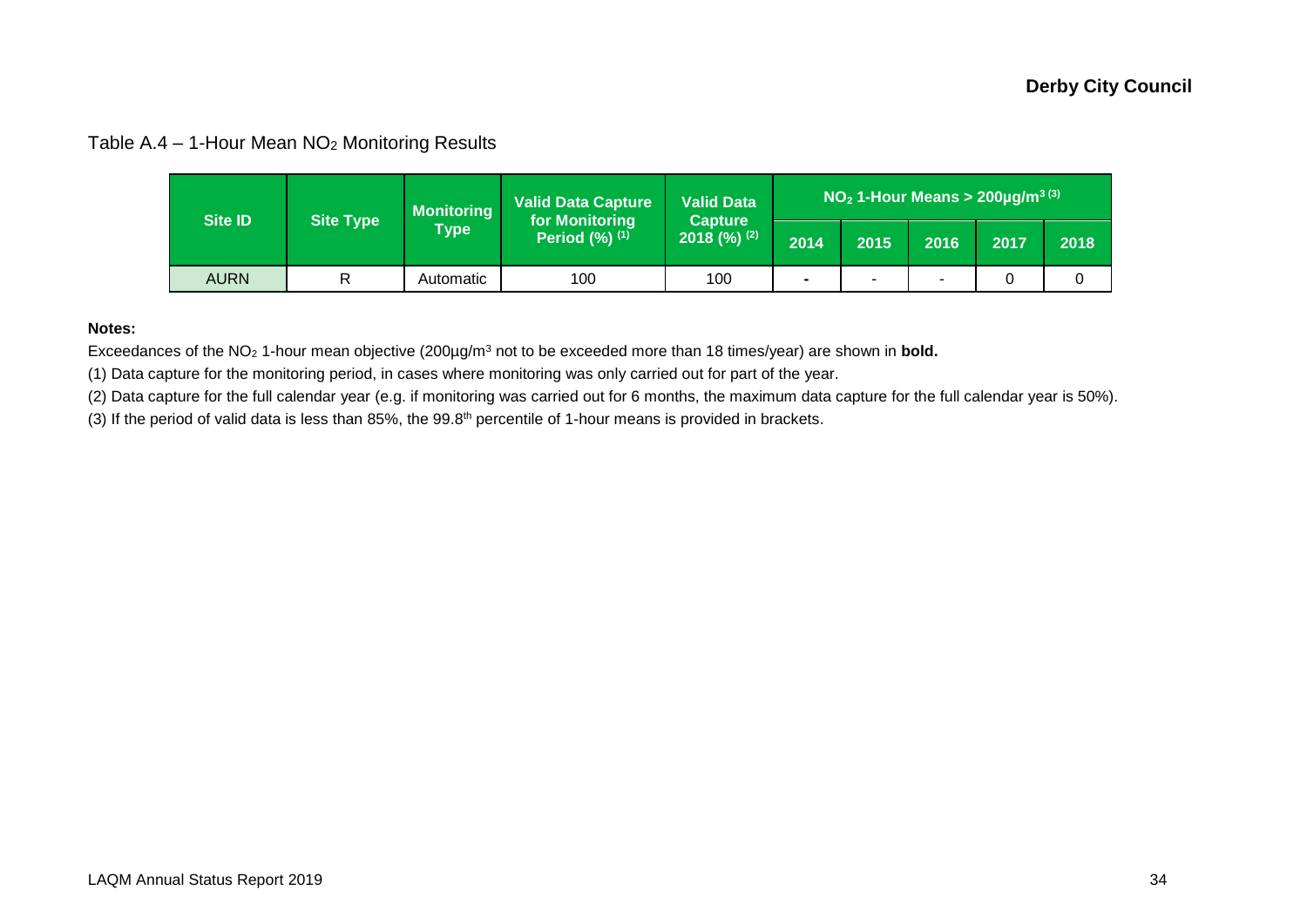## **Appendix B: Full Monthly Diffusion Tube Results for 2018**

**Table B.1 – NO<sup>2</sup> Monthly Diffusion Tube Results - 2018**

<span id="page-43-0"></span>

|                 | NO <sub>2</sub> Mean Concentrations (µg/m <sup>3</sup> ) |            |            |      |            |      |      |                    |            |      |            |            |                           |                                                                            |                                                                                       |
|-----------------|----------------------------------------------------------|------------|------------|------|------------|------|------|--------------------|------------|------|------------|------------|---------------------------|----------------------------------------------------------------------------|---------------------------------------------------------------------------------------|
|                 |                                                          |            |            |      |            |      |      | <b>Annual Mean</b> |            |      |            |            |                           |                                                                            |                                                                                       |
| <b>Site ID</b>  | Jan                                                      | <b>Feb</b> | <b>Mar</b> | Apr  | <b>May</b> | Jun  | Jul  | Aug                | <b>Sep</b> | Oct  | <b>Nov</b> | <b>Dec</b> | <b>Raw</b><br><b>Data</b> | <b>Bias</b><br><b>Adjusted</b><br>$(0.76)$ and<br><b>Annualised</b><br>(1) | <b>Distance</b><br><b>Corrected</b><br>to<br><b>Nearest</b><br><b>Exposure</b><br>(2) |
| DT <sub>1</sub> |                                                          | 40.1       | 36.2       | 33.4 | 28.8       | 25.7 | 29.9 | 27.5               | 23.1       | 31.7 | 42.5       | 42.4       | 32.8                      | 25.0                                                                       |                                                                                       |
| DT <sub>2</sub> | 42.1                                                     | 37.8       | 37.7       | 30.7 | 25.2       | 23.2 | 29.8 | 28.4               | 25.7       | 31.5 | 36.3       | 42.1       | 32.5                      | 24.7                                                                       |                                                                                       |
| DT <sub>3</sub> | 37.4                                                     | 35.6       | 32.3       | 25.7 | 25.9       | 23.8 | 23.9 | 22.3               | 24.2       | 31.2 | 29.1       | 38.2       | 29.1                      | 22.1                                                                       |                                                                                       |
| DT4             | 55.2                                                     | 53.4       | 52.8       | 42.3 | 39.9       | 34.4 | 39.7 | 33.2               | 35.7       | 42.1 | 47.6       | 55.9       | 44.4                      | 33.7                                                                       |                                                                                       |
| DT <sub>5</sub> | 52.4                                                     | 69.3       | 72.1       | 42.9 | 31         | 23.1 | 26.1 | 24.4               | 29.2       | 33.8 | 46.5       | 50.6       | 41.8                      | 31.8                                                                       |                                                                                       |
| DT <sub>6</sub> |                                                          |            | 31.2       | 29.6 | 24.5       | 22.1 | 27.7 | 28.8               | 31.3       | 32   | 32.3       | 41.2       | 30.1                      | 22.9                                                                       |                                                                                       |
| DT7             | 38                                                       | 34         | 30.5       | 29.1 | 23.7       | 21.4 | 22.2 | 20.4               | 24.3       | 31.5 | 29.9       | 38         | 28.6                      | 21.7                                                                       |                                                                                       |
| DT <sub>8</sub> | 49.7                                                     | 39.3       | 39.1       | 39.1 | 30.7       | 26.5 | 36.6 | 34.7               | 32.7       | 40.6 | 42.6       | 41.6       | 37.8                      | 28.7                                                                       |                                                                                       |
| DT <sub>9</sub> | 45.4                                                     | 36.7       | 31.1       | 32.1 | 20.3       | 16.1 | 25.3 | 30.5               | 30.8       | 29.8 | 41.2       | 44         | 31.9                      | 24.3                                                                       | 24                                                                                    |
| <b>DT10</b>     | 77.7                                                     | 69.5       | 73.6       | 61.9 | 56.3       | 50.5 | 45.4 | 48.2               | 57.2       | 58.4 | 62.1       | 53.3       | 59.5                      | 45.2                                                                       |                                                                                       |
| <b>DT11</b>     | 52.1                                                     | 63.4       | 60.9       | 59.1 | 58.3       | 60.1 | 60.9 | 48                 | 50.7       | 58.5 | 57.1       | 55.4       | 57.0                      | 43.4                                                                       |                                                                                       |
| <b>DT12</b>     | 59.1                                                     | 41.4       |            | 45.3 |            | 50.7 |      |                    | 48         |      |            |            | 48.9                      | 36.7                                                                       |                                                                                       |
| <b>DT13</b>     | 48.3                                                     | 37.5       | 40         | 38.6 | 27.9       | 26   | 35.7 | 33.5               | 34.9       | 43.7 | 50.1       | 50.2       | 38.9                      | 29.5                                                                       |                                                                                       |
| <b>DT14</b>     | 35                                                       | 34.4       | 35.5       | 31.6 | 28.7       | 23.7 | 26.5 | 24.5               | 25.6       | 32   | 38.2       | 39.1       | 31.2                      | 23.7                                                                       |                                                                                       |
| <b>DT15</b>     | 53.6                                                     | 52.3       | 62.8       | 50.1 | 43.5       | 39.5 | 52.1 | 51                 | 49.3       | 57.1 | 59.8       | 58         | 52.4                      | 39.8                                                                       |                                                                                       |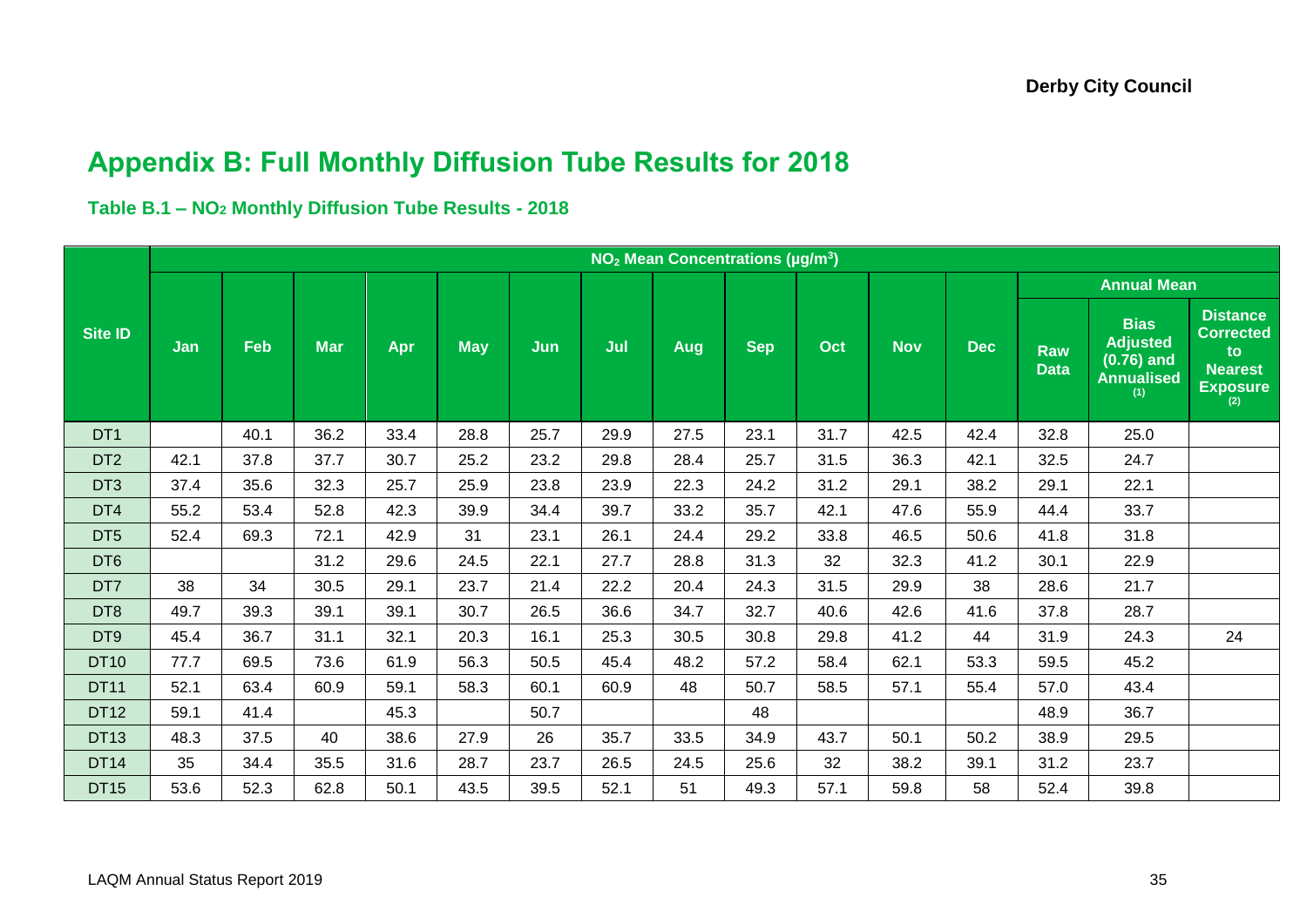| <b>DT16</b>      | 46.1 | 47.9 | 44.3 | 48.8 | 36   | 29.2 | 41.9 | 41.9 | 39.5 | 47.5 | 46.2 | 51   | 43.4 | 33.0 |      |
|------------------|------|------|------|------|------|------|------|------|------|------|------|------|------|------|------|
| DT17             | 46.8 | 47.9 | 45.1 | 44.1 | 40.4 | 32   | 37.9 | 31.6 | 33.2 | 38.2 | 47   | 41.5 | 40.5 | 30.8 |      |
| <b>DT18</b>      | 35.6 | 36.6 | 37   | 32.6 | 31.7 | 26.9 | 29.2 | 24.1 | 27.9 | 35.2 | 32.8 | 39.2 | 32.4 | 24.6 |      |
| <b>DT19</b>      | 33.6 | 35.6 | 30.3 | 36   | 32.4 | 26.4 | 29.3 | 26.6 | 27.5 | 37.7 | 30.3 | 40.4 | 32.2 | 24.5 |      |
| <b>DT20</b>      | 30.1 | 35   | 33.4 |      | 24.6 | 25.1 | 28.7 | 25.6 | 25.7 | 32.6 | 34.5 |      | 29.5 | 22.4 |      |
| DT21             | 26.3 | 25.4 | 32   | 30.7 | 31.3 | 27.9 | 27.8 |      | 23.6 | 26.3 | 33.6 | 34.1 | 29.0 | 22.0 |      |
| DT22             | 36.1 | 37.5 | 39.1 | 35.6 | 37.3 | 29   | 31   | 26.8 | 30.1 | 36.9 | 41   | 38.5 | 34.9 | 26.5 |      |
| DT23             |      |      | 53.3 |      | 43.7 |      | 44.1 | 38.2 | 39.1 | 47   | 57.6 | 56.7 | 47.5 | 36.2 |      |
| DT <sub>24</sub> | 52.2 | 58.8 | 59.9 | 54.1 | 57.9 | 44.1 | 44.1 | 31   | 34.6 | 5.5  | 53.1 |      | 45.0 | 34.2 |      |
| DT25             | 49.9 | 58.5 | 49.1 | 50.9 | 51.8 |      | 50.5 |      | 37.6 | 45.7 | 51.4 | 58.1 | 50.4 | 38.3 |      |
| DT26             | 38.3 | 28   |      | 25.6 | 21   | 15.9 | 22.4 | 21.9 | 24.6 | 26.9 | 32.9 | 36.8 | 26.8 | 20.3 |      |
| DT <sub>27</sub> | 42.8 | 41.4 |      | 37.6 | 31.7 | 26.2 | 31.1 | 32.1 | 31.1 | 35.1 | 42.4 | 47   | 36.2 | 27.5 |      |
| <b>DT28</b>      | 32.6 | 38   | 32.8 | 30.8 | 27.9 | 23.9 | 23.6 | 20.6 |      | 30.9 | 36.2 | 40.9 | 30.7 | 23.4 |      |
| <b>DT29</b>      | 35.5 | 43.8 | 38.4 | 34   | 31.7 | 29.8 | 8.7  | 24.9 | 28.9 | 37.7 | 40.8 | 40.7 | 32.9 | 25.0 |      |
| <b>DT30</b>      | 35.8 | 38.7 | 36.4 | 32.9 | 27.9 | 23.8 | 12.1 | 20.9 | 21.4 | 28   | 41.4 | 38.4 | 29.8 | 22.7 |      |
| <b>DT31</b>      | 49.5 | 46   | 59.7 | 35.5 | 96.2 | 52.1 | 68.9 | 55.9 | 73.7 | 78.5 | 33.8 | 46.2 | 58.0 | 44.1 |      |
| <b>DT32</b>      | 55.7 | 54.9 | 47.9 | 50.4 | 55   | 41.5 | 41.9 | 39.8 | 39   | 49.9 | 54.2 |      | 48.2 | 36.6 |      |
| <b>DT33</b>      | 36   | 28   | 34.3 | 34.5 | 31.2 | 25.2 | 29.6 | 30.4 | 32.8 | 36.9 | 34.3 | 38.1 | 32.6 | 24.8 |      |
| DT34             | 78.6 | 92.9 | 91   | 79.7 | 85.6 | 76.5 | 79.9 | 65.9 | 67.5 | 69.3 | 71.4 |      | 78.0 | 59.3 |      |
| <b>DT35</b>      | 52.4 | 47.6 | 39.6 | 51.7 | 36.6 |      | 40.3 | 35.8 | 35.2 | 41.8 | 50.8 | 51.3 | 43.9 | 33.4 |      |
| DT36             | 56.3 | 52.4 | 54.4 | 51.3 | 47.5 | 40   | 45.2 | 33.9 | 35.8 | 49.1 | 60.3 | 54.3 | 48.4 | 36.8 |      |
| DT37             | 39.8 |      | 65.8 | 32.1 | 27.8 | 19.3 | 22.2 | 18.2 | 24   | 31.8 | 39   | 36.1 | 32.4 | 24.6 |      |
| <b>DT38</b>      | 33.7 | 36.2 | 31.9 | 23.4 | 24.9 |      | 19.5 | 20   | 20.1 | 25.2 | 32.6 | 36.1 | 27.6 | 21.0 |      |
| <b>DT39</b>      | 39.5 |      | 42.5 | 44.5 | 40.4 | 33.1 | 32.3 | 24.9 | 27.1 | 40.8 | 48.1 | 43   | 37.8 | 28.8 |      |
| <b>DT40</b>      | 37.5 | 43.6 | 38.5 | 38.1 | 33.4 | 28.5 | 30.7 | 29   | 30.9 | 34.9 | 46.8 | 47.2 | 36.6 | 27.8 | 27.6 |
| DT41             | 48.4 | 50.1 | 41.9 | 46.3 | 38.6 | 30   | 37.9 | 34.3 | 35.5 | 37.5 | 41.6 | 49.7 | 41.0 | 31.1 |      |
| DT42             | 51.6 | 50.3 | 45.5 | 41.2 |      | 31.1 |      | 34.9 | 35.7 | 47.5 |      | 47.4 | 42.8 | 32.5 |      |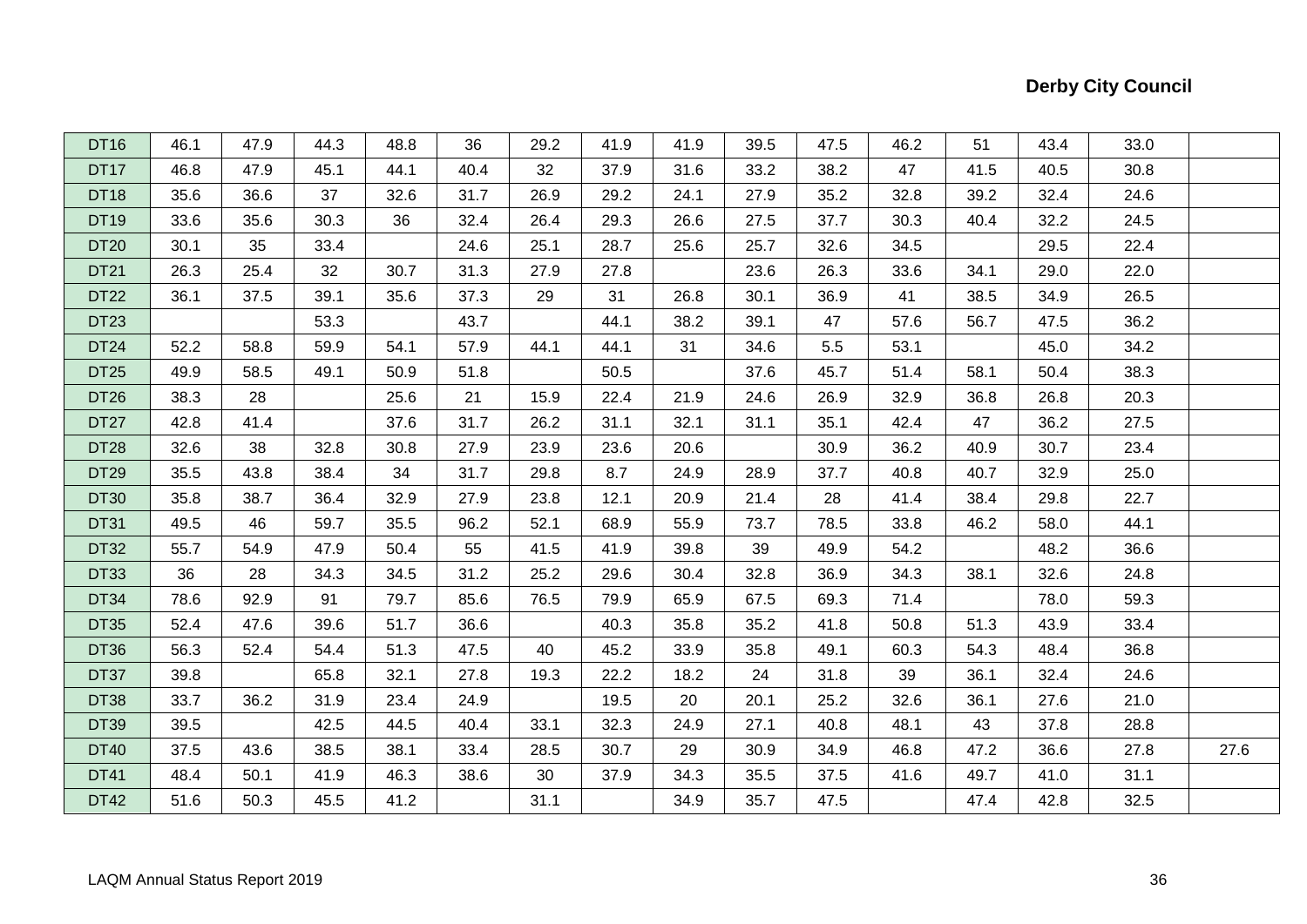| <b>DT43</b> | 15.6 | 38.1 | 41.7 | 34.3 | 36.9 | 28.1 | 29.4 | 26.3 | 24.9 | 35.9 | 43.9 | 42.8 | 33.2 | 25.2 |      |
|-------------|------|------|------|------|------|------|------|------|------|------|------|------|------|------|------|
| <b>DT44</b> | 44.3 | 52.8 | 53.7 | 46.1 | 45.7 | 39.1 | 36.1 | 29.4 | 29.8 | 43   | 48.7 | 47.7 | 43.0 | 32.7 | 32.3 |
| <b>DT45</b> | 46.1 | 49.3 | 48.7 | 44   | 38.6 | 34.9 | 40.8 | 36.6 | 40.3 | 43.6 | 46.8 | 53   | 43.6 | 33.1 |      |
| <b>DT46</b> | 46.4 |      | 49.8 | 48.4 | 36.3 | 35.7 | 44.8 | 43.9 | 46.2 | 44.4 | 52.5 | 57.3 | 46.0 | 34.9 |      |
| DT47        |      |      | 39.8 |      | 26   | 21.5 | 25.3 | 29.2 | 31.1 |      | 40.4 |      | 30.5 | 25.2 |      |
| <b>DT48</b> | 52.7 | 55.2 | 49.1 |      | 41.9 | 36.1 | 41.7 |      | 41.6 | 48.8 | 50.1 |      | 46.4 | 35.2 |      |
| DT49        | 41.6 | 47.8 | 35.2 |      |      | 28   | 34.3 | 28.8 |      | 39.1 |      | 44.8 | 37.5 | 28.1 | 28.3 |
| <b>DT50</b> | 53.6 | 55.3 |      |      | 43.4 |      | 45.6 | 44.5 | 40.9 | 48.2 |      | 56.9 | 48.6 | 36.0 |      |
| DT51        | 43.8 | 38.1 | 39.3 | 37.4 | 36.7 | 30.5 | 31.9 | 29   | 31.2 | 38   | 40.1 | 37.5 | 36.1 | 27.5 |      |
| <b>DT52</b> | 50.3 | 47.9 | 45.1 | 35.6 |      | 24.9 | 33.6 | 31.9 | 29.7 | 44.7 | 48.6 | 39.7 | 39.3 | 29.8 |      |
| <b>DT53</b> | 51   | 44.4 | 43.8 |      | 30.6 | 24.5 | 34.1 | 34.8 | 38.2 | 40   | 48.5 | 50.7 | 40.1 | 30.4 |      |
| <b>DT54</b> | 41.3 | 38.1 | 38.1 | 39.6 | 30.3 | 24   | 30.4 | 30.9 | 32.9 | 38.2 | 42.3 | 47.5 | 36.1 | 27.5 |      |
| <b>DT55</b> | 42.2 | 35.4 | 33.9 | 33.7 | 23.2 | 17.3 | 26.7 | 28.7 | 30.2 | 32.6 |      | 35.6 | 30.9 | 23.5 |      |
| <b>DT56</b> | 58.4 | 45   | 52.9 | 52.8 | 51.5 | 47.6 | 53   | 44.4 | 46.4 | 47.5 | 45.9 | 51.8 | 49.8 | 37.8 |      |
| DT57        | 18.8 | 40   | 33.4 | 38.8 | 29.3 | 22.7 | 30.2 | 28.4 | 31.6 | 35.2 | 42.3 | 44.4 | 32.9 | 25.0 |      |
| <b>DT58</b> | 36.5 | 36.3 | 33.5 | 31.6 | 24.9 | 14.5 | 25.1 | 24.8 | 29.2 | 31.3 | 39.2 | 38.7 | 30.5 | 23.2 |      |
| <b>DT59</b> | 59.9 | 56.1 | 51.2 | 59.6 | 61.1 | 58   | 65.2 | 53.5 | 53.7 | 66.3 | 51.8 | 66.6 | 58.6 | 44.5 |      |
| DT60        | 65.9 |      | 57.5 | 56.5 | 49.6 | 45.6 | 49.4 | 48.7 | 49.5 | 56.7 | 66   | 62.7 | 55.3 | 42.0 |      |
| <b>DT61</b> | 42.9 | 49.1 |      | 35.1 | 36.9 | 29.7 |      |      | 28.7 | 36.4 | 43.3 | 41.1 | 38.1 | 29.0 |      |
| DT62        | 38.9 | 48.2 | 51.9 | 42   | 50.2 | 40.5 | 37.3 | 26.9 | 33.3 | 47.8 | 41.6 | 41   | 41.6 | 31.6 |      |
| <b>DT63</b> | 43.6 | 49.8 | 52.2 | 45   | 54.7 | 46.5 | 40.1 | 34.3 | 37.3 | 44   | 50.5 | 54.5 | 46.0 | 35.0 |      |
| DT64        | 49.9 | 45.5 | 43.2 | 45.5 | 38.6 | 29   | 42.1 | 39.9 | 40.2 | 39.2 | 49.2 | 47.7 | 42.5 | 32.3 |      |
| <b>DT65</b> | 50.6 | 41.7 | 43.4 | 43   | 42.4 | 30.3 | 36   | 34.4 | 33.4 | 40.6 | 50   | 49.4 | 41.3 | 31.4 |      |
| DT66        | 41.1 | 39.1 | 37.9 | 25.3 | 28   | 23.5 | 28.1 | 24.9 | 24.4 | 34.4 | 42.7 | 39.4 | 32.4 | 24.6 |      |
| DT67        | 27.6 | 25.2 | 22.7 | 16.8 | 15   | 9.8  | 13.6 | 15.8 |      | 20.9 | 24.5 | 26.1 | 19.8 | 15.1 |      |
| DT68        |      |      |      |      |      |      | 38.7 |      | 43.7 | 47.3 | 48.4 | 52.7 | 46.2 | 33.9 |      |
| DT69        | 38.5 | 43.4 | 39.5 | 39.1 | 34.9 | 31.4 | 36.3 | 33   | 38.3 | 41.3 | 40.8 | 38.7 | 37.9 | 28.8 |      |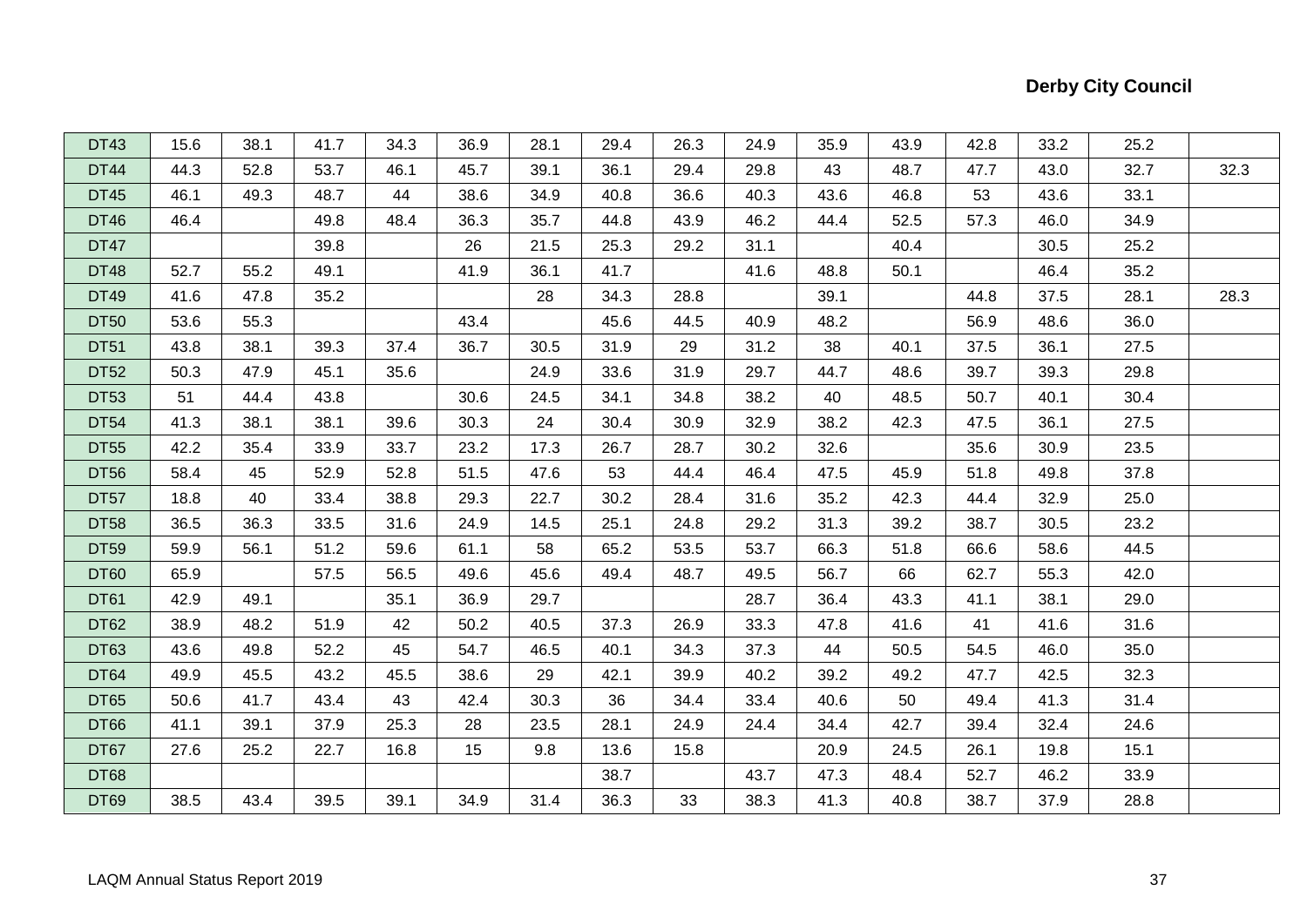| <b>DT70</b> | 43.7 | 38.1 | 44.2 | 36.2 |      | 23.1 | 32.7 | 24.5 | 31.1 | 34.9 | 47.7 | 44.3 | 36.4 | 27.7 | 26.4 |
|-------------|------|------|------|------|------|------|------|------|------|------|------|------|------|------|------|
| <b>DT71</b> | 46.6 | 39.5 | 43.3 | 36.2 | 36.9 | 32.4 | 30.8 | 23.7 | 31   | 36.9 | 47.3 | 49.9 | 37.9 | 28.8 |      |
| <b>DT72</b> |      | 41.2 | 44.5 | 33.3 | 38.1 | 33.1 | 34   | 25.4 | 25.9 |      | 43.2 |      | 35.4 | 26.9 |      |
| <b>DT73</b> |      | 36.5 | 37.6 | 30.6 | 25.2 | 22.7 | 24.8 | 22.5 | 27.8 | 33.1 | 35.2 | 38.6 | 30.4 | 23.1 |      |
| <b>DT74</b> | 49.6 | 42.4 | 38   | 32.9 | 46.1 | 52.1 | 37.6 | 37.1 | 37.3 | 39.2 | 34.2 | 39.4 | 40.5 | 30.8 |      |
| <b>DT75</b> | 51.1 | 45.2 | 50.7 | 47.6 | 41.4 | 35.8 | 39.9 | 37.7 | 40.3 | 41.8 | 50.5 | 54.5 | 44.7 | 34.0 |      |
| <b>DT76</b> | 39.8 | 39.9 | 36.9 | 33.7 | 25.7 |      | 22   | 22.8 | 25.6 | 35.3 | 40.2 | 40.3 | 32.9 | 25.0 |      |

☐ **Local bias adjustment factor used**

☒ **National bias adjustment factor used**

☒ **Annualisation has been conducted where data capture is <75%**

☒ **Where applicable, data has been distance corrected for relevant exposure** 

#### **Notes:**

Exceedances of the NO<sup>2</sup> annual mean objective of 40µg/m<sup>3</sup> are shown in **bold**.

NO<sub>2</sub> annual means exceeding 60µg/m<sup>3</sup>, indicating a potential exceedance of the NO<sub>2</sub> 1-hour mean objective are shown in *bold and underlined*.

(1) See Appendix C for details on bias adjustment and annualisation.

(2) Distance corrected to nearest relevant public exposure.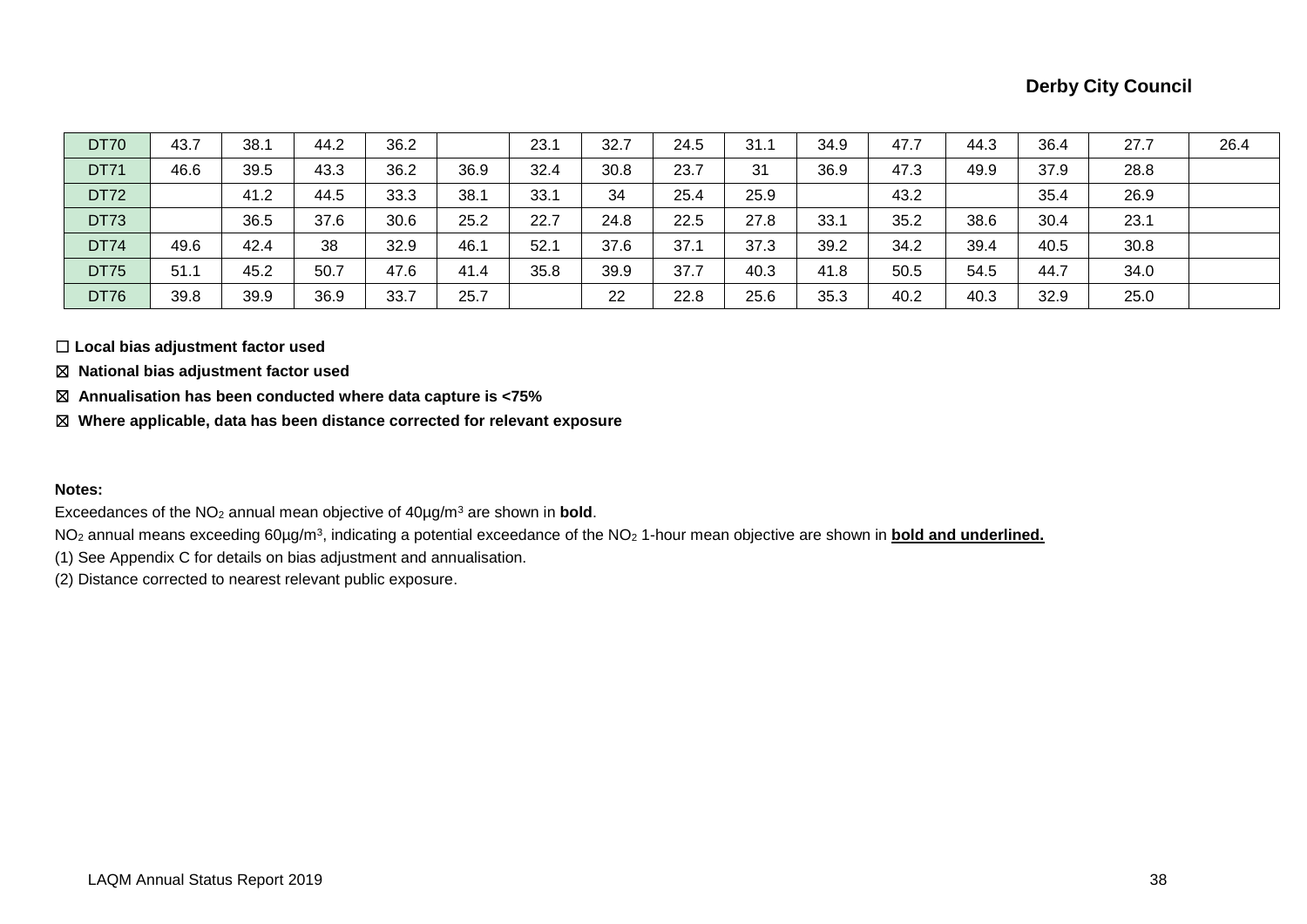## **Appendix C: Supporting Technical Information / Air Quality Monitoring Data QA/QC**

### **Diffusion Tube QA/QC**

Derby City Council deploy diffusion tubes prepared and analysed by SOCOTEC Didcot (50% TEA in acetone method). Tubes are changed on a monthly basis.

### **Bias Adjustment Factors from Local Co-location Studies**

Derby City Council do not currently undertake a co-location study. It is therefore not possible to calculate a local bias adjustment factor.

### **National Bias Adjustment Factor**

The national bias adjustment factor for SOCOTEC Didcot in 2018 is 0.76 (taken from spreadsheet 03/19, based on 21 studies; available at: http://laqm.defra.gov.uk/biasadjustment-factors/national-bias.html). This factor has been applied to all 2018 diffusion tube data.

### **Short-term to Long-term Data Adjustment (Annualisation)**

Missing diffusion tubes meant that six monitoring locations did not achieve the minimum data requirements (75%) during 2018. The data for these sites (DT12, DT23, DT47, DT49, DT50, DT68) have therefore been adjusted to an annual mean, based on the ratio of concentrations during the short-term monitoring period to those over the 2018 calendar year. This has utilised data from the three closest urban background monitoring sites whose data are available from the Automatic Urban and Rural Network (AURN; https://uk-air.defra.gov.uk) where long-term NO2 data are available (with data capture >90%).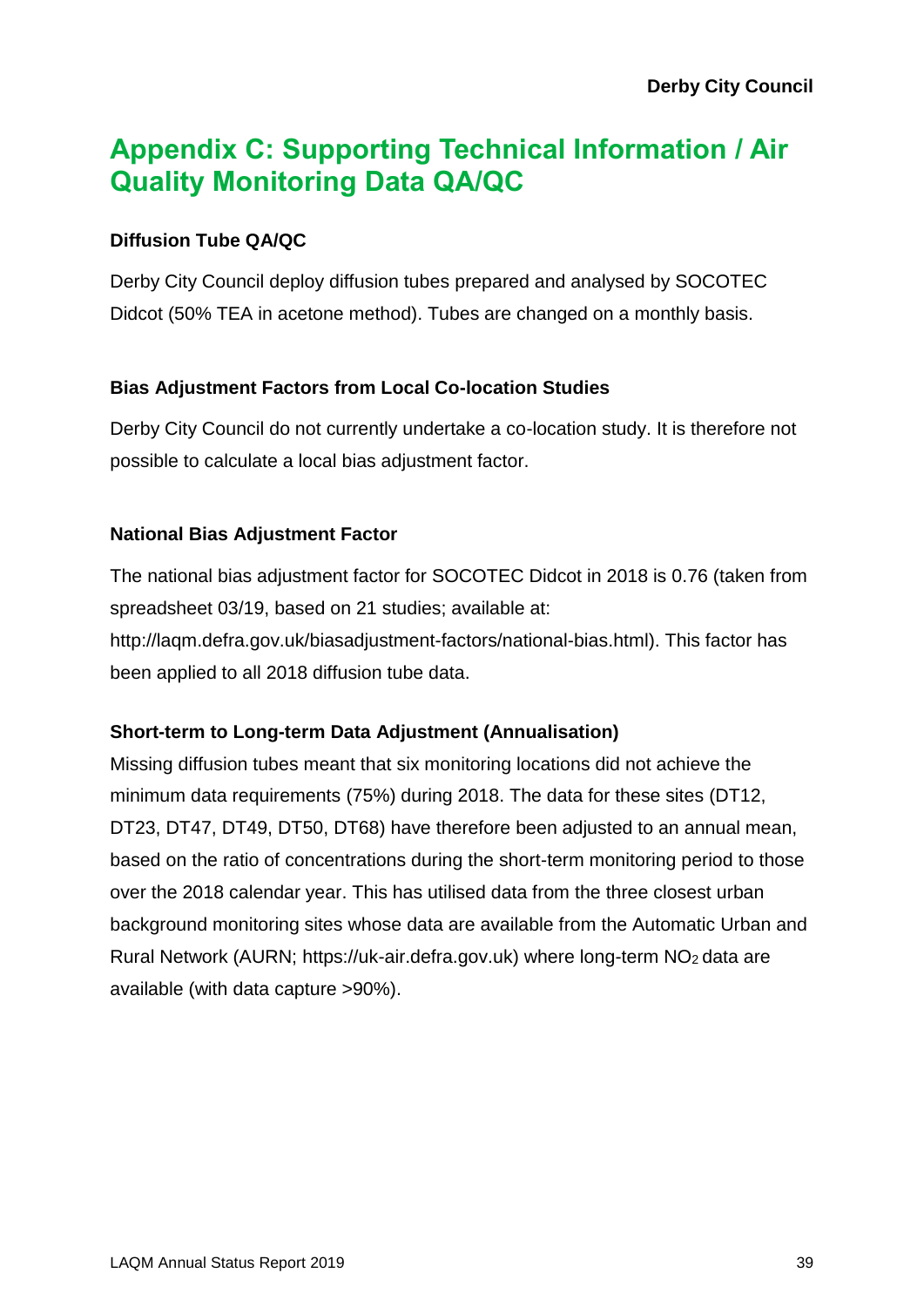| <b>Site</b>                  | 2018 Annual Mean | <b>Period Mean</b> | <b>Ratio</b> |
|------------------------------|------------------|--------------------|--------------|
| <b>Leicester University</b>  | 23.1             | 23.5               | 0.979        |
| <b>Nottingham Centre</b>     | 27.2             | 27.5               | 0.990        |
| <b>Stoke-on-Trent Centre</b> | 23.4             | 23.4               | 1.000        |
|                              |                  | Average            | 0.990        |

### **DT12; 04 Jan – 28 Feb, 03 Apr – 03 May, 06 Jun – 06 Jul, 03 Sept – 04 Oct 2018**

### **DT23; 28 Feb – 03 Apr, 03 May – 06 Jun, 06 Jul 2018– 07 Jan 2019**

| <b>Site</b>                 | 2018 Annual Mean | <b>Period Mean</b> | <b>Ratio</b> |
|-----------------------------|------------------|--------------------|--------------|
| <b>Leicester University</b> | 23.1             | 22.98              | 1.003        |
| <b>Nottingham Centre</b>    | 27.2             | 26.86              | 1.014        |
| Stoke-on-Trent Centre       | 23.4             | 23.40              | 1.002        |
|                             |                  | Average            | 1.006        |

### **DT47; 28 Feb – 03 Apr, 03 May – 04 Oct, 30 Oct – 06 Dec 2018**

| <b>Site</b>                  | 2018 Annual Mean | <b>Period Mean</b> | <b>Ratio</b> |
|------------------------------|------------------|--------------------|--------------|
| <b>Leicester University</b>  | 23.1             | 21.11              | 1.092        |
| <b>Nottingham Centre</b>     | 27.2             | 25.22              | 1.081        |
| <b>Stoke-on-Trent Centre</b> | 23.4             | 21.46              | 1.092        |
|                              |                  | Average            | 1.088        |

### **DT49; 04 Jan – 03 Apr, 06 Jun – 03 Sept, 04 Oct – 30 Oct, 06 Dec – 07 Jan 2019**

| <b>Site</b>                  | 2018 Annual Mean | <b>Period Mean</b> | <b>Ratio</b> |
|------------------------------|------------------|--------------------|--------------|
| <b>Leicester University</b>  | 23.1             | 23.28              | 0.990        |
| Nottingham Centre            | 27.2             | 27.34              | 0.997        |
| <b>Stoke-on-Trent Centre</b> | 23.4             | 23.85              | 0.983        |
|                              |                  | Average            | 0.990        |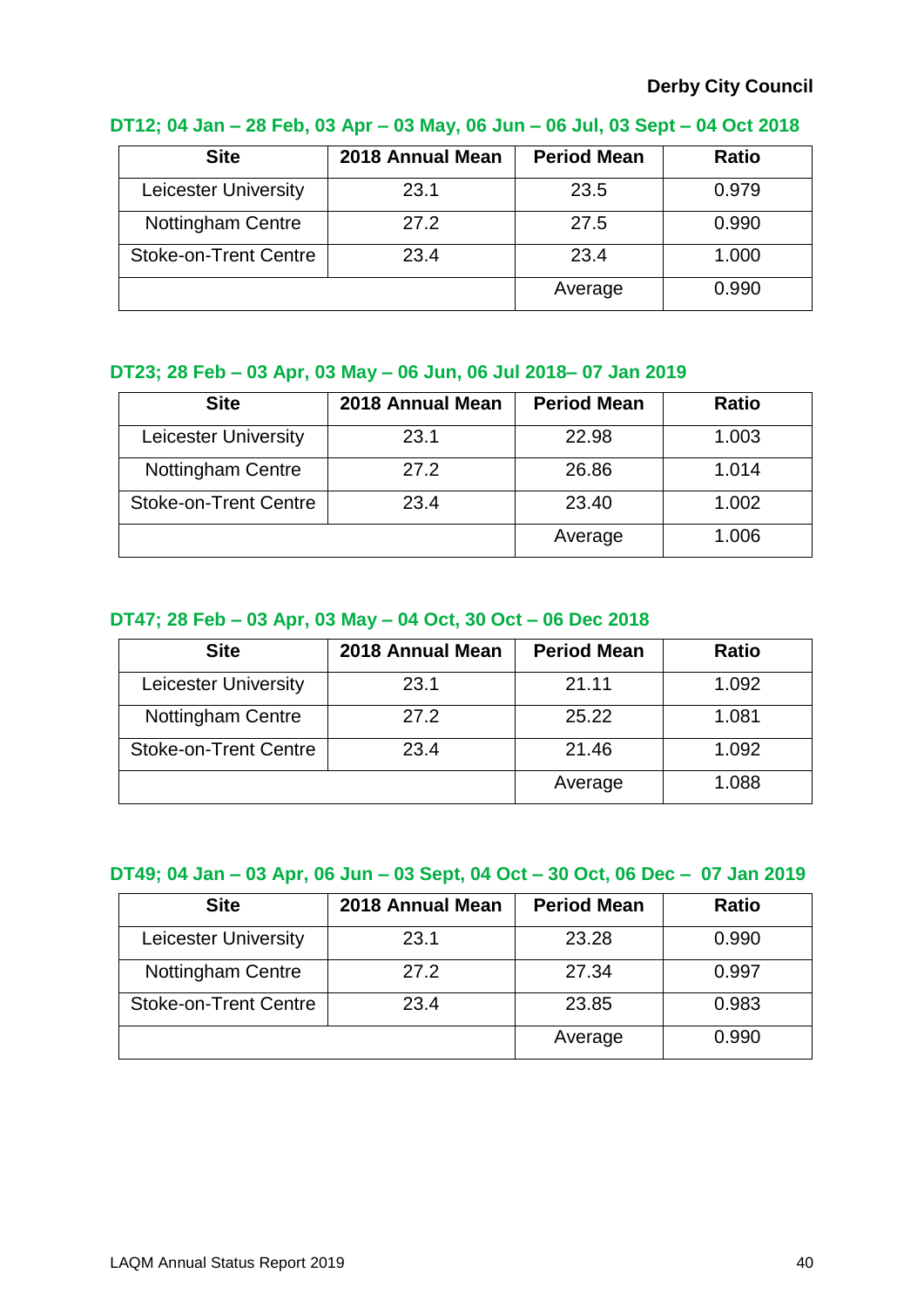### **DT50; 04 Jan – 28 Feb, 03 May – 06 Jun, 06 Jul – 30 Oct, 07 Dec 2018 – 07 Jan 2019**

| <b>Site</b>                  | 2018 Annual Mean | <b>Period Mean</b> | <b>Ratio</b> |
|------------------------------|------------------|--------------------|--------------|
| <b>Leicester University</b>  | 23.1             | 24.01              | 0.961        |
| Nottingham Centre            | 27.2             | 27.10              | 1.006        |
| <b>Stoke-on-Trent Centre</b> | 23.4             | 24.23              | 0.967        |
|                              |                  | Average            | 0.978        |

### **DT68; 06 Jul – 02 Aug, 03 Sept 2018 – 07 Jan 2019**

| <b>Site</b>                  | 2018 Annual Mean | <b>Period Mean</b> | <b>Ratio</b> |
|------------------------------|------------------|--------------------|--------------|
| <b>Leicester University</b>  | 23.1             | 23.76              | 0.970        |
| <b>Nottingham Centre</b>     | 27.2             | 27.44              | 0.993        |
| <b>Stoke-on-Trent Centre</b> | 23.4             | 24.86              | 0.943        |
|                              |                  | Average            | 0.969        |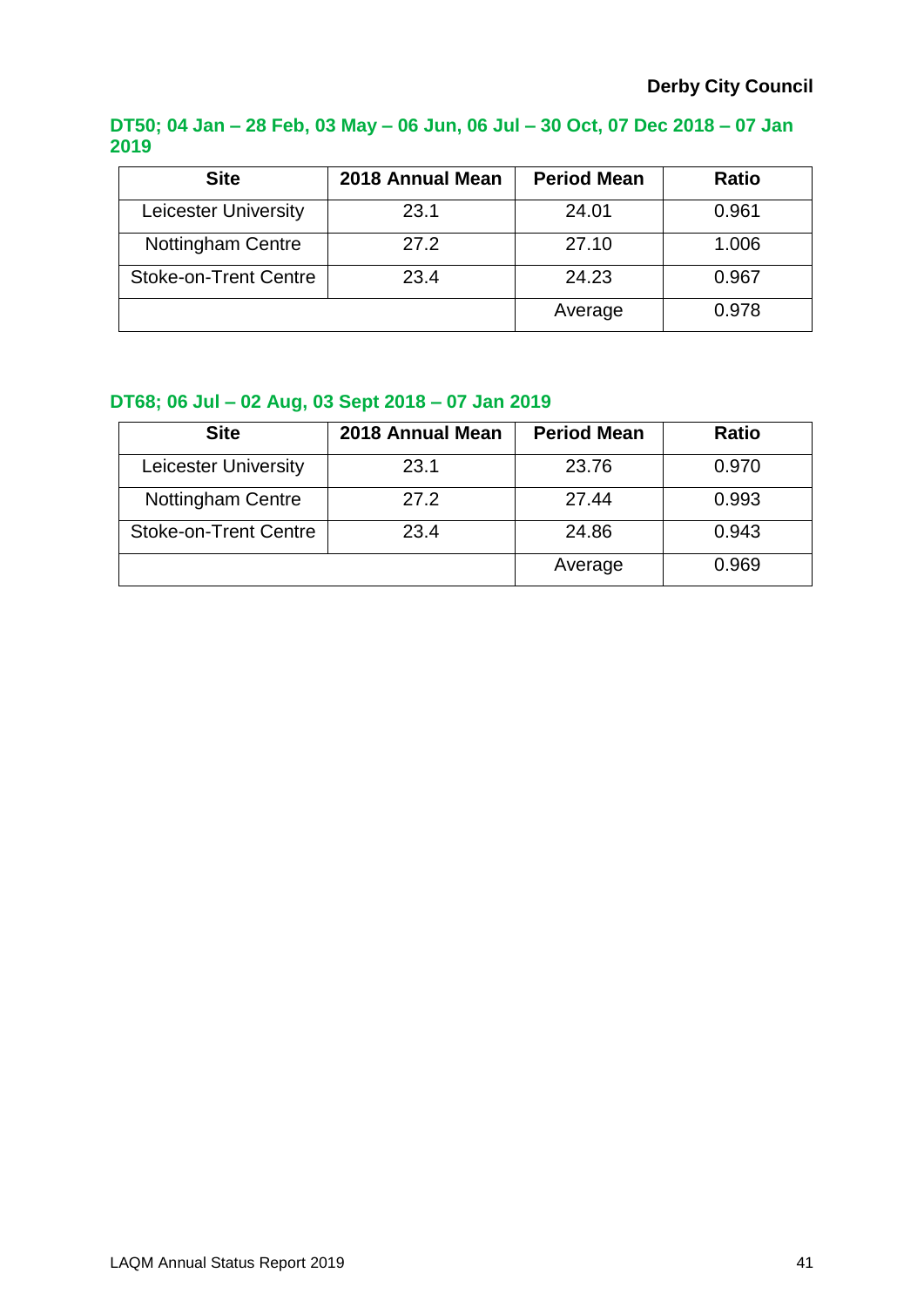#### **Fall off with Distance Calculator**

<span id="page-50-0"></span>

| <b>BUREAU</b><br>VERITAS |                                          |                                   | Enter data into the pink cells |                                                                |                                 |                                                                                                                                                                                                                              |
|--------------------------|------------------------------------------|-----------------------------------|--------------------------------|----------------------------------------------------------------|---------------------------------|------------------------------------------------------------------------------------------------------------------------------------------------------------------------------------------------------------------------------|
| <b>Site Name/ID</b>      |                                          | Distance (m)                      |                                | NO <sub>2</sub> Annual Mean Concentration (µg/m <sup>3</sup> ) |                                 | Comment                                                                                                                                                                                                                      |
|                          | <b>Monitoring</b><br><b>Site to Kerb</b> | <b>Receptor to</b><br><b>Kerb</b> | <b>Background</b>              | <b>Monitored at</b><br><b>Site</b>                             | <b>Predicted at</b><br>Receptor |                                                                                                                                                                                                                              |
| DT9                      | 19.0                                     | 21.0                              | 19.2                           | 24.3                                                           | 24.0                            | Warning: your receptor is more than 20m further from the kerb than your monitor - treat result with caution.<br>Warning: your monitor is more than 10m further from the kerb than your receptor - treat result with caution. |
| <b>DT40</b>              | $2.0\,$                                  | $2.2\,$                           | 18.3                           | 27.8                                                           | 27.6                            |                                                                                                                                                                                                                              |
| <b>DT44</b>              | 2.0                                      | $2.2\,$                           | 14.5                           | 32.7                                                           | 32.3                            |                                                                                                                                                                                                                              |
| DT49                     | $2.0\,$                                  | 2.1                               | 14.5                           | 28.5                                                           | 28.3                            |                                                                                                                                                                                                                              |
| <b>DT70</b>              | 4.0                                      | 6.0                               | 16.6                           | 27.7                                                           | 26.4                            |                                                                                                                                                                                                                              |
|                          |                                          |                                   |                                |                                                                |                                 |                                                                                                                                                                                                                              |
|                          |                                          |                                   |                                |                                                                |                                 |                                                                                                                                                                                                                              |
|                          |                                          |                                   |                                |                                                                |                                 |                                                                                                                                                                                                                              |
|                          |                                          |                                   |                                |                                                                |                                 |                                                                                                                                                                                                                              |
|                          |                                          |                                   |                                |                                                                |                                 |                                                                                                                                                                                                                              |
|                          |                                          |                                   |                                |                                                                |                                 |                                                                                                                                                                                                                              |
|                          |                                          |                                   |                                |                                                                |                                 |                                                                                                                                                                                                                              |
|                          |                                          |                                   |                                |                                                                |                                 |                                                                                                                                                                                                                              |
|                          |                                          |                                   |                                |                                                                |                                 |                                                                                                                                                                                                                              |
|                          |                                          |                                   |                                |                                                                |                                 |                                                                                                                                                                                                                              |
|                          |                                          |                                   |                                |                                                                |                                 |                                                                                                                                                                                                                              |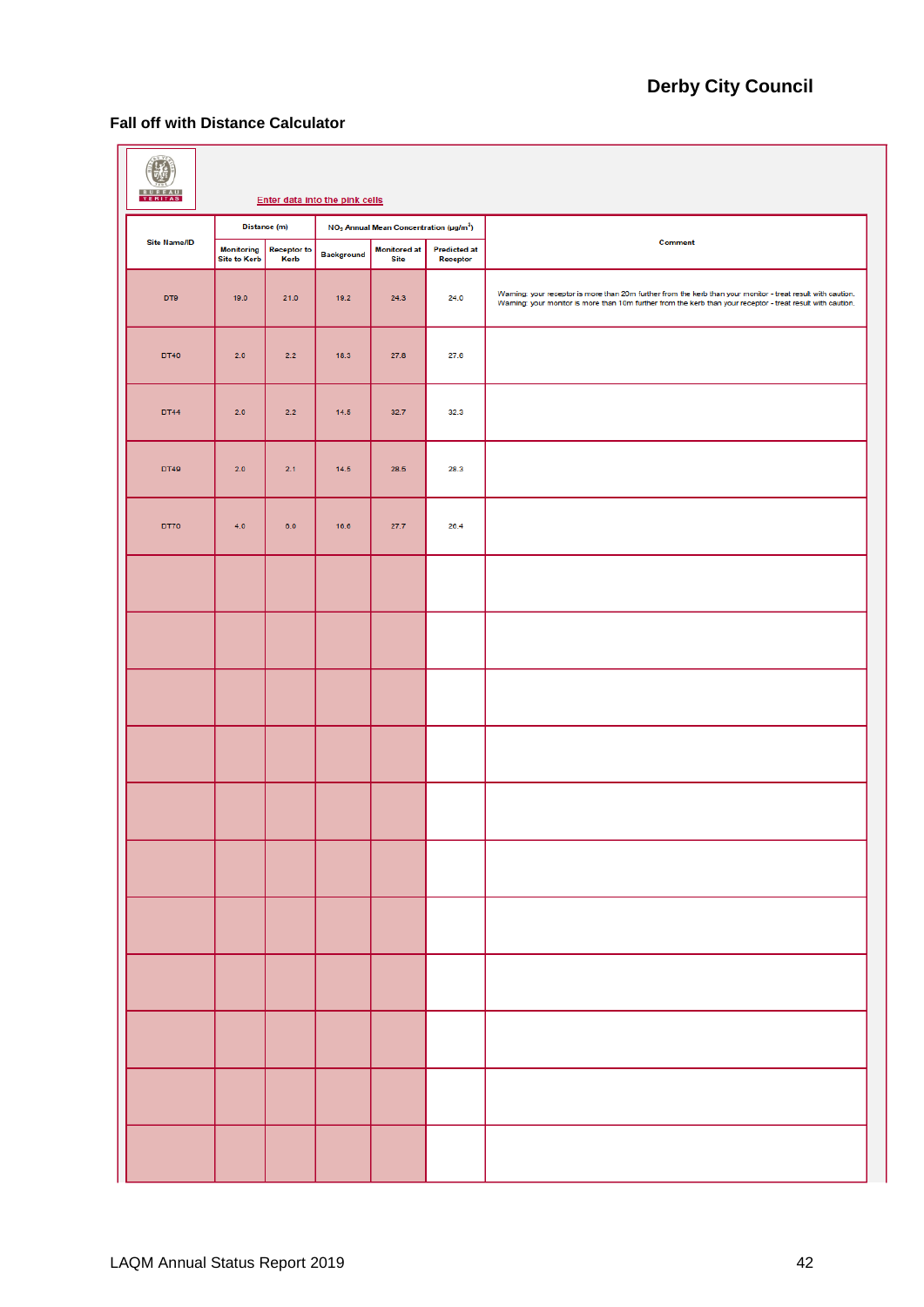## **Appendix D: Map(s) of Monitoring Locations and AQMAs**

Maps of monitoring locations and AQMAs within the Derby City Council administrative area are available at: [http://maps.derby.gov.uk](http://maps.derby.gov.uk/)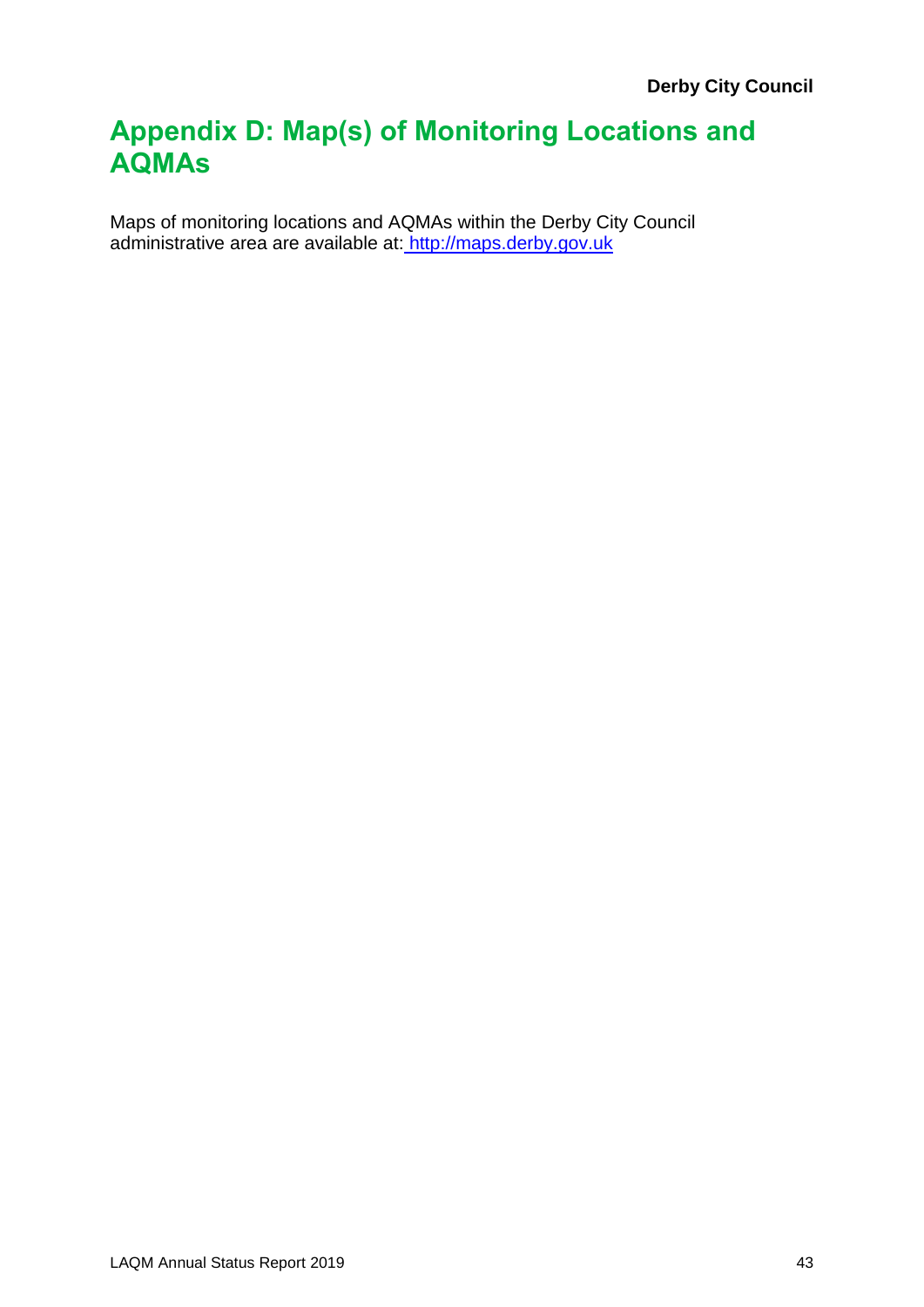## <span id="page-52-1"></span>**Appendix E: Summary of Air Quality Objectives in England**

### <span id="page-52-0"></span>**Table E.1 – Air Quality Objectives in England**

| <b>Pollutant</b>                             | <b>Air Quality Objective<sup>4</sup></b>                                     |                    |  |  |  |  |  |
|----------------------------------------------|------------------------------------------------------------------------------|--------------------|--|--|--|--|--|
|                                              | <b>Concentration</b>                                                         | <b>Measured as</b> |  |  |  |  |  |
| Nitrogen Dioxide                             | 200 $\mu$ g/m <sup>3</sup> not to be exceeded more<br>than 18 times a year   | 1-hour mean        |  |  |  |  |  |
| (NO <sub>2</sub> )                           | 40 $\mu$ g/m <sup>3</sup>                                                    | Annual mean        |  |  |  |  |  |
| <b>Particulate Matter</b>                    | 50 $\mu$ g/m <sup>3</sup> , not to be exceeded more<br>than 35 times a year  | 24-hour mean       |  |  |  |  |  |
| $(PM_{10})$                                  | 40 $\mu$ g/m <sup>3</sup>                                                    | Annual mean        |  |  |  |  |  |
|                                              | 350 $\mu$ g/m <sup>3</sup> , not to be exceeded more<br>than 24 times a year | 1-hour mean        |  |  |  |  |  |
| <b>Sulphur Dioxide</b><br>(SO <sub>2</sub> ) | 125 $\mu$ g/m <sup>3</sup> , not to be exceeded more<br>than 3 times a year  | 24-hour mean       |  |  |  |  |  |
|                                              | 266 $\mu$ g/m <sup>3</sup> , not to be exceeded more<br>than 35 times a year | 15-minute mean     |  |  |  |  |  |

l

<sup>&</sup>lt;sup>4</sup> The units are in microgrammes of pollutant per cubic metre of air ( $\mu$ g/m<sup>3</sup>).